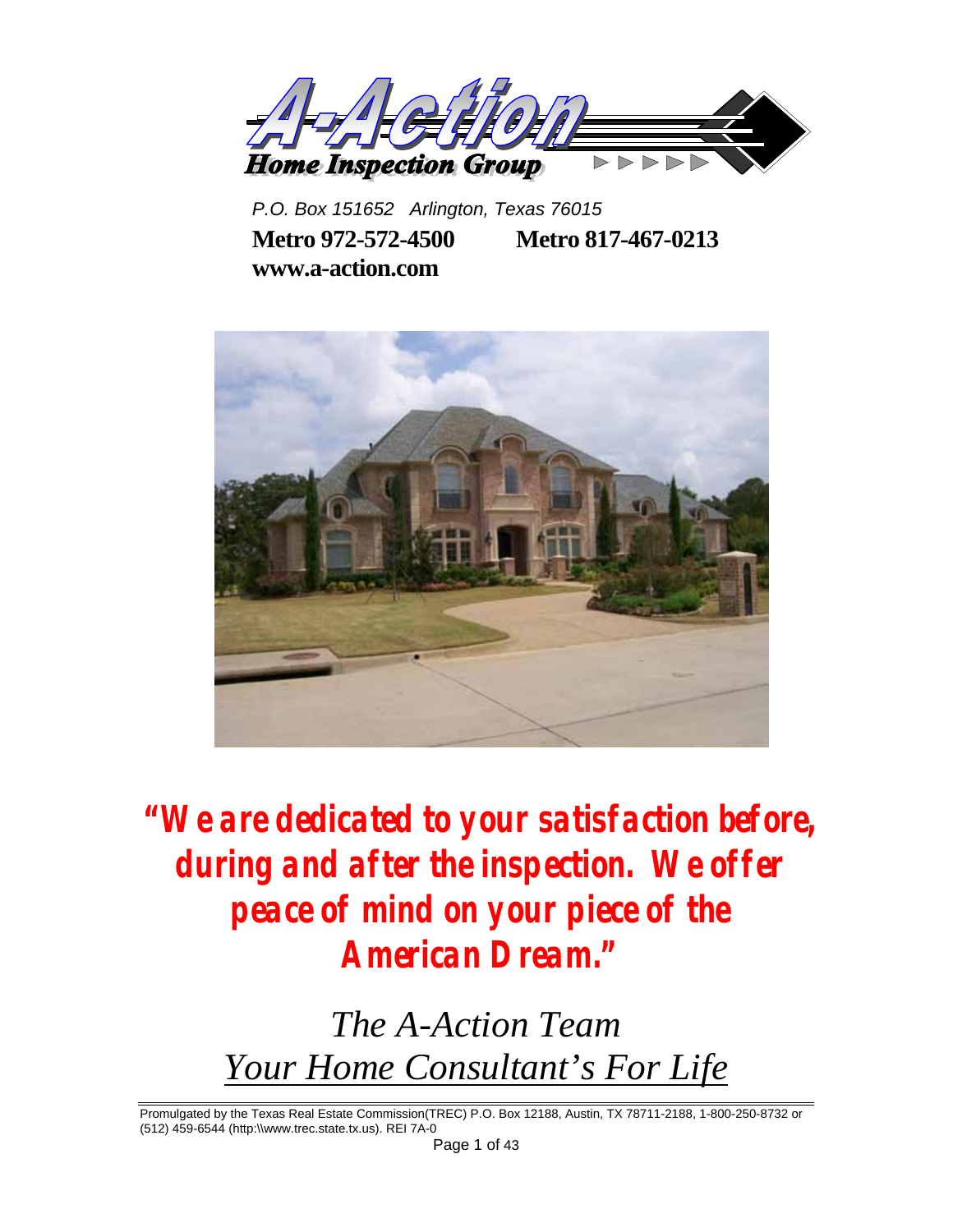# **PROPERTY INSPECTION REPORT**

| <b>Prepared For:</b> | <b>Clients Name Here</b>                                                                |                    |  |  |  |
|----------------------|-----------------------------------------------------------------------------------------|--------------------|--|--|--|
|                      | (Name of Client)                                                                        |                    |  |  |  |
| <b>Concerning:</b>   | <b>Property Address Here</b><br>(Address or Other Identification of Inspected Property) |                    |  |  |  |
| By:                  | <b>Inspectors Name Here</b>                                                             | Date of Inspection |  |  |  |
|                      | (Name and License Number of Inspector)                                                  | (Date)             |  |  |  |
|                      |                                                                                         |                    |  |  |  |

(Name, License Number and Signature of Sponsoring Inspector, if required)

The inspection of the property listed above must be performed in compliance with the rules of the Texas Real Estate Commission (TREC).

The inspection is of conditions which are present and visible at the time of the inspection, and all of the equipment is operated in normal modes. The inspector must indicate which items are in need of repair or are not functioning and will report on all applicable items required by TREC rules.

This report is intended to provide you with information concerning the condition of the property at the time of inspection. Please read the report carefully. If any item is unclear, you should request the inspector to provide clarification.

It is recommended that you obtain as much history as is available concerning this property. This historical information may include copies of any seller's disclosures, previous inspection or engineering reports, reports performed for or by relocation companies, municipal inspection departments, lenders, insurers, and appraisers. You should attempt to determine whether repairs, renovation, remodeling, additions or other such activities have taken place at this property.

Property conditions change with time and use. Since this report is provided for the specific benefit of the client(s), secondary readers of this information should hire a licensed inspector to perform an inspection to meet their specific needs and to obtain current information concerning this property.

## **ADDITIONAL INFORMATION PROVIDED BY INSPECTOR**

(Continues at the end of this inspection report)

**Additional attachments provided by A-Action Home Inspection Group that make this inspection report complete are listed but not limited to the following: Service Contract, Outside the Scope of Inspection and Home Maintenance & Care Guide.** 

**The Client, by accepting the Property Inspection Report, or relying upon it in any way, expressly agrees to the Limitations, Departures and Disclaimers attached at the end of this inspection report.** 

**Please read the report in its entirety. Remember this is a cursory limited visual inspection and does not warrant or guarantee all defects to be found. If you have questions or are unclear regarding our findings, please feel free to call before you buy the property.** 

**This report contains technical information. If you were not present during this inspection, please call the office to arrange for a verbal consultation with your inspector. If you choose not to consult with the inspector, this inspection company cannot be held liable for your understanding or misunderstanding of the reports content.** 

**This inspection report is made for the sole purpose of assisting the purchaser to determine his and/or her own opinion of feasibility of purchasing the inspected property. This report is not intended to be used for determining insurability of the structure and may not conform to the Texas Department of Insurance guidelines for property insurability.**  *This report is not to be used by or for any property and/or home warranty company.*

**The digital pictures in this report are a sample of the damages in place and should not be considered to show all of the damages and/or deficiencies found. There will be some damage and/or deficiencies not represented with digital imaging.**

Promulgated by the Texas Real Estate Commission(TREC) P.O. Box 12188, Austin, TX 78711-2188, 1-800-250-8732 or (512) 459-6544 (http:\\www.trec.state.tx.us). REI 7A-0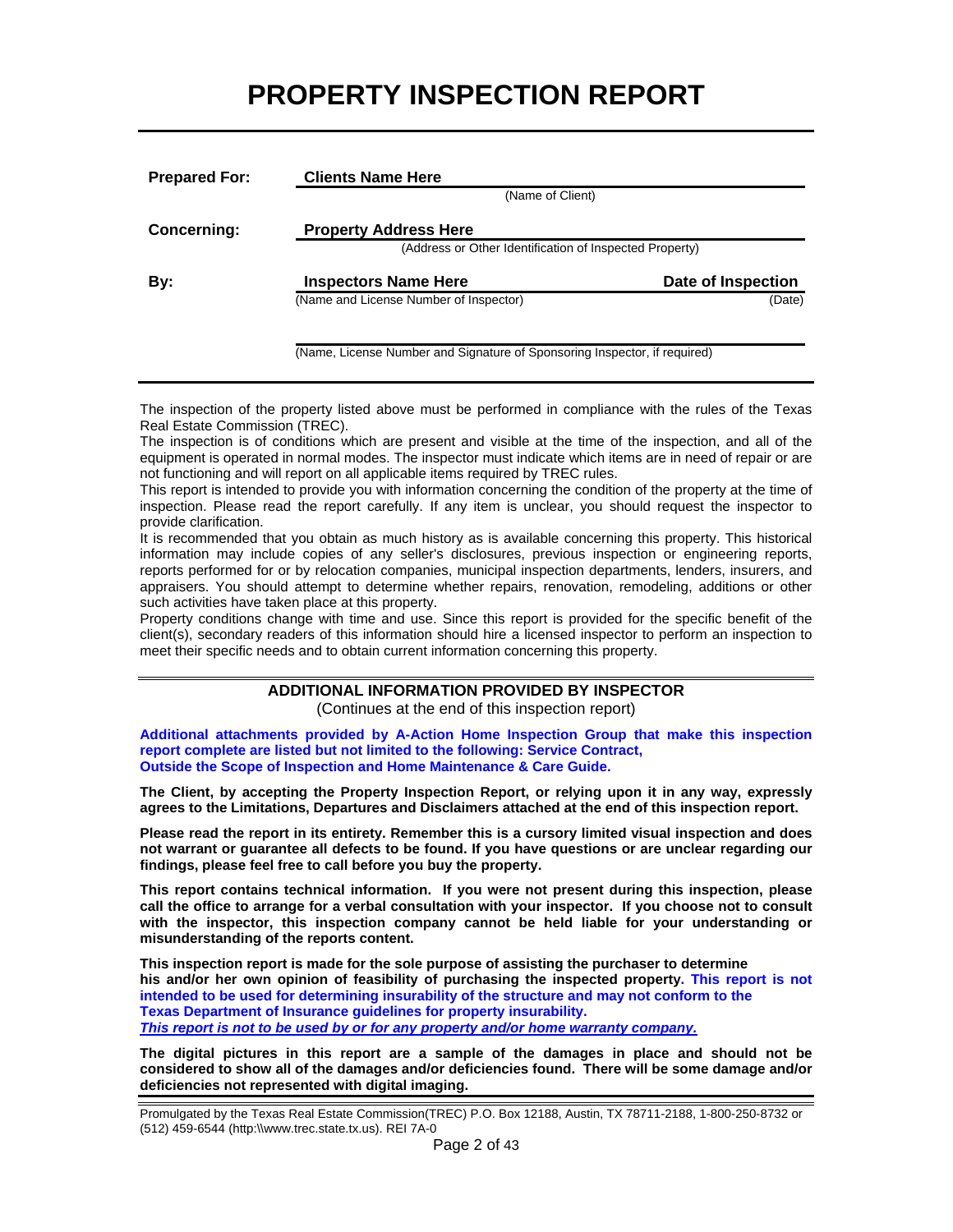Additional pages may be attached to this report. Read them very carefully. This report may not be complete without the attachments. If an item is present in the property but is not inspected, the "NI" column will be checked and an explanation is necessary. Comments may be provided by the inspector whether or not an item is deemed in need of repair.

| <b>I=Inspected</b> |           |           | NI=Not Inspected | <b>NP=Not Present</b> | <b>R=Not Functioning or In Need of Repair</b> |
|--------------------|-----------|-----------|------------------|-----------------------|-----------------------------------------------|
|                    | <b>NI</b> | <b>NP</b> |                  |                       | Inspection Item                               |
|                    |           |           |                  |                       |                                               |

## **I. STRUCTURAL SYSTEMS**

 $\Box$   $\Box$   $\Box$  **A. Foundations** (If all crawl space areas are not inspected, provide an explanation.)

*Comments (An opinion on performance is mandatory.):*

#### **Slab on Grade**

This structure is supported by a concrete slab type foundation. The type of concrete reinforcement was not determined.

#### **Foundation Performance Opinion:**

In my opinion, the foundation appears to be providing adequate support for the structure based on a limited visible observation today. At this time, I did not observe any evidence that would indicate the presence of significant deflection in the foundation. There were no notable functional problems resulting from foundation movement. The interior and exterior stress indicators showed little affects of movement and I perceived the foundation to contain no significant unlevelness after walking the  $1<sup>st</sup>$  level floors. This is a cursory and visual observation of the conditions and circumstances present at the time of this inspection. *Opinions are based on observations made without sophisticated testing procedures. Therefore, the opinions expressed are one of apparent conditions and not absolute fact and are only good for the date and time of this inspection.* 

#### **Additional Observation and/or Comments:**

• One or more of the foundation perimeter beam corners were observed to be sheared off (corner pop). This is a common condition in slab on grade foundations. This condition does not adversely affect the performance of the foundation. However, in some cases, some cosmetic improvements may be necessary.



#### **Refer to Outside the Scope of Inspection & Service Contract for Limitations, Departures and Disclaimers.**

**Notice:** Watering your foundation is very important in this region. Please refer to the foundationwatering program in the home maintenance guide.

**Notice:** Highly plastic clay soils, as are typically found in this region, exhibit a great amount of expansion and contraction with varying moisture contents. With this type of expansion and contraction of the soils, slab on grade homes and traditional/modern pier and beams homes will experience some degree of foundation distress. You should expect to see deflection cracks in the exterior brick veneer, sheetrock cracks and floor tile cracks.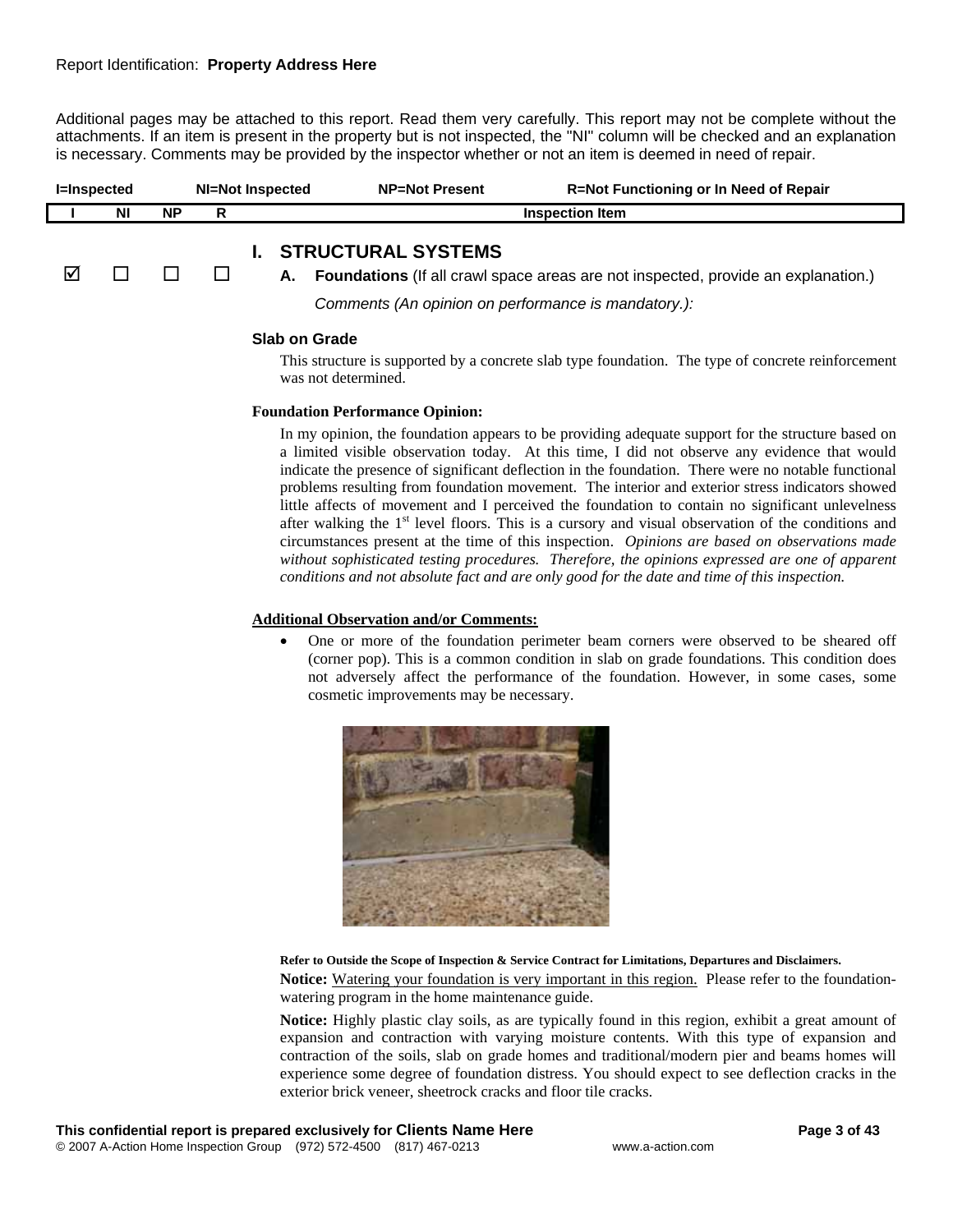|                |    | NI=Not<br><b>ispected</b> | NP=Not<br>: Present | <b>Functioning or In Need of Repair</b><br>R=Not ' |
|----------------|----|---------------------------|---------------------|----------------------------------------------------|
| N <sub>1</sub> | ΝP |                           |                     | ltem<br>:tıon<br>inspec                            |
|                |    |                           |                     |                                                    |

**Notice:** The inspection of the foundation may show it to be functioning as intended or having movement typical to this region, at the time of the inspection. This does not guarantee the future life or failure of the foundation, but is a visual and cursory observation of the conditions and circumstances at the time of the inspection. The Inspector is not a structural engineer. This inspection is not an engineering report, and should not be considered one. If any cause of concern is noted on this report, or if you want further evaluation, you should consider an evaluation by an engineer.

## $\boxed{0}$  **D D Ø B.** Grading & Drainage

*Comments:*

#### **Grading & Drainage**

- Poor to negative site drainage was observed on the west side of the house. Proper drainage is needed to help prevent water from standing and/or ponding next to the foundation beam. Surface drainage should be diverted to a storm sewer conveyance or other approved point of collection so as to not create a hazard. Lots should be graded so as to drain surface water away from foundation walls. The grade away from foundation walls should fall a minimum of 6 inches within the first 10 feet.
- The soil line is marginally high on the west side of the house. Under current building standards there should be at least 4-inches of foundation visible below masonry veneer and 6 inches of foundation visible below wood type veneer.

## **Gutter & Downspout System**

The gutters do not appear to have sufficient slope to drain properly on the west side of the roof line at and/or around the garage window. If they do not perform as intended, the slope should be adjusted.

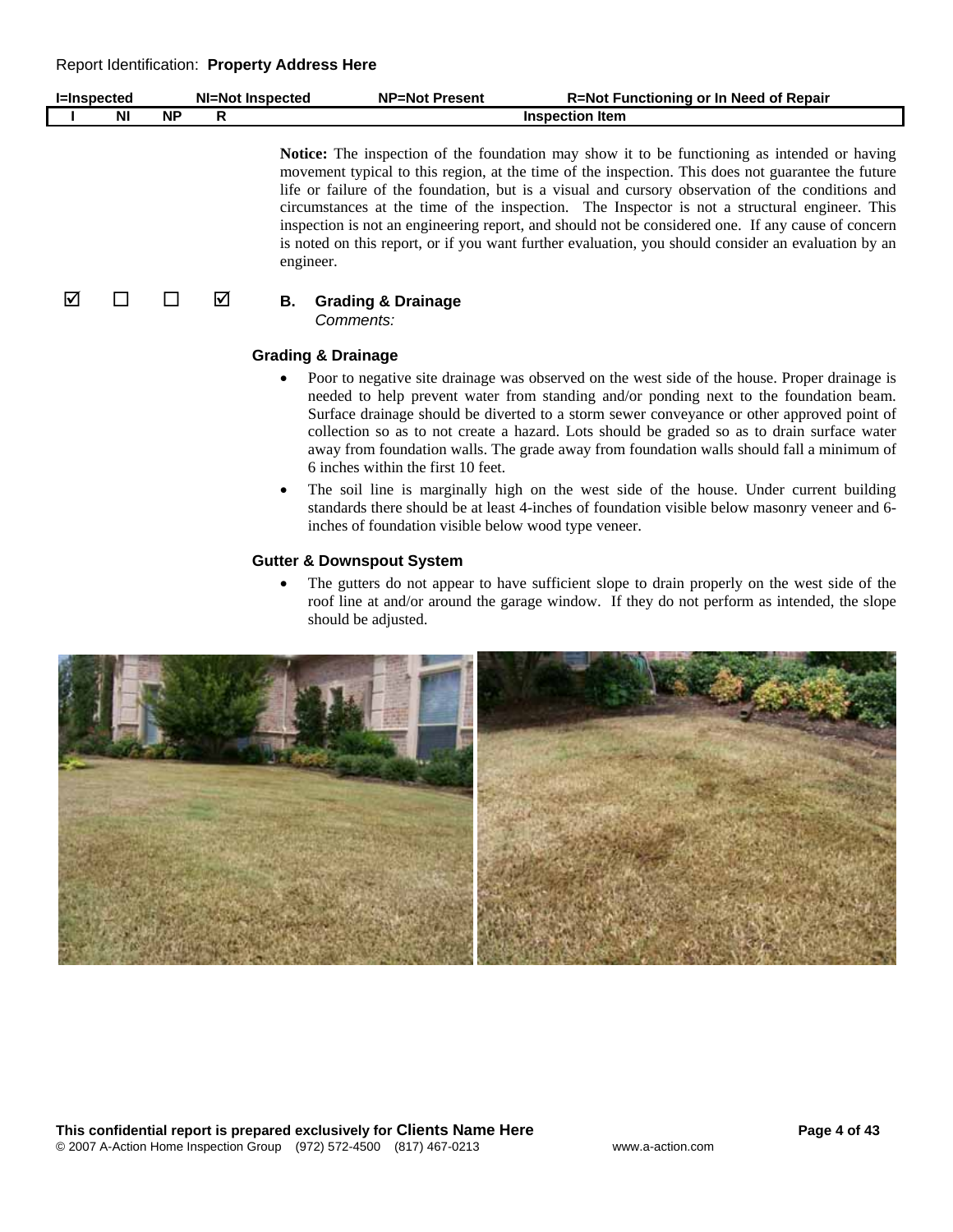| l=Inspected |           | NI=Not Inspected | <b>NP=Not Present</b> | <b>R=Not Functioning or In Need of Repair</b> |
|-------------|-----------|------------------|-----------------------|-----------------------------------------------|
| NI          | <b>NF</b> |                  |                       | <b>Inspection Item</b>                        |



## **International Residential Code for One & Two Family Dwellings R401.3 Drainage.**

Surface drainage shall be diverted to a storm sewer conveyance or other approved point of collection so as to not create a hazard. Lots shall be graded so as to drain surface water away from foundation walls. The grade away from foundation walls shall fall a minimum of 6 inches (152 mm) within the first 10 feet (3048 mm).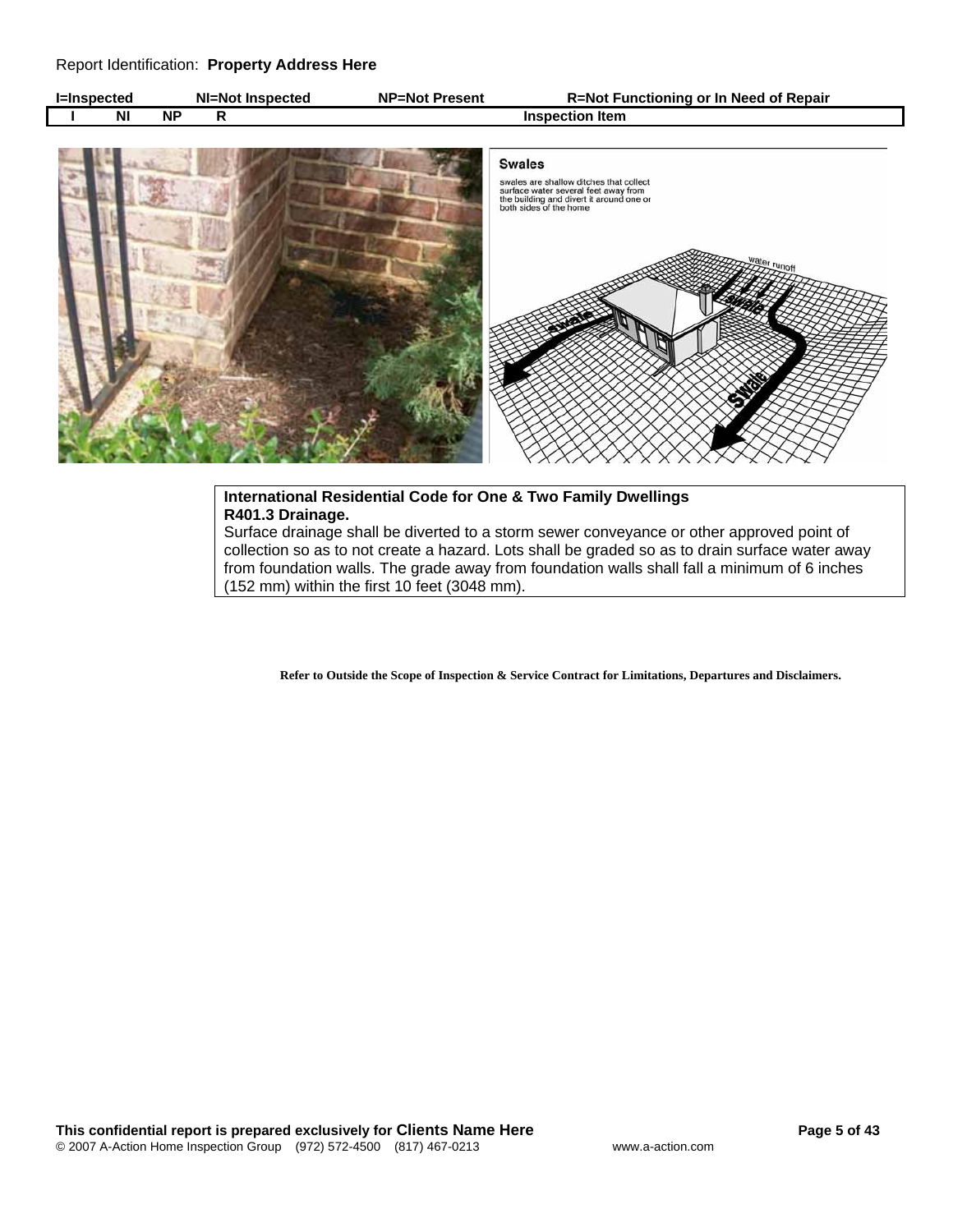| <b>I=Inspected</b> |    |           | NI=Not Inspected |    | <b>NP=Not Present</b>                                                          | R=Not Functioning or In Need of Repair                                          |
|--------------------|----|-----------|------------------|----|--------------------------------------------------------------------------------|---------------------------------------------------------------------------------|
|                    | ΝI | <b>NP</b> | R                |    |                                                                                | <b>Inspection Item</b>                                                          |
| ☑                  |    |           | ⊠                | C. | Comments:                                                                      | Roof Covering (If the roof is inaccessible, report the method used to inspect.) |
|                    |    |           |                  |    | <b>Method used to Inspect Roof:</b>                                            |                                                                                 |
|                    |    |           |                  |    | $\triangleright$ Walked on roof<br>$\Box$ Inspected from drip edge with ladder | $\Box$ Inspected from ground level                                              |
|                    |    |           |                  |    | <b>OBSERVATIONS:</b>                                                           |                                                                                 |

#### **Composition Roofing Material in Place**

The roofing material has a discoloration that is not typically seen with this type of roofing material. This appears to be a manufacturer's defect that should be further investigated. You are strongly encouraged to contact the roofing material manufacturer to check on possible recalls for this type, make and/or batch of roofing material.

- Roof fasteners (nails and/or staples) observed to be exposed and should be properly sealed at the ridge caps and flashing areas.
- There appears to be a water leak through the roofing material over the guest bedroom. The water leak appears to be in the roof structure valley over the guest bedroom.
- The roof structure roofing material does not appear to be properly fastened in place and the shingles are sliding out of place at the valley over the guest bedroom.



Roofing discoloration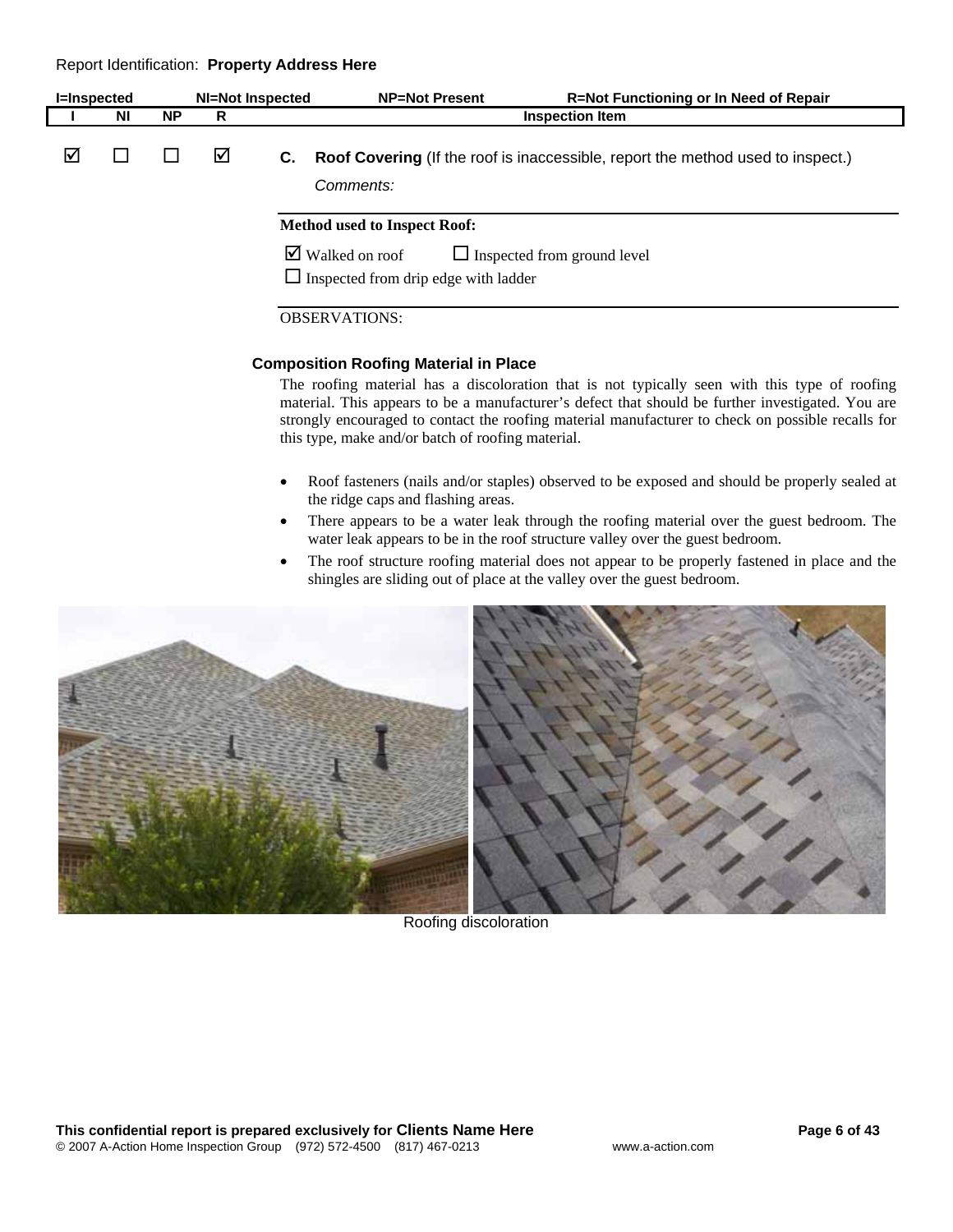

Damaged shingle and shingles sliding out of place.



Water leaking into the attic area from the valley over the guest bedroom.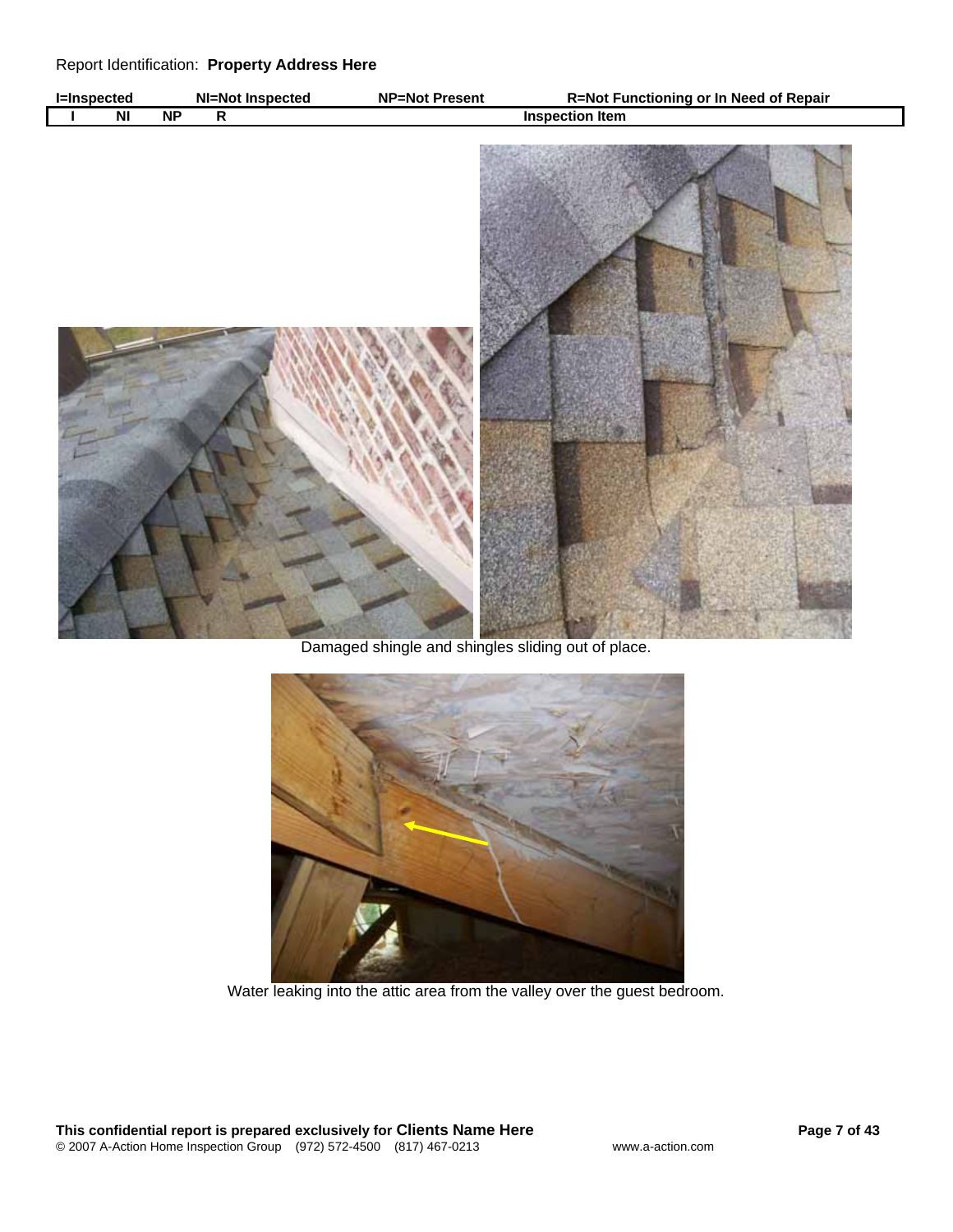| l=Inspected |    | NI=Not Inspected |  | <b>NP=Not Present</b> | R=Not Functioning or In Need of Repair |
|-------------|----|------------------|--|-----------------------|----------------------------------------|
|             | ΝI | <b>NP</b>        |  |                       | <b>Inspection Item</b>                 |
|             |    |                  |  |                       |                                        |

## **Flashing(s)**

- The flashing needs to be checked, reset and/or repaired as necessary. The observations made to support the rendering of this opinion are listed but may not be limited to:
	- The sidewall flashing is missing counter flashing at the sidewall left of the front entry area and at the sidewall over the east side of the garage.
	- The condition and/or installation of the sidewall flashing is questionable at the sidewall over the master bathroom closet area. The counter flashing details are missing at the sidewall. There is visible evidence of water leakage into the attic space under the sidewall flashing details. This condition should be further evaluated and corrected as necessary.



Flashing details are missing.



Missing counter flashing.

**Refer to Outside the Scope of Inspection & Service Contract for Limitations, Departures and Disclaimers. Notice:** Life expectancy of the roofing material is not covered by this property inspection report. If any concerns exist about the roof covering life expectancy or potential for future problems, a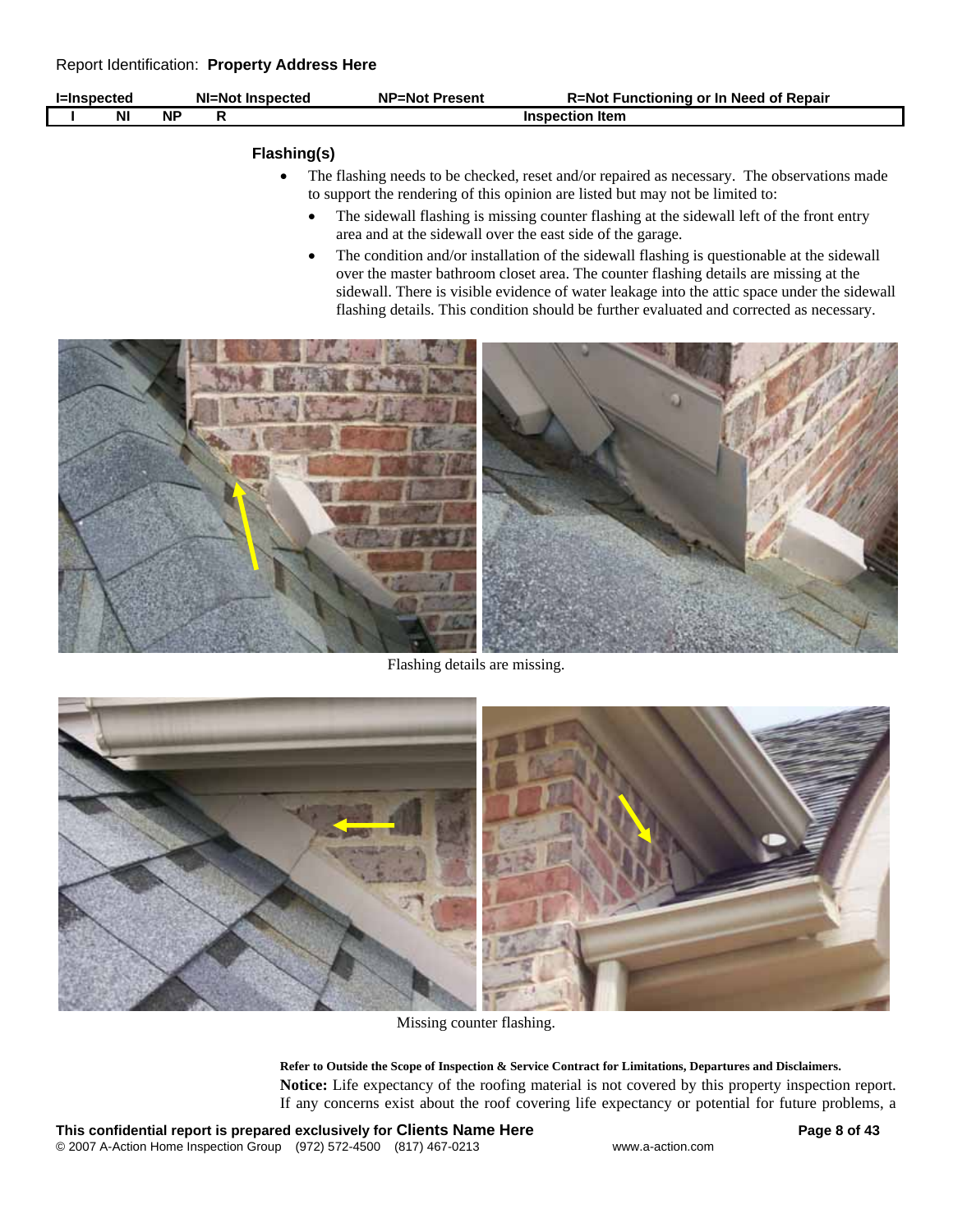|   | <b>I=Inspected</b> |           | <b>NI=Not Inspected</b> | <b>NP=Not Present</b><br>R=Not Functioning or In Need of Repair                                                                                                                                                                                                                                                                                               |
|---|--------------------|-----------|-------------------------|---------------------------------------------------------------------------------------------------------------------------------------------------------------------------------------------------------------------------------------------------------------------------------------------------------------------------------------------------------------|
|   | ΝI                 | <b>NP</b> | R                       | <b>Inspection Item</b>                                                                                                                                                                                                                                                                                                                                        |
|   |                    |           |                         | roofing specialist should be consulted. The Inspector cannot, does not, offer an opinion or<br>warranty as to whether the roof has leaked in the past, leaks now, or may be subject to future<br>leaks.                                                                                                                                                       |
|   |                    |           |                         | <b>Notice:</b> The inspection of this roof may show it to be functioning as intended or in need of minor<br>repairs. This inspection does not determine the insurability of the roof. You are strongly<br>encouraged to have your Insurance Company physically inspect the roof, <i>prior to closing</i> , to fully<br>evaluate the insurability of the roof. |
| ⋈ | ΙI                 |           | ⋈                       | <b>Roof Structure &amp; Attic</b> (If the attic is inaccessible, report the method used to<br>D.<br>inspect.)                                                                                                                                                                                                                                                 |
|   |                    |           |                         | Comments:                                                                                                                                                                                                                                                                                                                                                     |
|   |                    |           |                         | <b>Description of Roof Structure:</b>                                                                                                                                                                                                                                                                                                                         |
|   |                    |           |                         | $\triangleright$ Rafter Assembly<br>$\Box$ Truss Assembly                                                                                                                                                                                                                                                                                                     |
|   |                    |           |                         | Attic Accessible? $\Box$ Yes/ $\Box$ No/ $\Box$ Partial/ $\Box$ Observed from attic access only.                                                                                                                                                                                                                                                              |
|   |                    |           |                         | <b>Description of Attic Insulation:</b>                                                                                                                                                                                                                                                                                                                       |
|   |                    |           |                         | Insulation Depth: $\Box$ 0-3"/ $\Box$ 4"-6"/ $\Box$ 7"-9"/ $\Box$ 10"-13"/ $\Box$ 13+"                                                                                                                                                                                                                                                                        |
|   |                    |           |                         | (Note: Recommended depth of insulation is $10+$ " to achieve a R30 rating.)                                                                                                                                                                                                                                                                                   |
|   |                    |           |                         | Insulation Type: $\boxtimes$ Loose Fill $\boxtimes$ Batt or Blanket<br>$\Box$ Foam                                                                                                                                                                                                                                                                            |
|   |                    |           |                         | <b>OBSERVATIONS:</b>                                                                                                                                                                                                                                                                                                                                          |
|   |                    |           |                         | <b>Roof Structure</b>                                                                                                                                                                                                                                                                                                                                         |
|   |                    |           |                         | All components were found to be in satisfactory condition on the day of the inspection.                                                                                                                                                                                                                                                                       |

#### **Attic Ventilation**

All components were found to be in satisfactory condition on the day of the inspection.

#### **Attic Power Vents**

All components were found to be in satisfactory condition on the day of the inspection.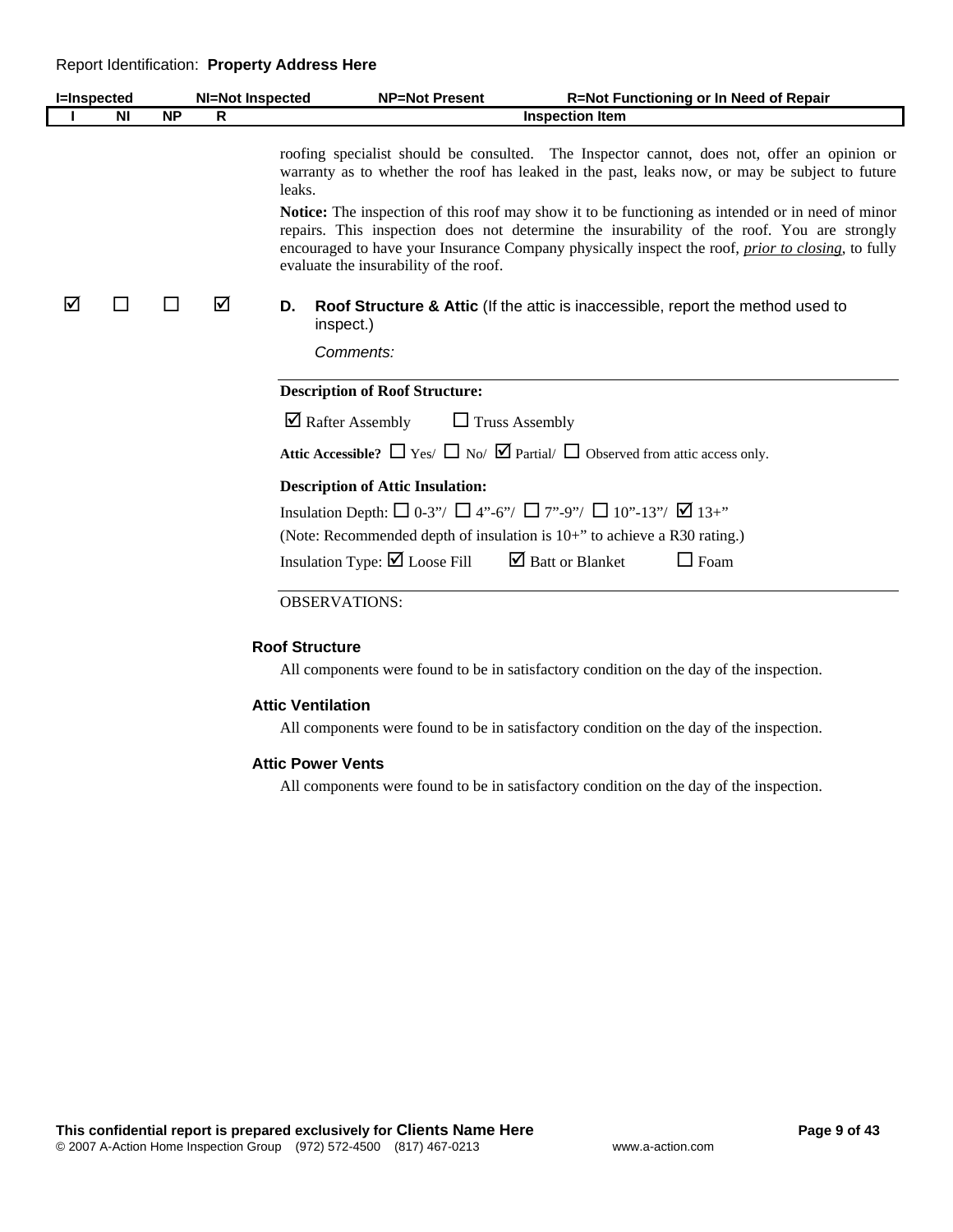| l=Inspected | NI=Not Inspected | <b>NP=Not Present</b> | R=Not Functioning or In Need of Repair |
|-------------|------------------|-----------------------|----------------------------------------|
| NI          | <b>NF</b>        |                       | <b>Inspection Item</b>                 |

#### **Attic Insulation**

• The attic insulation needs to be redistributed over the master bathroom closet.



## **Attic Ladder**

- The frame is damaged and should be repaired to the garage attic ladder.
- The attic ladder was observed to be installed with improper fasteners (sheetrock screws and/or finishing nails). The manufacturer requires the attic ladder to be installed with 16d nails and/or 3-inch lag bolts. This condition should be further evaluated and corrected as necessary.

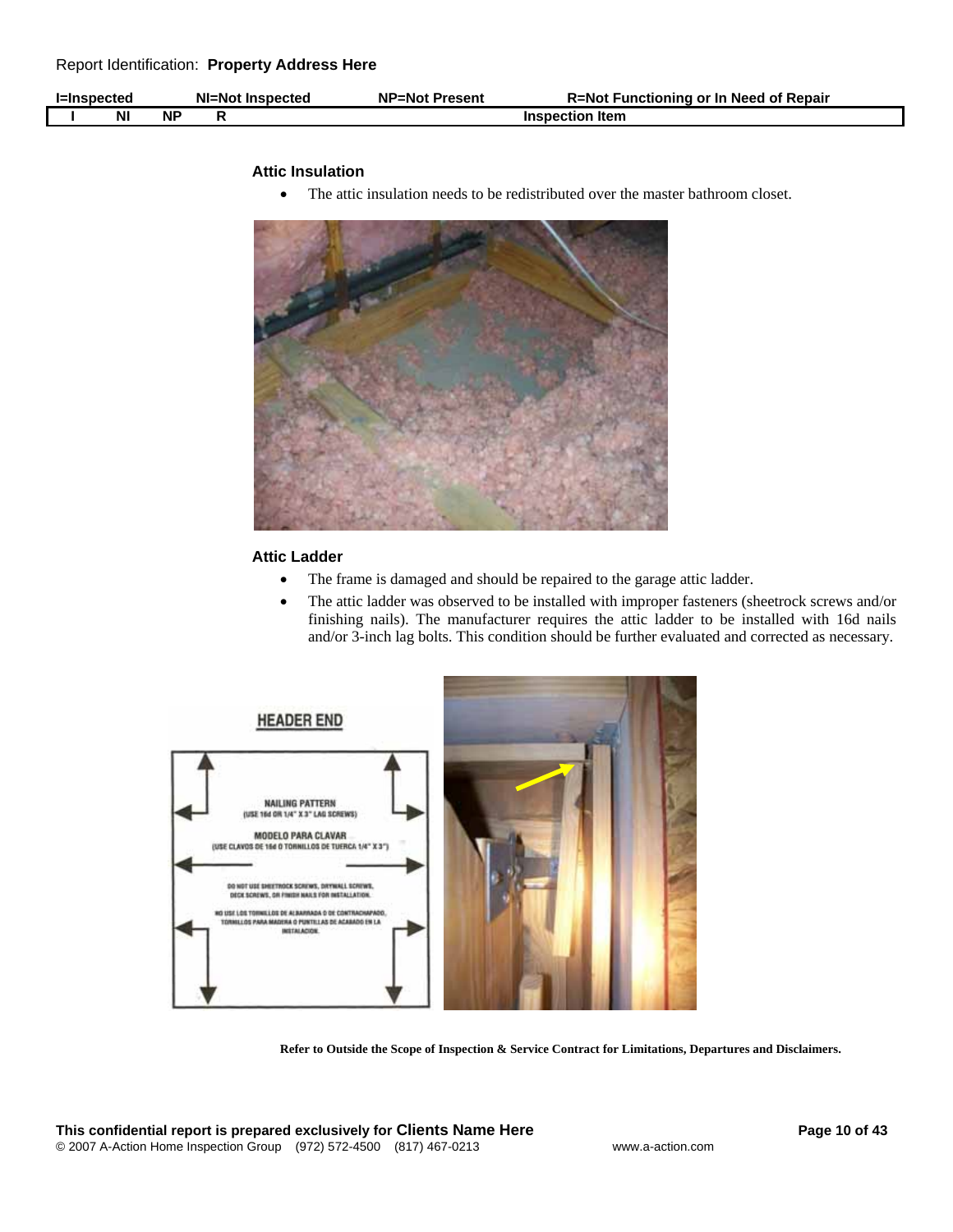| <b>I</b> =Inspected |    |           | <b>NI=Not Inspected</b> | <b>NP=Not Present</b>                                                          |                                                                                                                  | <b>R=Not Functioning or In Need of Repair</b>                  |
|---------------------|----|-----------|-------------------------|--------------------------------------------------------------------------------|------------------------------------------------------------------------------------------------------------------|----------------------------------------------------------------|
|                     | ΝI | <b>NP</b> | R                       |                                                                                | <b>Inspection Item</b>                                                                                           |                                                                |
| ☑                   |    |           | ☑                       | Е.<br>Comments:                                                                | <b>Walls (Interior &amp; Exterior)</b>                                                                           |                                                                |
|                     |    |           |                         | <b>Description of Exterior Cladding:</b>                                       |                                                                                                                  |                                                                |
|                     |    |           |                         | $\triangledown$ Wood Type Veneer<br>$\Box$ Fiber Cement Board<br>$\Box$ Stucco | $\overline{\mathbf{y}}$ Brick Veneer<br>$\Box$ Vinyl Siding<br>$\Box$ EIFS (Exterior Insulation & Finish System) | Stone Masonry Veneer<br>$\Box$ Metal Siding<br>$\Box$ Log Home |
|                     |    |           |                         | <b>OBSERVATIONS:</b>                                                           |                                                                                                                  |                                                                |

## **Interior Walls & Surfaces**

- Water stains were observed on the walls in master bathroom closet. The cause and remedy should be further evaluated and corrected as necessary.
- Water stains and damage was observed on the walls at and around the windows in the dining area and study area. The cause and remedy should be further evaluated and corrected as necessary.
- Wall sheetrock joint cracks observed in the gameroom.
- The wall corner tape is cracking and/or separating in the living area.
- Nail heads observed to be pushing through the interior finish in the laundry room.
- Evidence of painting and patching to the interior finish and prior sheetrock repairs were observed.

#### **Exterior Walls & Surfaces**

- The cast stone at the guest bedroom between the upper and lower windows is pulling loose and rotating out of place. This condition has allowed water intrusion at and around the window that needs to be corrected.
- The mortar at the cast stone at and around the front entry area is loose and/or missing. This condition should be further evaluated and corrected as necessary.
- The cast stone mortar needs to be improved at and around all of the west windows.
- The cast stone between the upper and lower windows of the dining area and study area window has a negative slope toward the windows. This has caused water intrusion at and around the windows. This condition should be further evaluated and corrected as necessary.
- The area between the exterior veneer and the outside HVAC condenser/coils refrigerant lines needs to be properly sealed.
- Caulking improvements are recommended for the area between the exterior veneer and the window frames.
- There were no weepholes observed in the low course of the exterior masonry veneer over the window openings and garage overhead doorframe steel lintels.

## **Upstairs Catwalk Railing**

• The railing for the catwalk/loft looking over the living area is loose and should be better secured for reasons of safety.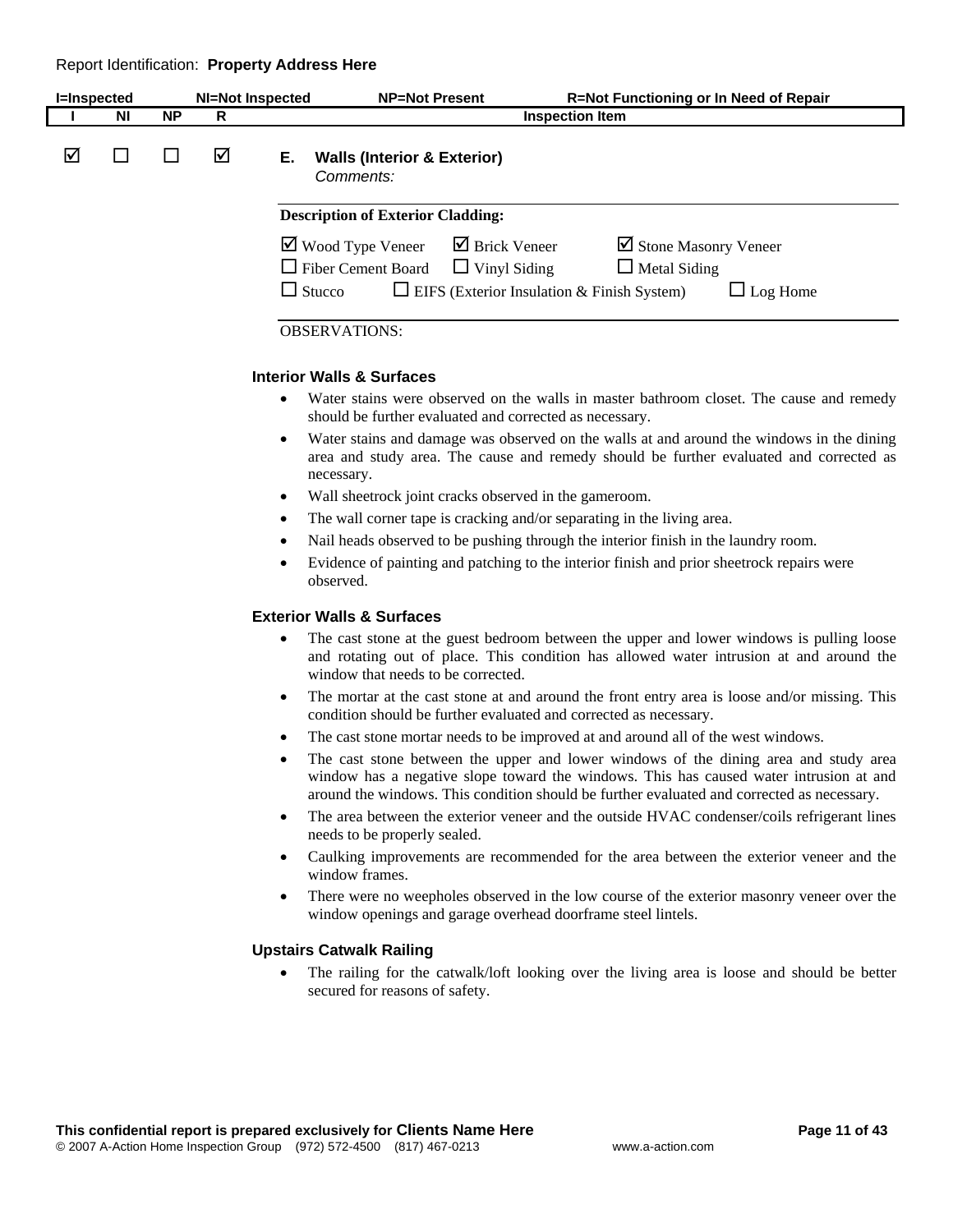| -Insnecter |           | NI.<br><b>Inspected</b><br>=Not | NP=Not<br>Present | ' Functioning or In Need of Repair<br>R=Not |
|------------|-----------|---------------------------------|-------------------|---------------------------------------------|
| <b>NI</b>  | <b>NP</b> |                                 |                   | ltem<br>±l∩n<br>Inspe                       |





Mortar improvements are needed. Cast stone is rotating out of place.





Mortar improvements are needed. Negative slope on window cast stone.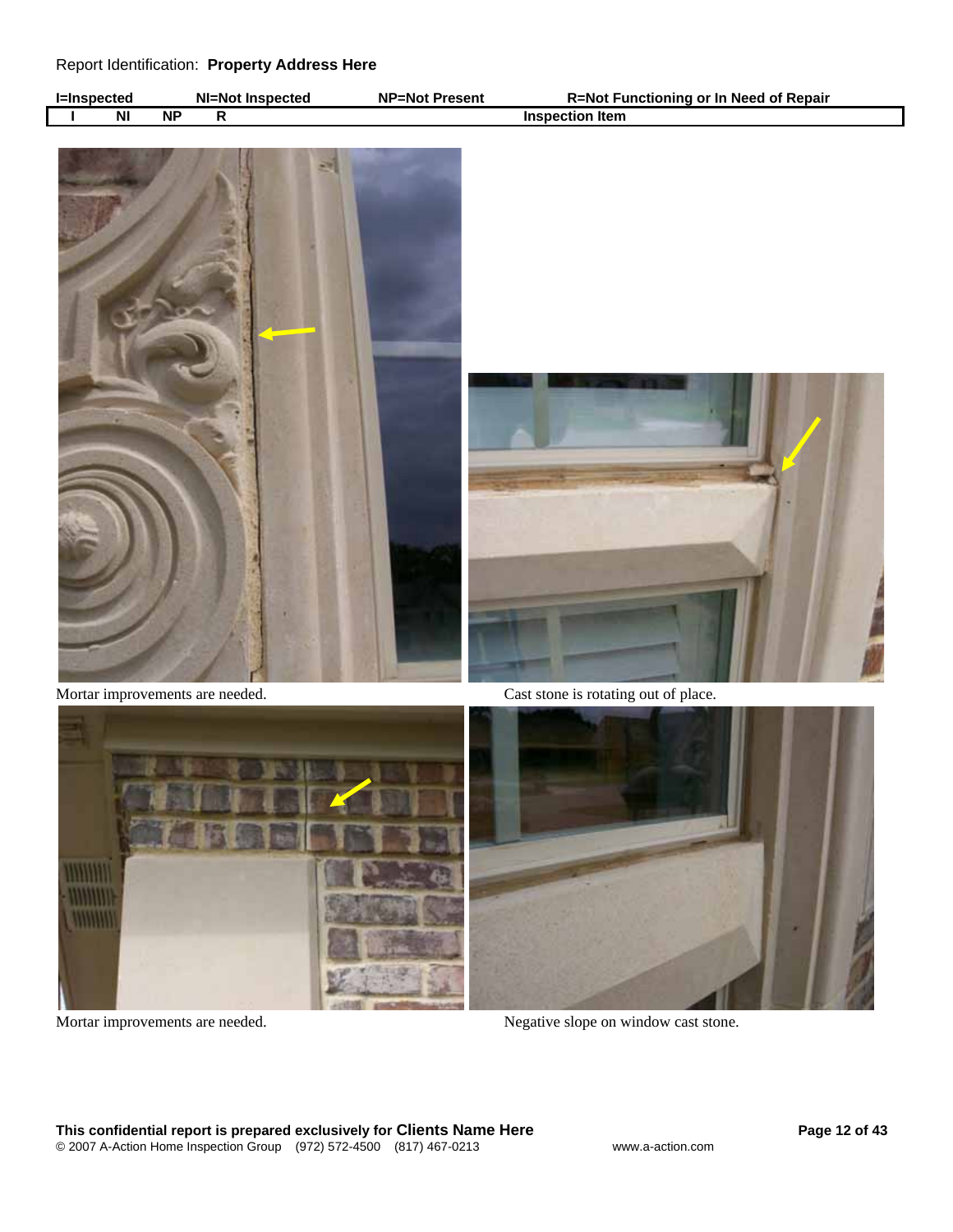| l=Inspected |    |    | NI=Not Inspected | <b>NP=Not Present</b> | R=Not Functioning or In Need of Repair |
|-------------|----|----|------------------|-----------------------|----------------------------------------|
|             | NI | ΝP |                  |                       | <b>Inspection Item</b>                 |



Mortar Improvements are needed. The area between the refrigeration lines and brick needs to be sealed.



No weepholes over the garage door and window steel lintels.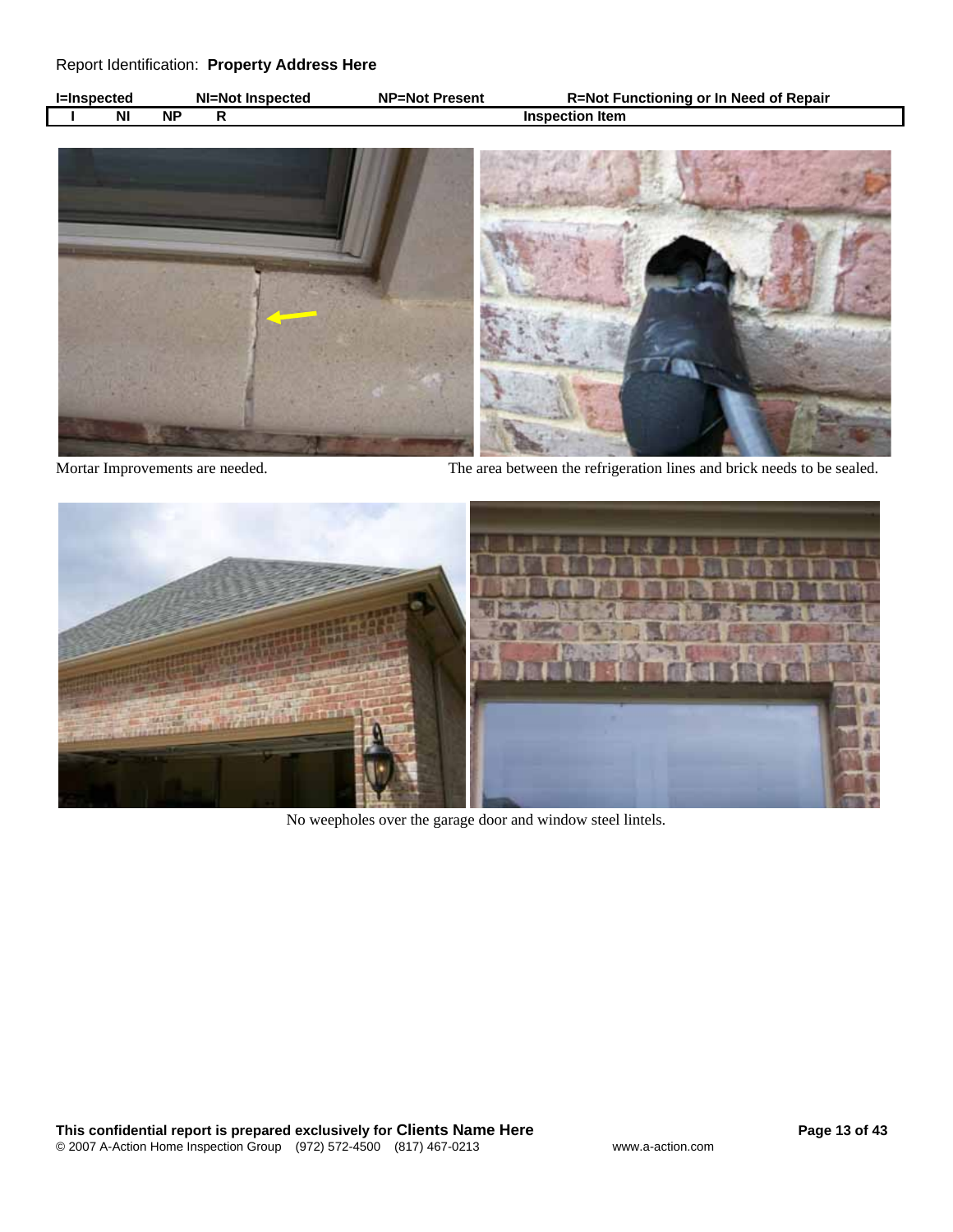



## **International Residential Code for One & Two Family Dwellings R703.7.2.1 Support by steel angle.**

A minimum 6 inches by 4 inches by 5 /16 inch (152 mm by 102 mm by 8 mm) steel angle, with the long leg placed vertically, shall be anchored to double 2 inches by 4 inches (51 mm by 102 mm) wood studs at a maximum on center spacing of 16 inches (406 mm). Anchorage of the steel angle at every double stud spacing shall be a minimum of two 7 /16 inch (11.1 mm) diameter by 4 inches (102 mm) lag screws. The steel angle shall have a minimum clearance to underlying construction of 1 /16 inch (1.6 mm). A minimum of two-thirds the width of the masonry veneer thickness shall bear on the steel angle. **Flashing and weep holes shall be located in the masonry veneer wythe in accordance with Figure R 703.7.1.** The maximum height of masonry veneer above the steel angle support shall be 12 feet, 8 inches (3861 mm). The maximum slope of the roof construction shall be not more than 7:12. The air space separating the masonry veneer from the wood backing shall be in accordance with Sections R703.7.4 and R703.7.4.2.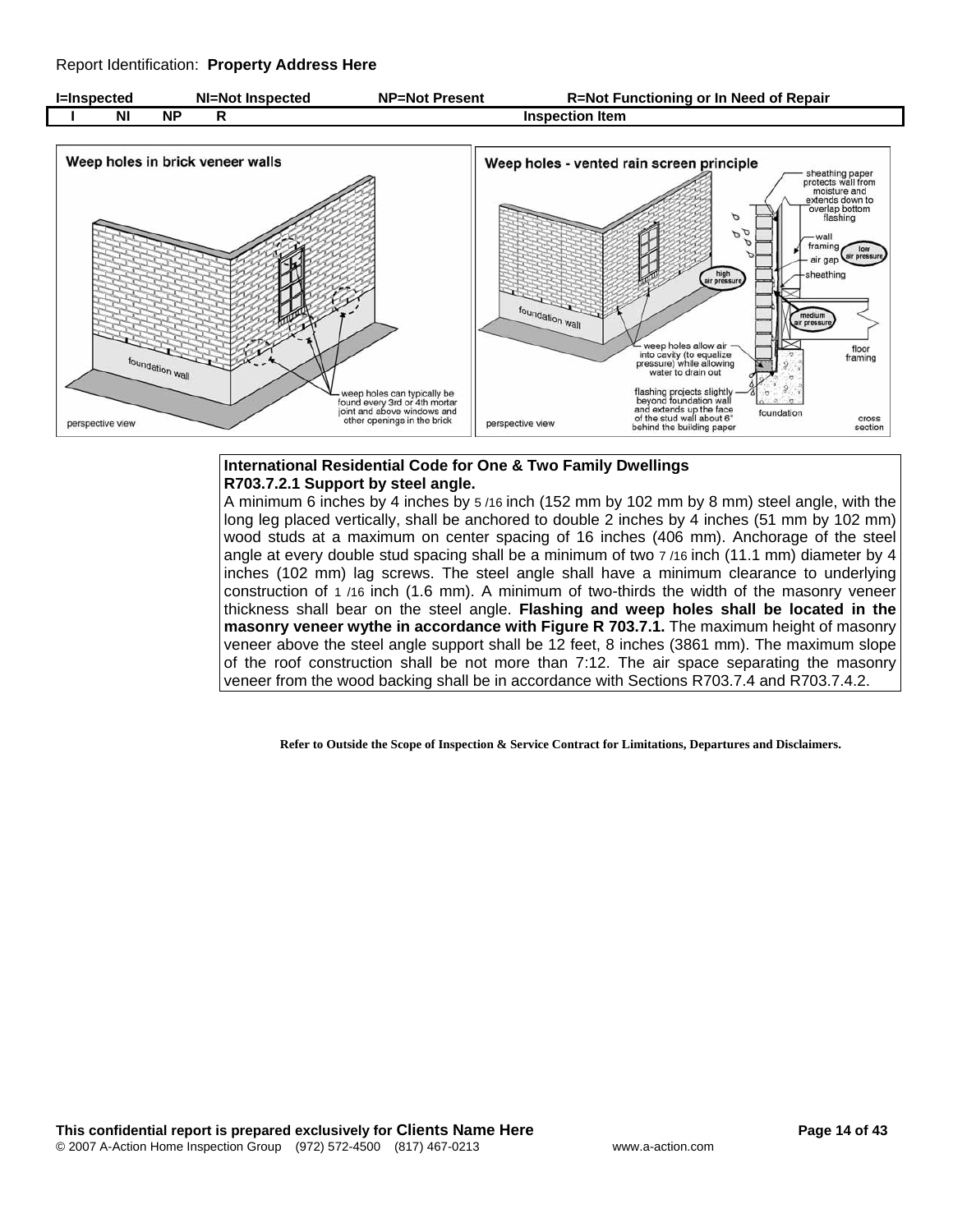| <b>I</b> =Inspected |           |    |   | NI=Not Inspected | <b>NP=Not Present</b>                   | <b>R=Not Functioning or In Need of Repair</b> |
|---------------------|-----------|----|---|------------------|-----------------------------------------|-----------------------------------------------|
|                     | <b>NI</b> | ΝP |   |                  |                                         | <b>Inspection Item</b>                        |
|                     |           |    | M | E.               | <b>Ceilings &amp; Floors</b><br>$O = 1$ |                                               |

*Comments:*

#### **Floors**

All components were found to be in satisfactory condition on the day of the inspection.

#### **Ceilings**

- Water stains observed on the ceilings in master bathroom. The cause and remedy should be further evaluated and corrected as necessary.
- Water stains and damage were observed on the ceilings in guest bathroom. The cause and remedy should be further evaluated and corrected as necessary.
- Nail heads observed to be pushing through the interior finish in the master bedroom and bedroom #4.
- Ceiling sheetrock joint cracks were observed in the master bedroom, bedroom #3, guest bedroom and the family room.

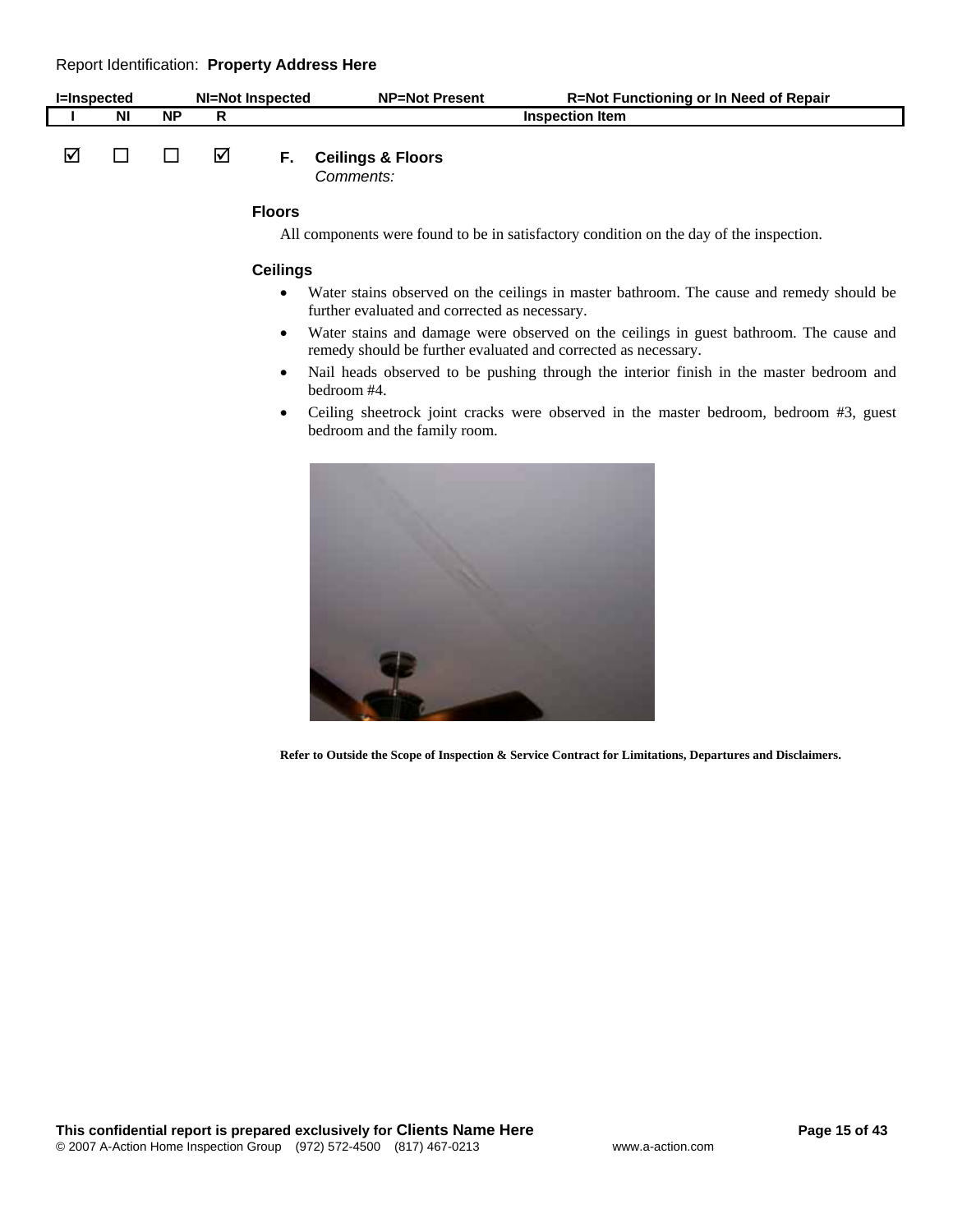| l=Inspected |    | NI=Not Inspected |   |    | <b>NP=Not Present</b>                  | R=Not Functioning or In Need of Repair |
|-------------|----|------------------|---|----|----------------------------------------|----------------------------------------|
|             | ΝI | <b>NP</b>        |   |    |                                        | <b>Inspection Item</b>                 |
|             |    |                  |   |    |                                        |                                        |
|             |    |                  | ₩ | G. | <b>Doors (Interior &amp; Exterior)</b> |                                        |

*Comments:*

## **Interior Door(s)**

All components were found to be in satisfactory condition on the day of the inspection.

#### **Exterior Doors(s)**

- The front entry door weather-stripping needs to be improved at the top.
- There is no exterior landing in place at the garage backyard door and the master bedroom closet exterior door. Under current building standards there should be a minimum of a 36-inch deep landing as wide as the door opening.

## **Single Overhead Garage Door**

• The garage door is not balanced properly and should be adjusted as necessary.

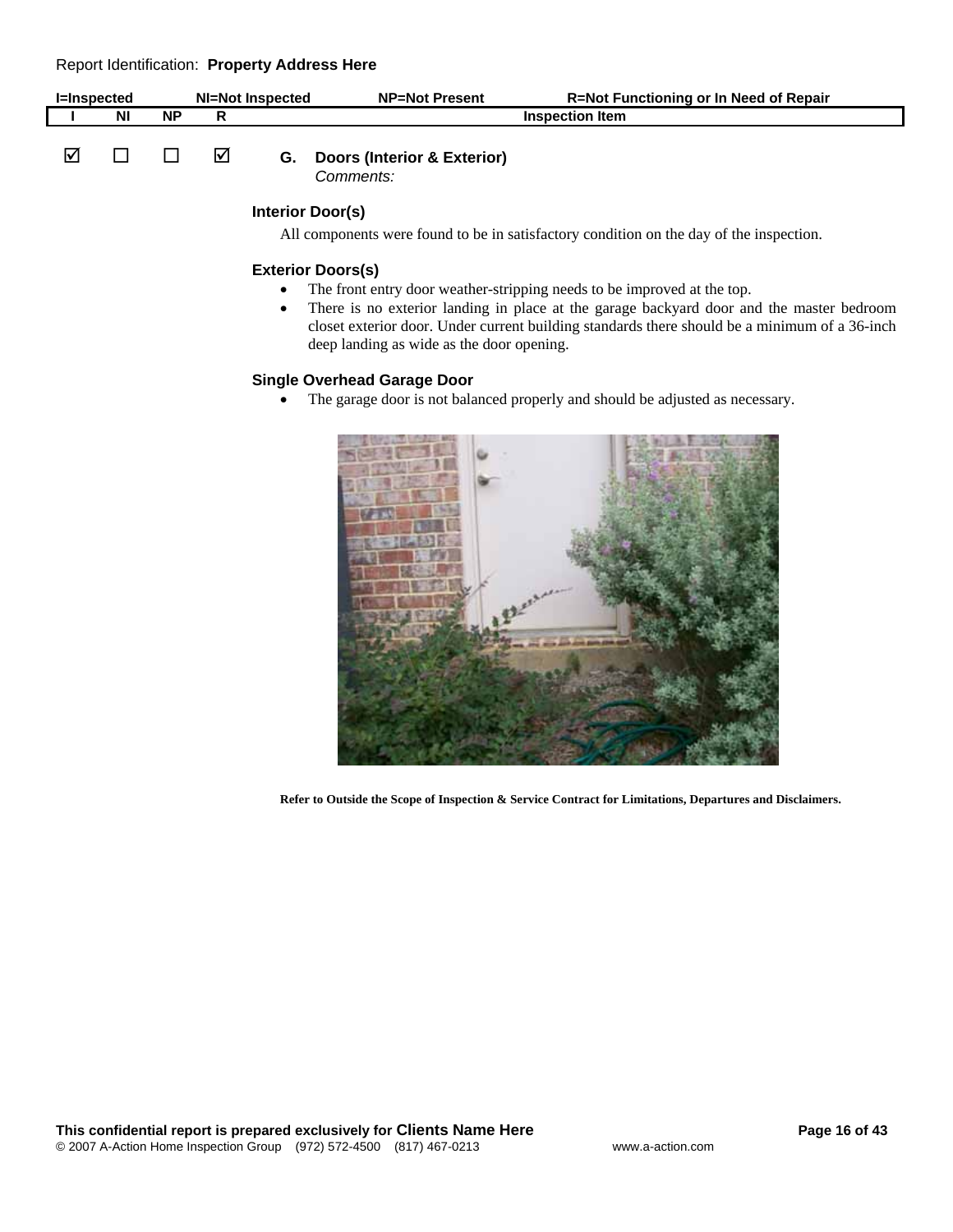| l=Inspected |    | NI=Not Inspected |   |                | <b>NP=Not Present</b> | R=Not Functioning or In Need of Repair |
|-------------|----|------------------|---|----------------|-----------------------|----------------------------------------|
|             | ΝI | <b>NP</b>        | R |                |                       | <b>Inspection Item</b>                 |
| ☑           |    |                  | ☑ | Η.             | Windows<br>Comments:  |                                        |
|             |    |                  |   | <b>Windows</b> |                       |                                        |

- Visible evidence of water intrusion observed at and/or around the window(s) in the dining room. The cause and remedy should be investigated and corrected as necessary.
- Visible evidence of water intrusion observed at and/or around the window(s) in the study area. The cause and remedy should be investigated and corrected as necessary.
- Visible evidence of water intrusion observed at and/or around the window(s) in the guest bedroom. The cause and remedy should be investigated and corrected as necessary.
- Visible evidence of water intrusion observed at and/or around the window(s) in bedroom #4. The cause and remedy should be investigated and corrected as necessary.
- The security contacts in the window frames need to be properly sealed so to help prevent water intrusion within the wall voids below the windows.





Security contacts need sealed. Water damage at bedroom #4 window.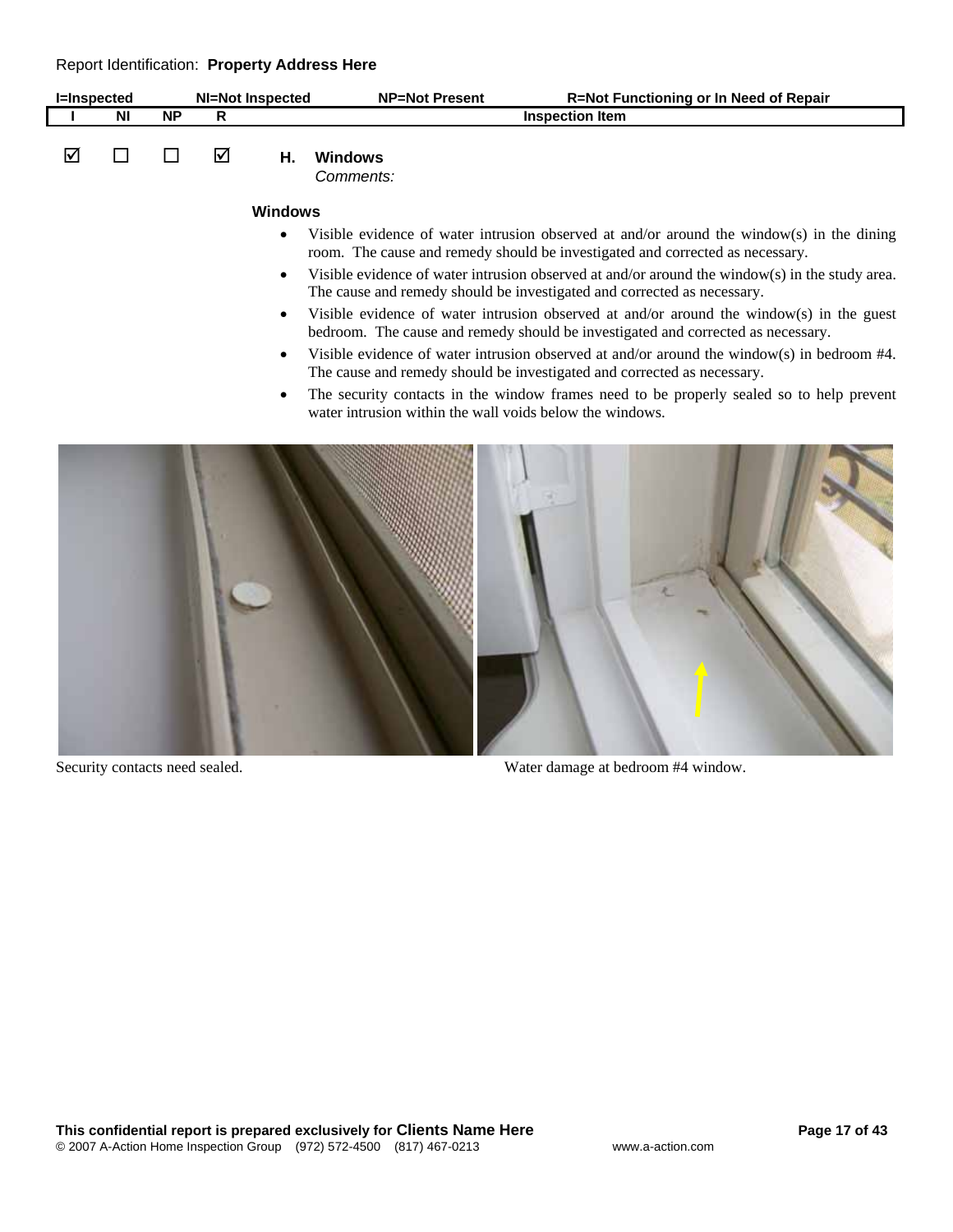| _Insnected |           | NI=Not Inspected | <b>NP=Not Present</b> | R=Not Functioning or In Need of Repair |
|------------|-----------|------------------|-----------------------|----------------------------------------|
| ΝI         | <b>NF</b> |                  |                       | <b>Inspection Item</b>                 |



Water damage at dining area window. Water damage at study area window.

**Refer to Outside the Scope of Inspection & Service Contract for Limitations, Departures and Disclaimers.** 



*Comments:*

#### **Fireplace / Chimney**

All components were found to be in satisfactory condition on the day of the inspection.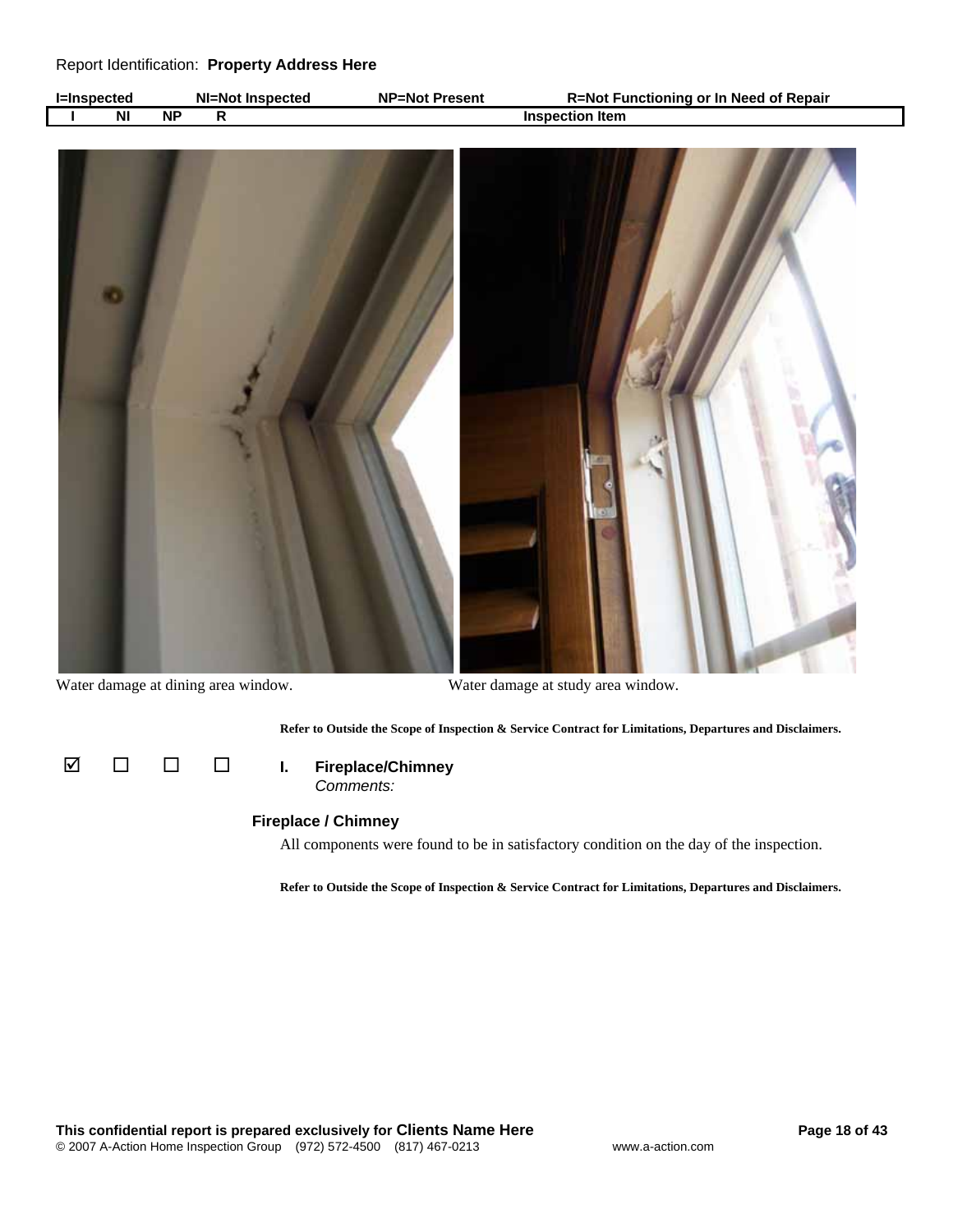| l=Inspected |    | NI=Not Inspected |  | <b>NP=Not Present</b>                     | <b>R=Not Functioning or In Need of Repair</b> |
|-------------|----|------------------|--|-------------------------------------------|-----------------------------------------------|
|             | ΝI | ΝP               |  |                                           | <b>Inspection Item</b>                        |
|             |    |                  |  | J. Porches, Decks and Carports (Attached) |                                               |

*Comments:*

#### **Porch / Patio**

• The patio at the front of the house is installed above the foundation/brick ledge. This type of installation could cause water intrusion into the structure. This condition should be closely monitored and corrected as necessary.

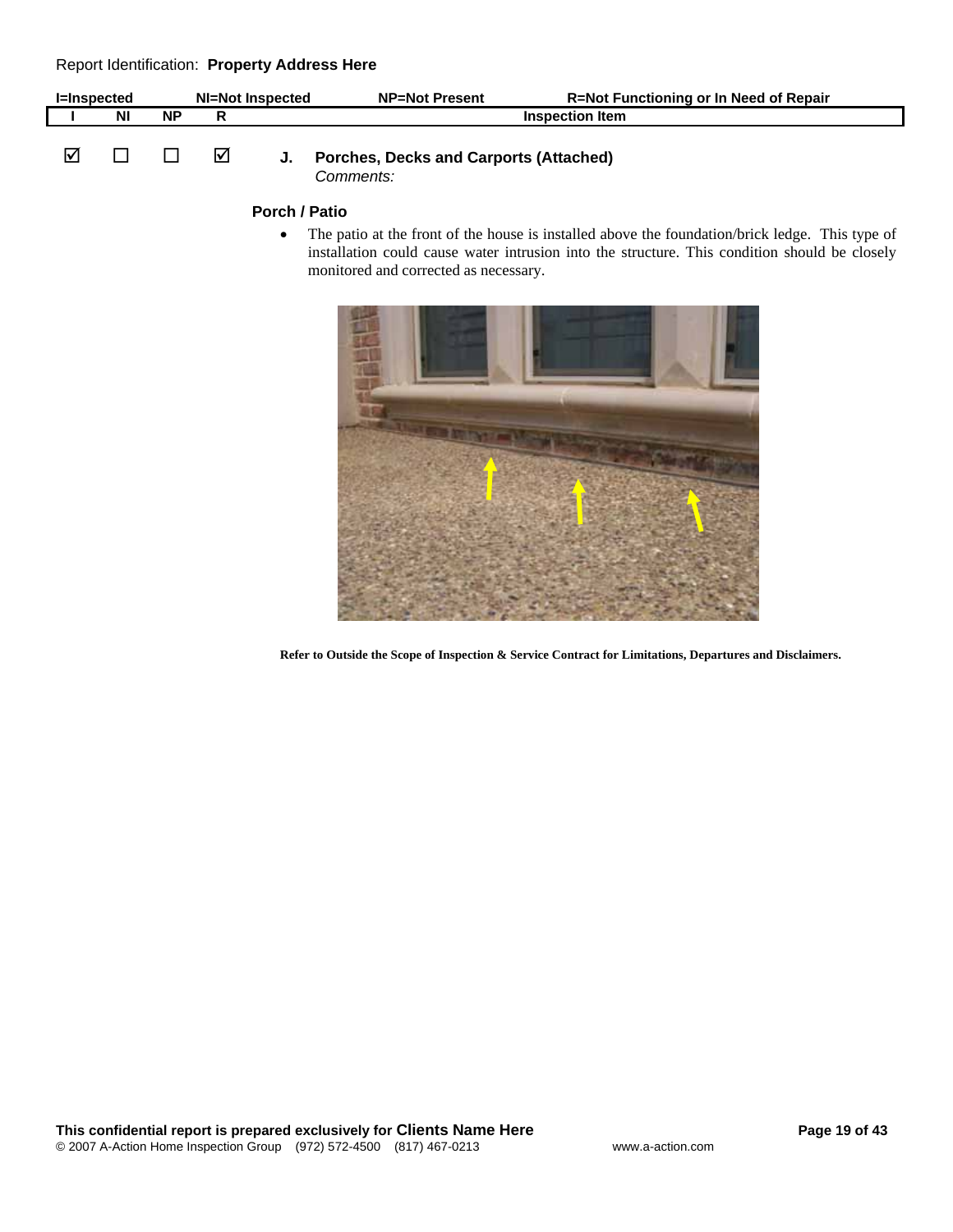| <b>I</b> =Inspected |    | NI=Not Inspected |     |          | <b>NP=Not Present</b>                                                        | <b>R=Not Functioning or In Need of Repair</b> |
|---------------------|----|------------------|-----|----------|------------------------------------------------------------------------------|-----------------------------------------------|
|                     | ΝI | ΝP               | R   |          |                                                                              | <b>Inspection Item</b>                        |
| ☑                   |    |                  | ا⊽ا | н.<br>А. | <b>ELECTRICAL SYSTEMS</b><br><b>Service Entrance and Panels</b><br>Comments: |                                               |

**Panel Box** 

Branch Circuit Conductor (wiring) Type**: Copper**  Box Rating and/or Main Disconnect Rating**: 200 amps**  Box Location**: Garage** 

• A set of split 20-amp breaker's trip-ties are missing. The split overcurrent devices (breakers) servicing 240V appliances should be connected together by trip-ties.

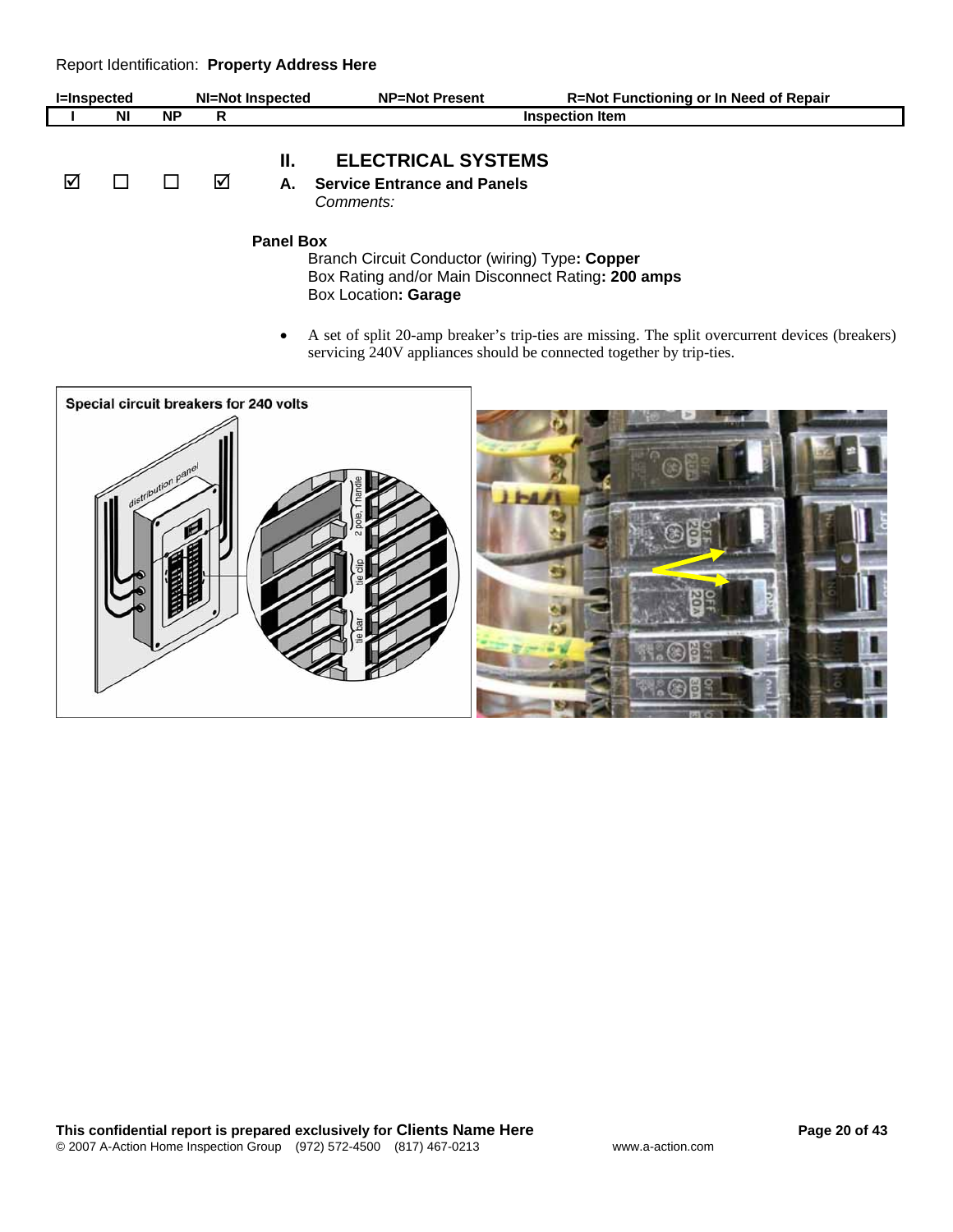| ⊫Inspected | NI=Not Inspected | <b>NP=Not Present</b> | t Functioning or In Need of Repair<br>R=Not |
|------------|------------------|-----------------------|---------------------------------------------|
| NI         | <b>NF</b>        |                       | Inspection Item                             |

## **Sub Panel**

## Box Location: **Garage**

• Sub-panel box cover plate should be mounted with blunt tip screws and not sharp wood type screws for reasons of safety.



## **Distribution Wiring**

• There is an open electrical junction box in the attic area over the upstairs bedroom hallway. All open junction box(es) in the attic should be properly enclosed.

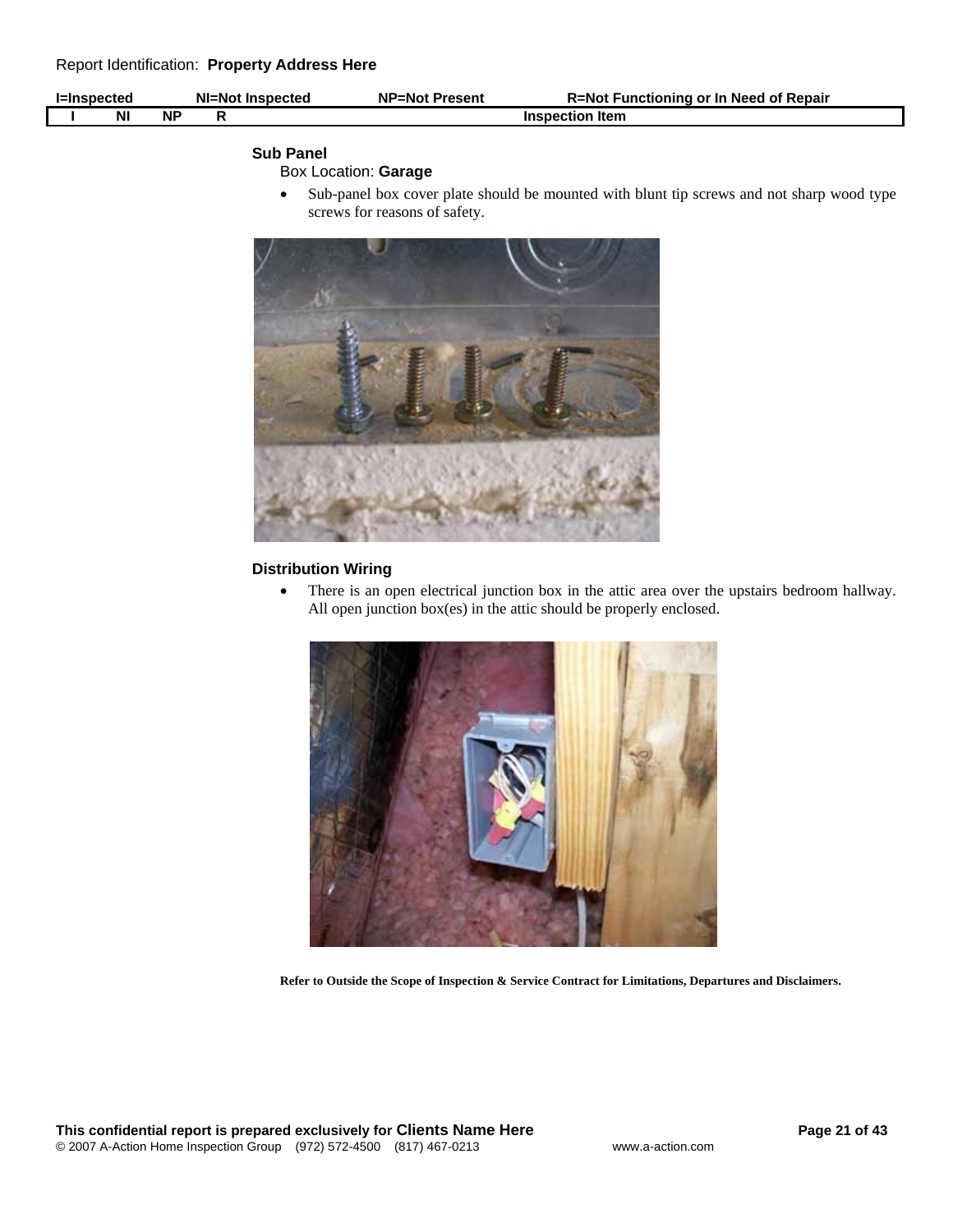| <b>I</b> =Inspected |    |           |   | <b>NI=Not Inspected</b> | <b>NP=Not Present</b>                                            | <b>R=Not Functioning or In Need of Repair</b>                                                                                                                                                 |
|---------------------|----|-----------|---|-------------------------|------------------------------------------------------------------|-----------------------------------------------------------------------------------------------------------------------------------------------------------------------------------------------|
|                     | ΝI | <b>NP</b> | R |                         |                                                                  | <b>Inspection Item</b>                                                                                                                                                                        |
| ☑                   |    |           | ⋈ | В.                      | the lack of ground fault circuit protection where required.):    | <b>Branch Circuits - Connected Devices and Fixtures (Report as in need of repair</b>                                                                                                          |
|                     |    |           |   |                         | Comments:                                                        |                                                                                                                                                                                               |
|                     |    |           |   | <b>Receptacles</b>      |                                                                  |                                                                                                                                                                                               |
|                     |    |           |   |                         | or furniture.                                                    | Some of the receptacles in the home could not be reached for inspection, due to heavy storage                                                                                                 |
|                     |    |           |   | $\bullet$               | and I were unable to locate a switch for the soffit receptacles. | All of the west exterior soffit receptacles are inoperative at the time of this inspection. The<br>receptacles and circuits should be investigated and corrected as necessary. The homeowners |
|                     |    |           |   | <b>Fixtures</b>         |                                                                  |                                                                                                                                                                                               |

• The laundry area light fixture cover / globe is missing at the time of this inspection.

#### **Switches**

All components were found to be in satisfactory condition on the day of the inspection.

#### **Smoke Alarms**

All components were found to be in satisfactory condition on the day of the inspection.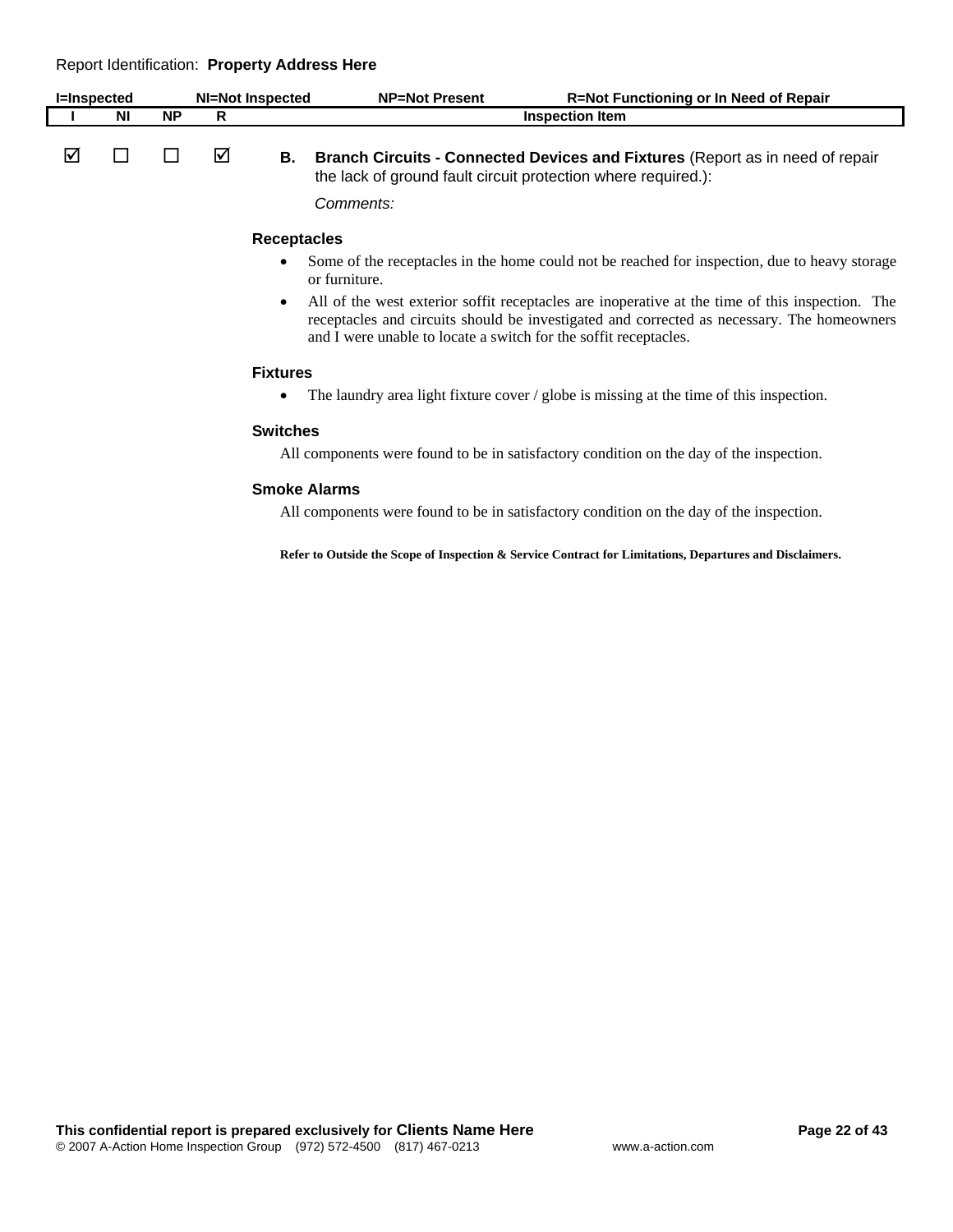| <b>I</b> =Inspected |    | NI=Not Inspected |   |            | <b>NP=Not Present</b>                                                                                                               | <b>R=Not Functioning or In Need of Repair</b>            |
|---------------------|----|------------------|---|------------|-------------------------------------------------------------------------------------------------------------------------------------|----------------------------------------------------------|
|                     | NI | <b>NP</b>        | R |            |                                                                                                                                     | <b>Inspection Item</b>                                   |
| ☑                   |    |                  | ☑ | III.<br>А. | <b>Heating Equipment</b><br><b>Type And Energy Source:</b>                                                                          | <b>HEATING, VENTILATION AND AIR CONDITIONING SYSTEMS</b> |
|                     |    |                  |   |            | Comments:                                                                                                                           |                                                          |
|                     |    |                  |   | $\bullet$  | Master Bedroom Central Heating System - Energy Source: Gas<br>Appears to be functioning as intended at the time of this inspection. |                                                          |

## **Additional Observation and/or Comments:**

• The heating unit flue (vent pipe) has inadequate clearance from combustible materials. Double walled vent pipes should have at least one-inch (1") of clearance and single walled vent pipes should have at least six-inches (6") of clearance from combustible material.

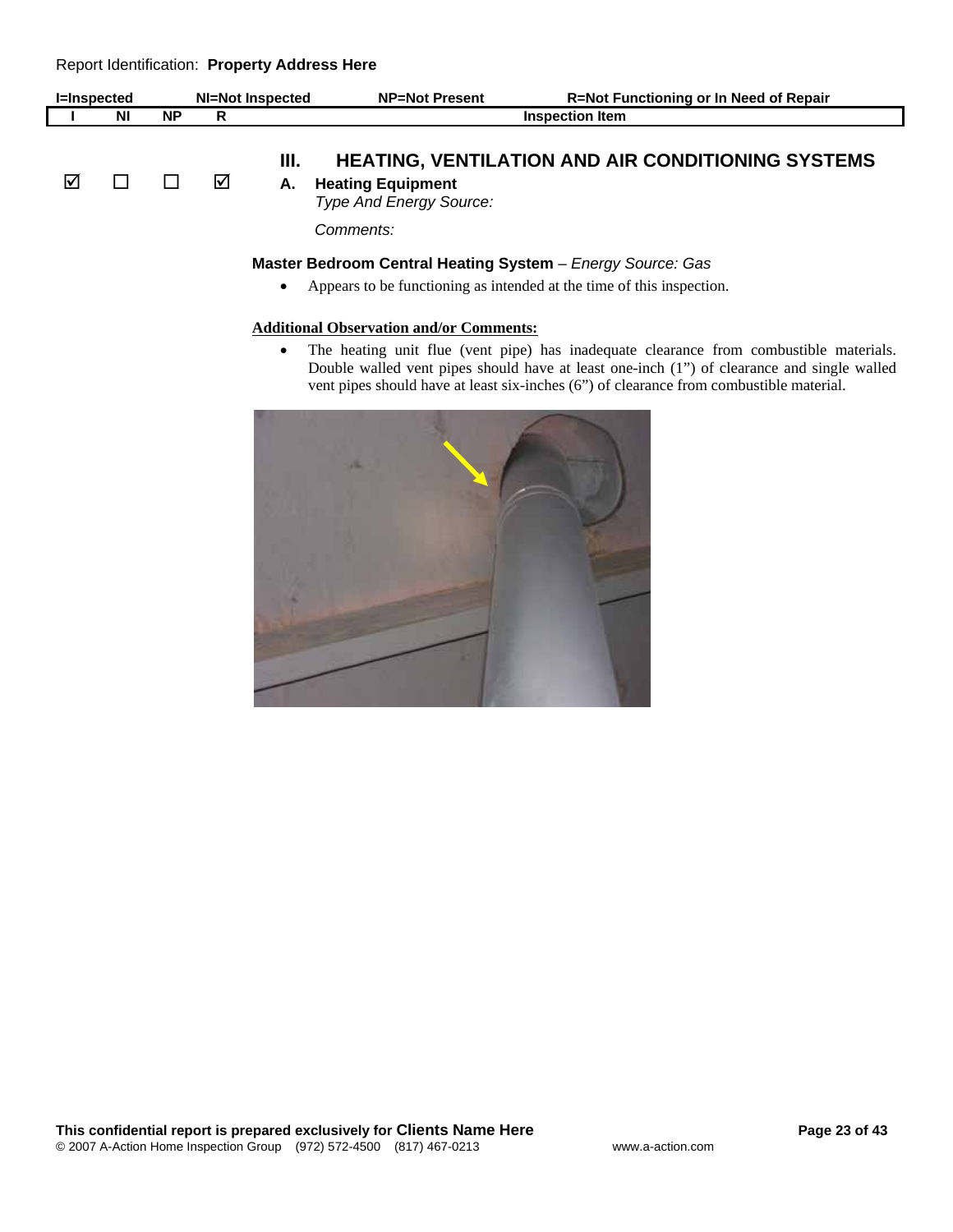| <b>I=Inspected</b> |    | NI=Not Inspected | <b>NP=Not Present</b> | R=Not Functioning or In Need of Repair |
|--------------------|----|------------------|-----------------------|----------------------------------------|
| N                  | ΝP |                  |                       | <b>Inspection Item</b>                 |

## **Upstairs Central Heating System** – *Energy Source: Gas*

• Appears to be functioning as intended at the time of this inspection.

#### **Additional Observation and/or Comments:**

• The heating unit flue (vent pipe) has inadequate clearance from combustible materials. Double walled vent pipes should have at least one-inch (1") of clearance and single walled vent pipes should have at least six-inches (6") of clearance from combustible material.

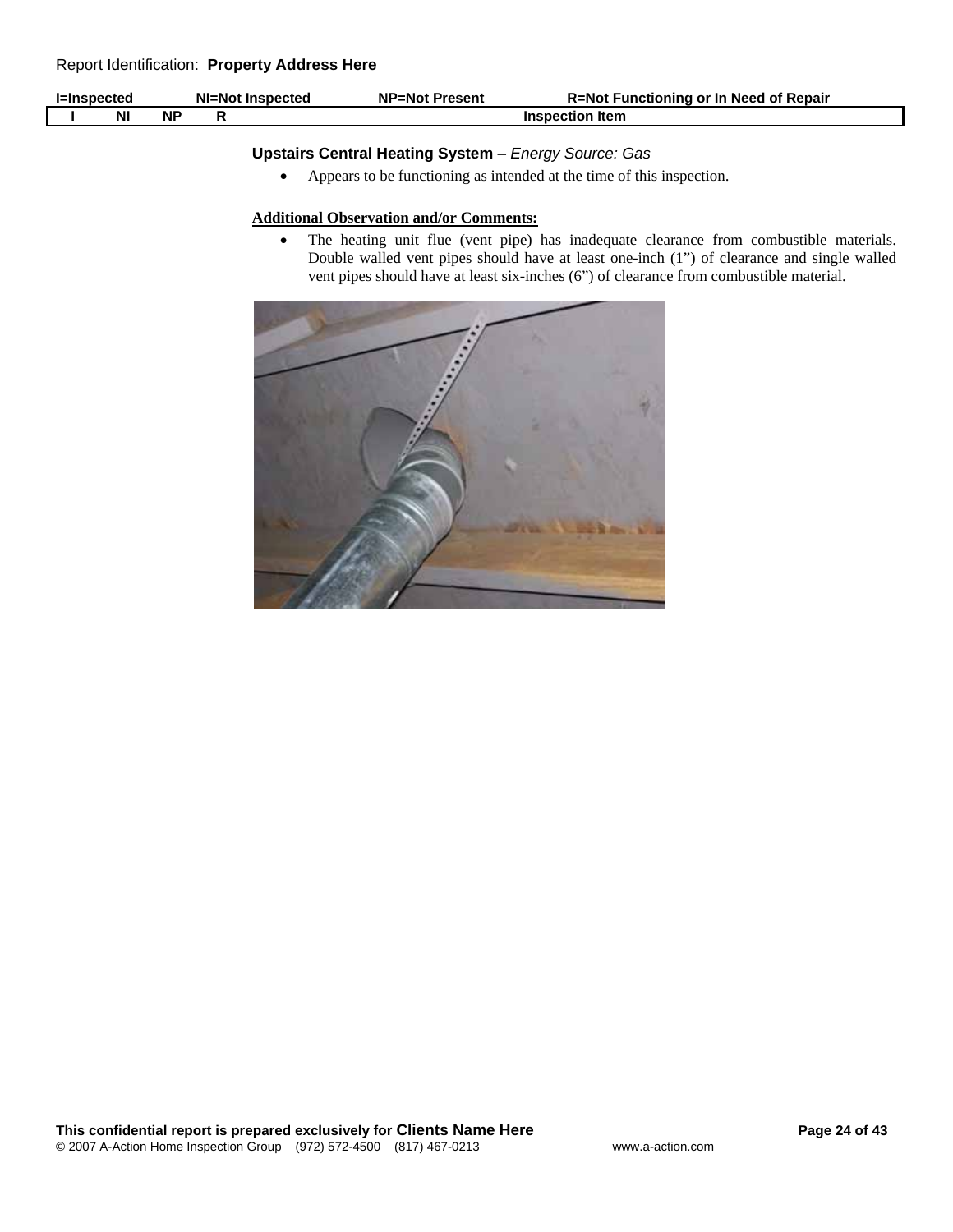| l=Inspected |           |           | NI=Not Inspected | <b>NP=Not Present</b> | R=Not Functioning or In Need of Repair |
|-------------|-----------|-----------|------------------|-----------------------|----------------------------------------|
|             | <b>NI</b> | <b>NP</b> |                  |                       | <b>Inspection Item</b>                 |

## **Downstairs Central Heating System** – *Energy Source: Gas*

• Appears to be functioning as intended at the time of this inspection.

#### **Additional Observation and/or Comments:**

- There is an inadequate service passage to the attic mount equipment. Under current mechanical installation standards, all appliances (i.e. HVAC Equipment and/or Water Heaters) mounted in an attic space should be accessible with a passageway of continues solid flooring not less than 24-inches wide. A level service space at least 30-inches deep and 30 inches wide should be present along the side of the appliance where access is required.
- There is an inadequate service platform in front of the service side of the heater. There should be at least a 30 X 30 inch decked service space in front of the attic unit.

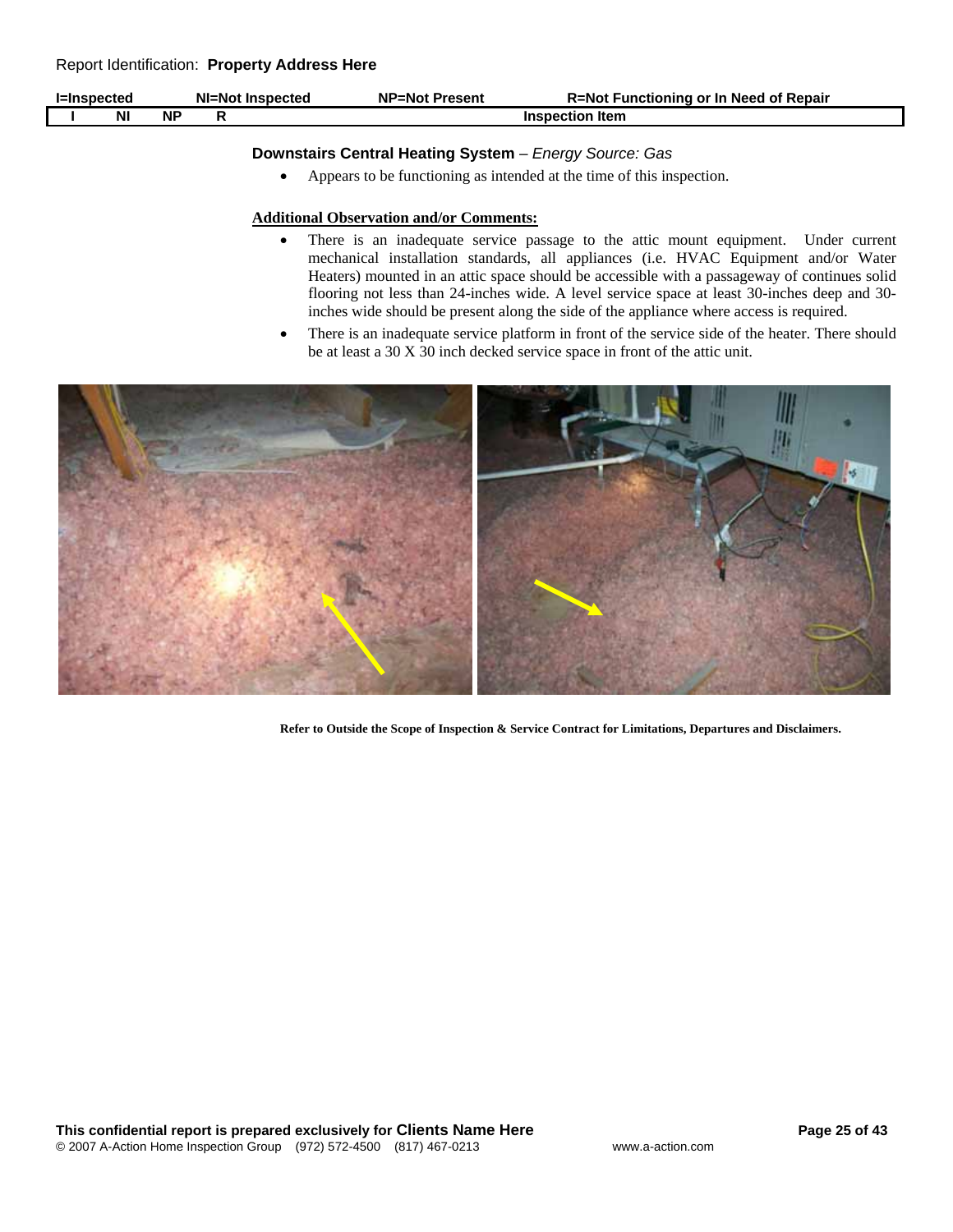| <b>I=Inspected</b> |           |                 |   | <b>NI=Not Inspected</b> | <b>NP=Not Present</b><br>R=Not Functioning or In Need of Repair                                                                                                                                                                                                                                        |
|--------------------|-----------|-----------------|---|-------------------------|--------------------------------------------------------------------------------------------------------------------------------------------------------------------------------------------------------------------------------------------------------------------------------------------------------|
|                    | <b>NI</b> | $\overline{NP}$ | R |                         | <b>Inspection Item</b>                                                                                                                                                                                                                                                                                 |
| ☑                  |           | <b>Tale</b>     | ☑ | В.                      | <b>Cooling Equipment</b><br>Type And Energy Source:<br>Comments:                                                                                                                                                                                                                                       |
|                    |           |                 |   |                         |                                                                                                                                                                                                                                                                                                        |
|                    |           |                 |   |                         | <b>Upstairs Central Cooling System - Energy Source: Electric</b><br>Cooling system needs to be checked and serviced by a Qualified Cooling Company.<br>The<br>observations made to support the rendering of this opinion are listed but not limited to the<br>following:                               |
|                    |           |                 |   |                         | Air leaks detected at and/or around the indoor coil housing. These air leaks should be<br>corrected for improved efficiency.                                                                                                                                                                           |
|                    |           |                 |   |                         | Damaged, deteriorated and/or missing insulation on the refrigerant lines should be repaired or<br>replaced at the outside condenser.                                                                                                                                                                   |
|                    |           |                 |   |                         | Damaged, deteriorated and/or missing insulation on the refrigerant lines in the attic area<br>should be repaired or replaced as necessary.                                                                                                                                                             |
|                    |           |                 |   | $\bullet$<br>٠          | The emergency condensate drain pan under the coil housing should be free of all debris. The<br>debris in the pan could clog the drain line and cause water to leak to the interior of the house.<br>The outdoor unit of the air conditioning system is out of level. This should be improved.          |
|                    |           |                 |   | ٠                       | The electrical service disconnect is installed behind the condenser. This does not meet the<br>clearance requirements of the National Electrical Code or the International Residential Code<br>and should be corrected as necessary.                                                                   |
|                    |           |                 |   | ٠                       | The Texas Real Estate Commission recommends that the primary condensate drain line that<br>runs off the indoor coils be insulated. By insulating the drain line, this will help prevent<br>moisture from building up on the exterior of the drain line and leaking onto the floors and/or<br>ceilings. |
|                    |           |                 |   |                         |                                                                                                                                                                                                                                                                                                        |
|                    |           |                 |   |                         |                                                                                                                                                                                                                                                                                                        |
|                    |           |                 |   |                         |                                                                                                                                                                                                                                                                                                        |
|                    |           |                 |   |                         |                                                                                                                                                                                                                                                                                                        |

**START**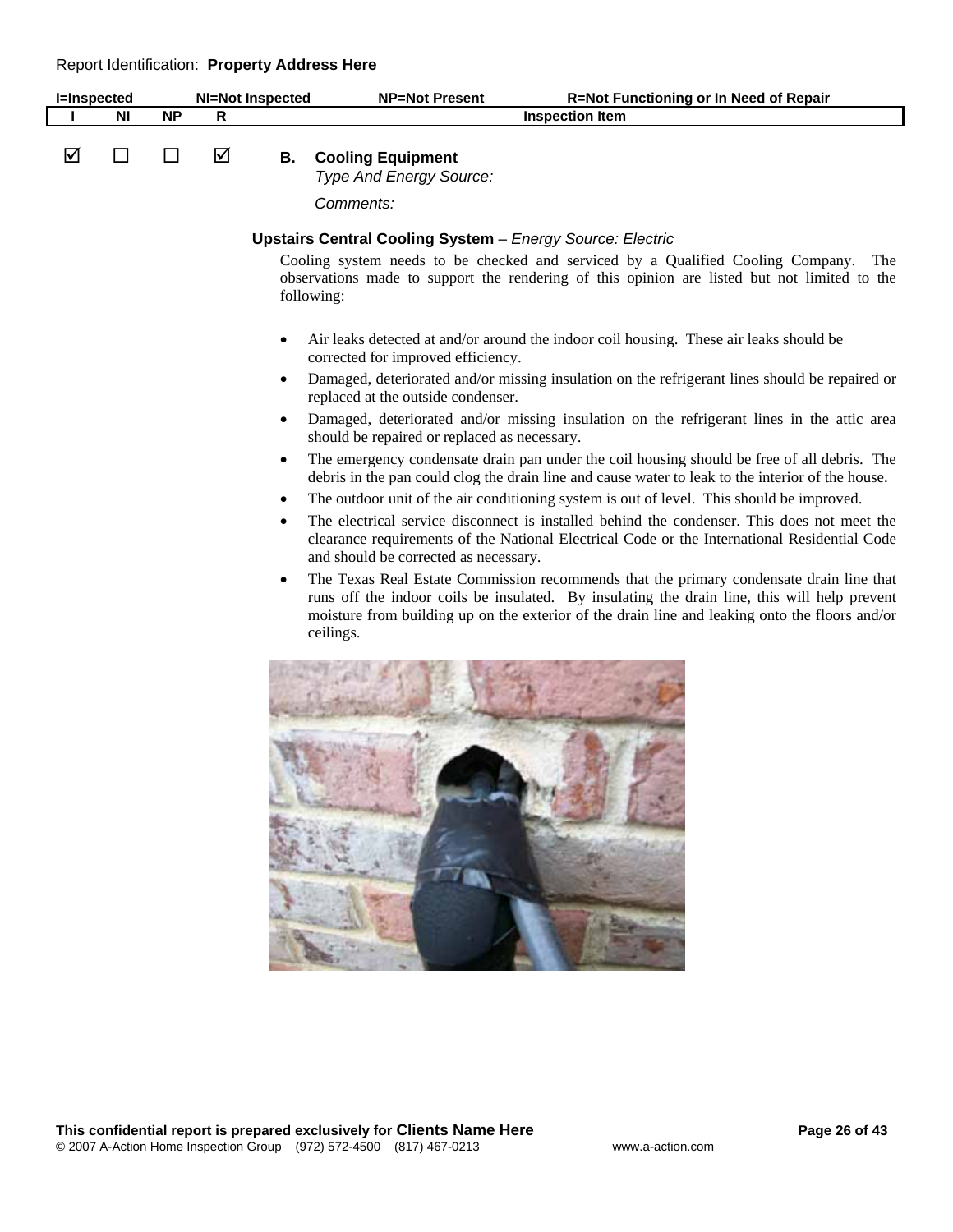| <b>I</b> =Inspected                     |                                         | <b>NI=Not Inspected</b>                                                                                                                                                                                                                                                                                                                                      | <b>NP=Not Present</b><br>R=Not Functioning or In Need of Repair                                                                                                                                                                                                                                                                  |
|-----------------------------------------|-----------------------------------------|--------------------------------------------------------------------------------------------------------------------------------------------------------------------------------------------------------------------------------------------------------------------------------------------------------------------------------------------------------------|----------------------------------------------------------------------------------------------------------------------------------------------------------------------------------------------------------------------------------------------------------------------------------------------------------------------------------|
| <b>NI</b>                               | <b>NP</b><br>$\mathsf{R}$               |                                                                                                                                                                                                                                                                                                                                                              | <b>Inspection Item</b>                                                                                                                                                                                                                                                                                                           |
|                                         |                                         | following:                                                                                                                                                                                                                                                                                                                                                   | <b>Downstairs Central Cooling System - Energy Source: Electric</b><br>Cooling system needs to be checked and serviced by a Qualified Cooling Company.<br>The<br>observations made to support the rendering of this opinion are listed but not limited to the                                                                     |
|                                         |                                         | $\bullet$                                                                                                                                                                                                                                                                                                                                                    | The temperature drop measured across the evaporator coil of the air conditioning system is<br>lower than considered typical. This usually indicates that servicing is needed. A qualified<br>heating and cooling technician should be consulted to further evaluate this condition and the<br>remedies available for correction. |
|                                         |                                         |                                                                                                                                                                                                                                                                                                                                                              | Today's Temperature Differential (Delta-T): 9 Degrees                                                                                                                                                                                                                                                                            |
|                                         |                                         | $\bullet$                                                                                                                                                                                                                                                                                                                                                    | Air leaks detected at and/or around the indoor coil housing. These air leaks should be<br>corrected for improved efficiency.                                                                                                                                                                                                     |
|                                         |                                         | $\bullet$                                                                                                                                                                                                                                                                                                                                                    | Damaged, deteriorated and/or missing insulation on the refrigerant lines should be repaired or<br>replaced at the outside condenser.                                                                                                                                                                                             |
|                                         |                                         | $\bullet$                                                                                                                                                                                                                                                                                                                                                    | Damaged, deteriorated and/or missing insulation on the refrigerant lines should be repaired or<br>replaced at the outside condenser.                                                                                                                                                                                             |
|                                         |                                         | $\bullet$                                                                                                                                                                                                                                                                                                                                                    | The secondary condensate drain line is not properly supported. The slope of the secondary<br>condensate drain line appears to be insufficient. Under current mechanical standards, the<br>secondary condensate drain line should have a minimum slope of 1/8-inch per foot.                                                      |
|                                         |                                         | $\bullet$                                                                                                                                                                                                                                                                                                                                                    | The emergency condensate drain pan under the coil housing should be free of all debris. The<br>debris in the pan could clog the drain line and cause water to leak to the interior of the house.                                                                                                                                 |
|                                         |                                         | $\bullet$                                                                                                                                                                                                                                                                                                                                                    | The electrical service disconnect is installed behind the condenser. This does not meet the<br>clearance requirements of the National Electrical Code or the International Residential Code<br>and should be corrected as necessary.                                                                                             |
|                                         |                                         | $\bullet$<br>ceilings.                                                                                                                                                                                                                                                                                                                                       | The Texas Real Estate Commission recommends that the primary condensate drain line that<br>runs off the indoor coils be insulated. By insulating the drain line, this will help prevent<br>moisture from building up on the exterior of the drain line and leaking onto the floors and/or                                        |
|                                         |                                         | ٠                                                                                                                                                                                                                                                                                                                                                            | The primary condensate drain line is not equipped with a p-trap. Under current mechanical<br>installation standards, the manufacturer requires a p-trap be installed in the primary<br>condensate drain line within 6-inches of the coil housing.                                                                                |
| <b>DRAIN</b><br>PAN<br><b>SHIT MAPT</b> | SPECIFIED BY MOST LOCAL BUILDING CODES. | TUBING FOR ALL CONDENSATE DRAINS SHOULD BE A MINIMUM OF 7/8" OD.<br>THE DRAIN SHOULD BE PITCHED DOWNWARD 1" PER 10".<br>INSTALL A 3" TRAP AS CLOSE TO THE COIL AS POSSIBLE.<br>WHEN AN EVAPORATOR COIL IS INSTALLED IN AN ATTIC OR ABOVE A FINISHED<br>CEILING, AN AUXILIARY DRAIN PAN SHOULD BE PROVIDED UNDER THE UNIT AS<br><b>PUPE &amp;</b><br>DIAMETER | .<br>12120000                                                                                                                                                                                                                                                                                                                    |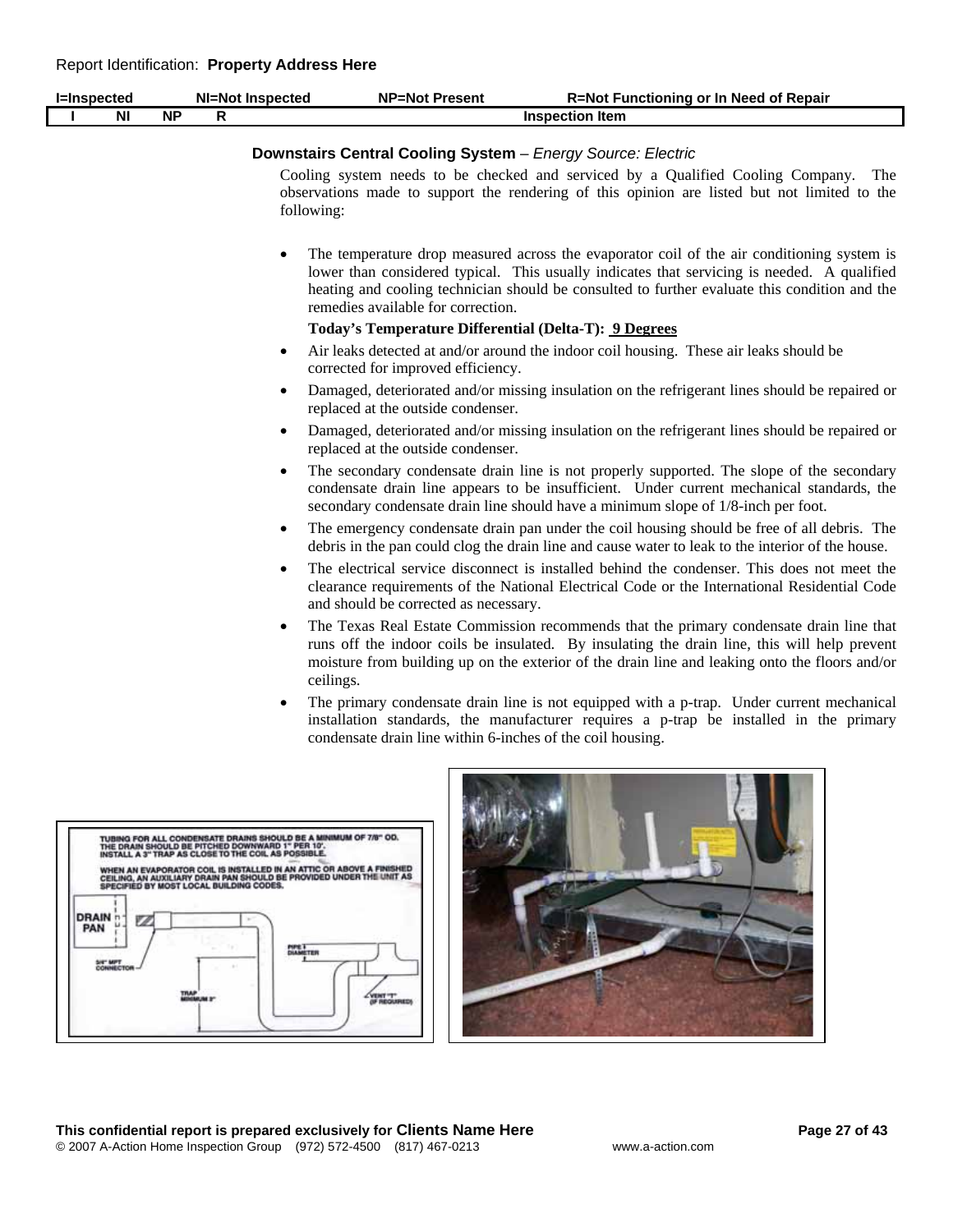| <b>l=Inspected</b> |    |           | NI=Not Inspected | <b>NP=Not Present</b> | <b>R=Not Functioning or In Need of Repair</b> |
|--------------------|----|-----------|------------------|-----------------------|-----------------------------------------------|
|                    | ΝI | <b>NF</b> |                  |                       | <b>Inspection Item</b>                        |



#### **Master Bedroom Central Cooling System** – *Energy Source: Electric*

Cooling system needs to be checked and serviced by a Qualified Cooling Company. The observations made to support the rendering of this opinion are listed but not limited to the following:

• The temperature drop measured across the evaporator coil of the air conditioning system is lower than considered typical. This usually indicates that servicing is needed. A qualified heating and cooling technician should be consulted to further evaluate this condition and the remedies available for correction.

#### **Today's Temperature Differential (Delta-T): 12 Degrees**

- The bottom of the coil housing is condensating and leaking water into the secondary drain pan. This condition should be further evaluated and corrected as necessary.
- Air leaks detected at and/or around the indoor coil housing. These air leaks should be corrected for improved efficiency.
- Previous water leakage observed from around the base of the indoor coil housing. The cause and remedy should be further evaluated and corrected if necessary.
- Damaged, deteriorated and/or missing insulation on the refrigerant lines should be repaired or replaced at the outside condenser.
- The emergency condensate drain pan under the coil housing has a rust build up. This indicates that the pan has held water in the past and should be closely monitored.
- The emergency condensate drain pan under the coil housing should be free of all debris. The debris in the pan could clog the drain line and cause water to leak to the interior of the house.
- The emergency condensate drain pan under the coil housing is not properly installed and/or positioned under the coils. The cause and remedy should be further evaluated and corrected as necessary.
- The outdoor unit of the air conditioning system is out of level. This should be improved.
- The primary condensate drain line is not equipped with a p-trap. Under current mechanical installation standards, the manufacturer requires a p-trap be installed in the primary condensate drain line within 6-inches of the coil housing.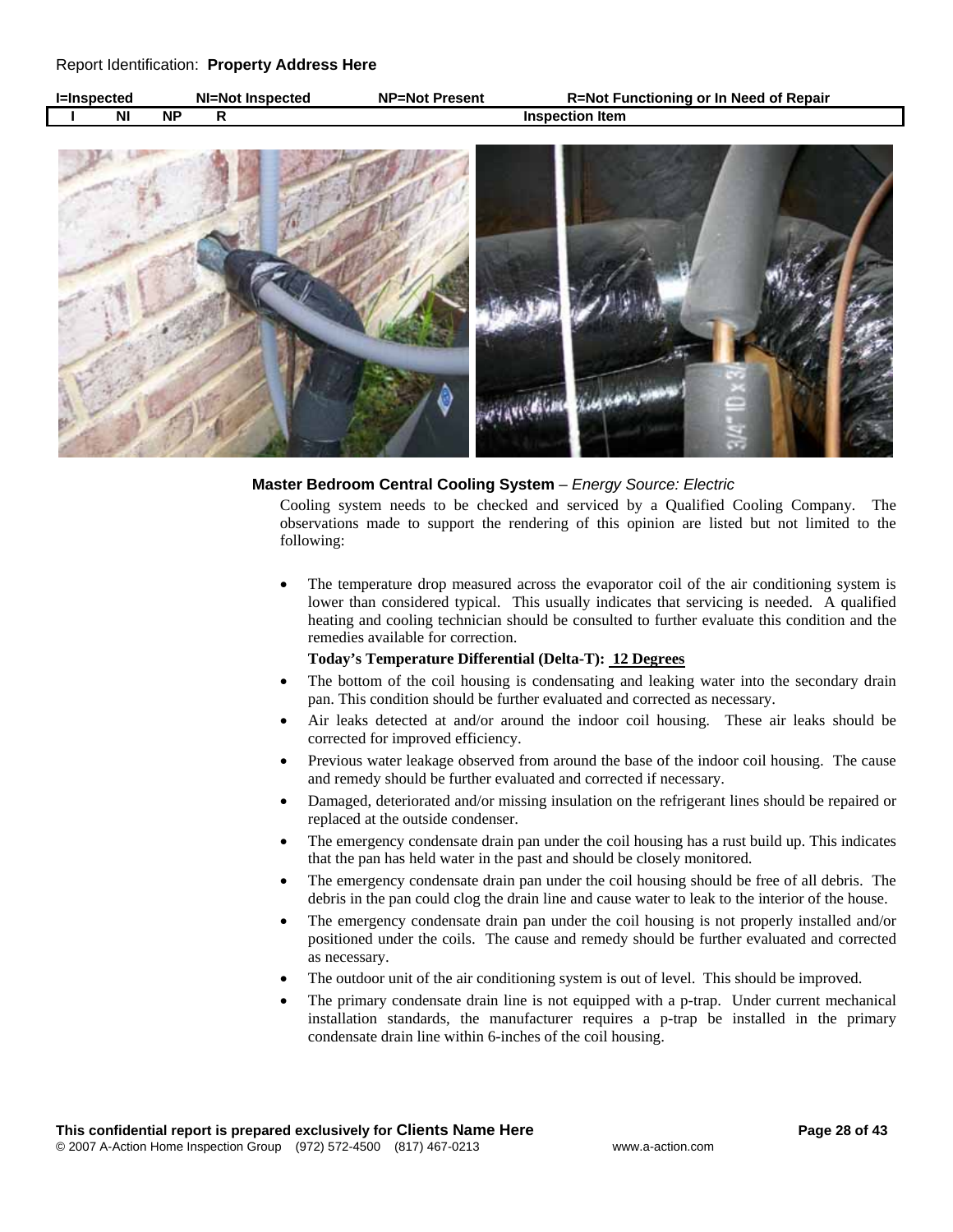| <b>I=Inspected</b> |           | NI=Not Inspected | <b>NP=Not Present</b> | <b>R=Not Functioning or In Need of Repair</b> |
|--------------------|-----------|------------------|-----------------------|-----------------------------------------------|
| ΝI                 | <b>NF</b> |                  |                       | <b>Inspection Item</b>                        |







#### **Refer to Outside the Scope of Inspection & Service Contract for Limitations, Departures and Disclaimers.**

**Notice:** Temperature differential readings are a fundamental standard for testing the proper operation of the cooling system. The normal acceptable range is considered approximately between **15 to 23** degrees F. total difference between the return air and supply air. Unusual conditions such as excessive humidity, low outdoor temperatures, and restricted airflow may indicate abnormal operation even though the equipment is functioning basically as designed and occasionally may indicate normal operation in spite of an equipment malfunction.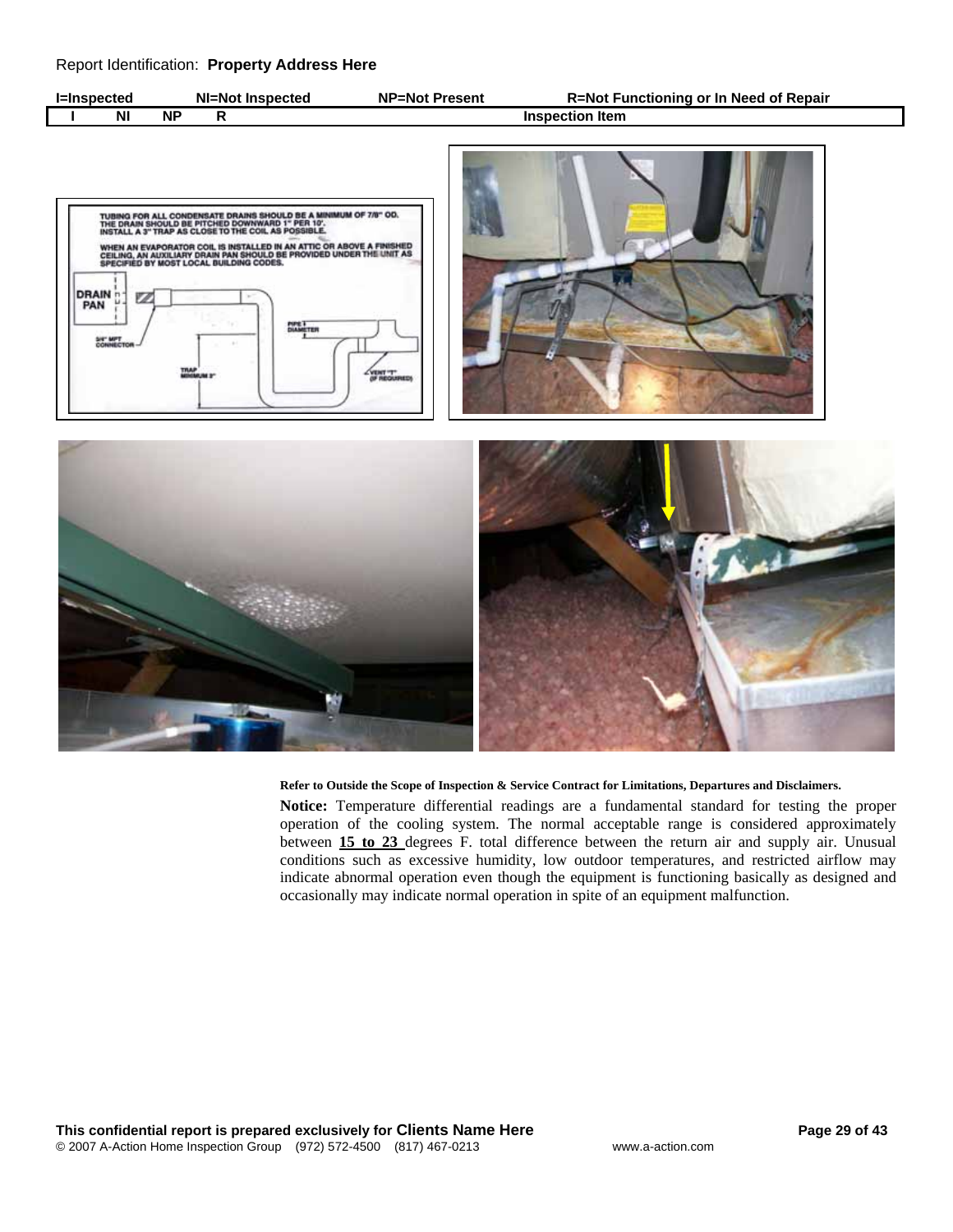| l=Inspected |           |    |    | NI=Not Inspected | <b>NP=Not Present</b>                             | <b>R=Not Functioning or In Need of Repair</b> |
|-------------|-----------|----|----|------------------|---------------------------------------------------|-----------------------------------------------|
|             | <b>NI</b> | ΝP |    |                  |                                                   | <b>Inspection Item</b>                        |
|             |           |    | IМ | C.               | <b>Ducts and Vents</b><br>$\sim$ mm on to $\cdot$ |                                               |

*Comments:*

Some of the ductwork in the attic area has been turned to sharply. This will restrict the airflow through the ducting system and effect the airflow balance in some areas of the house.

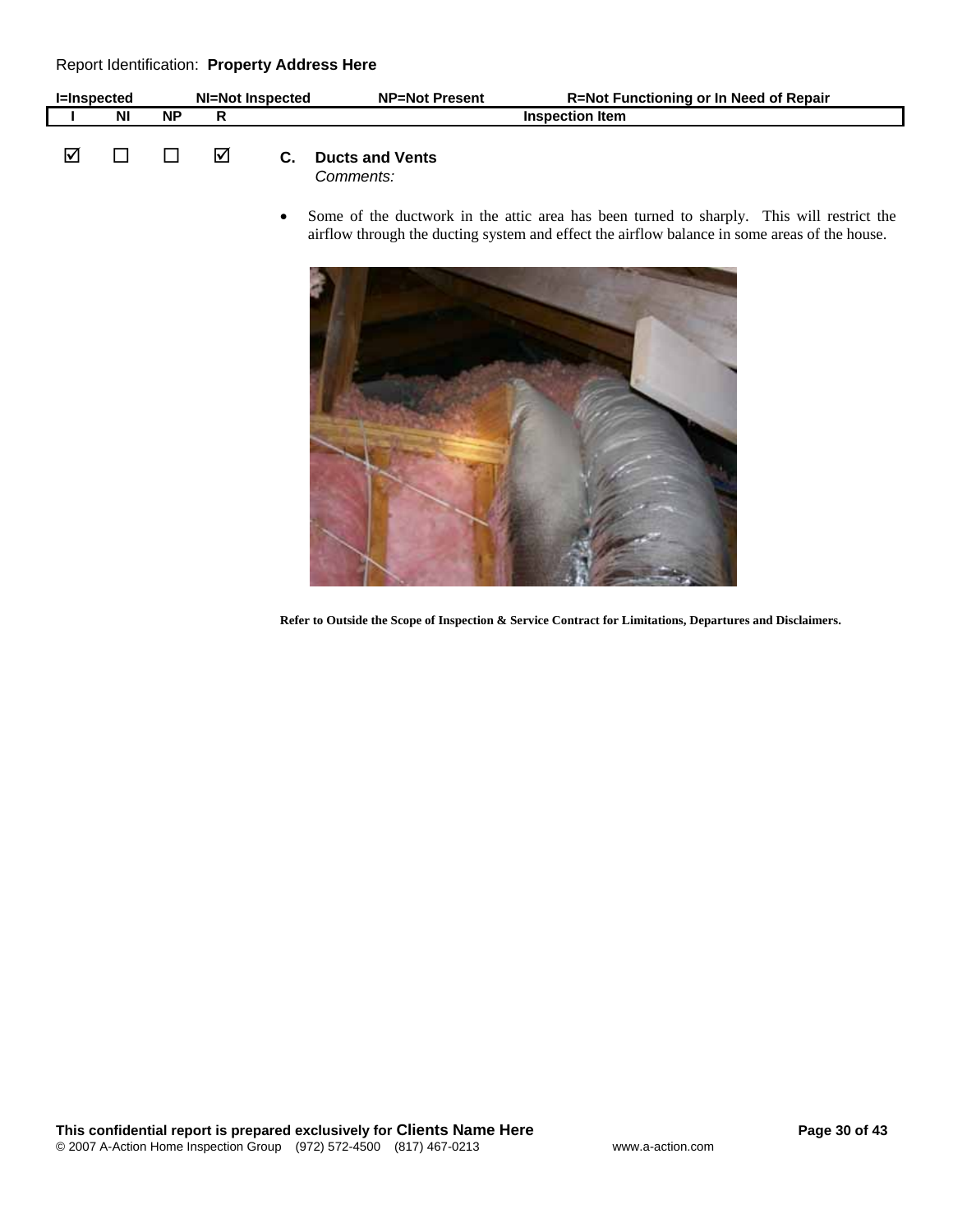|                    | <b>Report Refiguration. Floperty Address Here</b> |           |                         |                                                                                                                             |                                                                                                                       |                                                                                         |  |  |  |
|--------------------|---------------------------------------------------|-----------|-------------------------|-----------------------------------------------------------------------------------------------------------------------------|-----------------------------------------------------------------------------------------------------------------------|-----------------------------------------------------------------------------------------|--|--|--|
| <b>I=Inspected</b> |                                                   |           | <b>NI=Not Inspected</b> |                                                                                                                             | <b>NP=Not Present</b>                                                                                                 | <b>R=Not Functioning or In Need of Repair</b>                                           |  |  |  |
|                    | <b>NI</b>                                         | <b>NP</b> | R                       |                                                                                                                             |                                                                                                                       | <b>Inspection Item</b>                                                                  |  |  |  |
| ☑                  | □                                                 | П         | ☑                       | IV.<br>А.                                                                                                                   | <b>PLUMBING SYSTEM</b><br><b>Water Supply System and Fixtures</b><br>Comments:                                        |                                                                                         |  |  |  |
|                    |                                                   |           |                         |                                                                                                                             |                                                                                                                       |                                                                                         |  |  |  |
|                    |                                                   |           |                         |                                                                                                                             | <b>Garage Utility Sink</b><br>All components were found to be in satisfactory condition on the day of the inspection. |                                                                                         |  |  |  |
|                    |                                                   |           |                         | <b>Kitchen Sink</b>                                                                                                         |                                                                                                                       |                                                                                         |  |  |  |
|                    |                                                   |           |                         |                                                                                                                             |                                                                                                                       | All components were found to be in satisfactory condition on the day of the inspection. |  |  |  |
|                    |                                                   |           |                         | <b>Laundry Sink</b><br>All components were found to be in satisfactory condition on the day of the inspection.              |                                                                                                                       |                                                                                         |  |  |  |
|                    |                                                   |           |                         | <b>Wet Bar Sink</b>                                                                                                         |                                                                                                                       | All components were found to be in satisfactory condition on the day of the inspection. |  |  |  |
|                    |                                                   |           |                         | <b>Downstairs Hall Bathroom</b><br>All components were found to be in satisfactory condition on the day of the inspection.  |                                                                                                                       |                                                                                         |  |  |  |
|                    |                                                   |           |                         | <b>Exterior Faucets/Fixtures</b><br>All components were found to be in satisfactory condition on the day of the inspection. |                                                                                                                       |                                                                                         |  |  |  |
|                    |                                                   |           |                         | <b>Bathroom</b><br><b>Bathtub</b><br>٠                                                                                      | Bathtub has some surface damage.                                                                                      |                                                                                         |  |  |  |

## **Master Bathroom**

*Bathtub* 

• Cracked, deteriorated and/or missing bathtub enclosure grout and/or caulk should be repaired or replaced as necessary.

#### **Upstairs Hall Bathroom**

### *Lavatory / Sink*

• **Note:** Previous water leaks observed at and/or around the drain connections under the sink. This would indicate previous problems and should be closely monitored and corrected when necessary.

## *Commode / Toilet*

• Water leaks into the commode bowl, after the ballcock assembly has reset.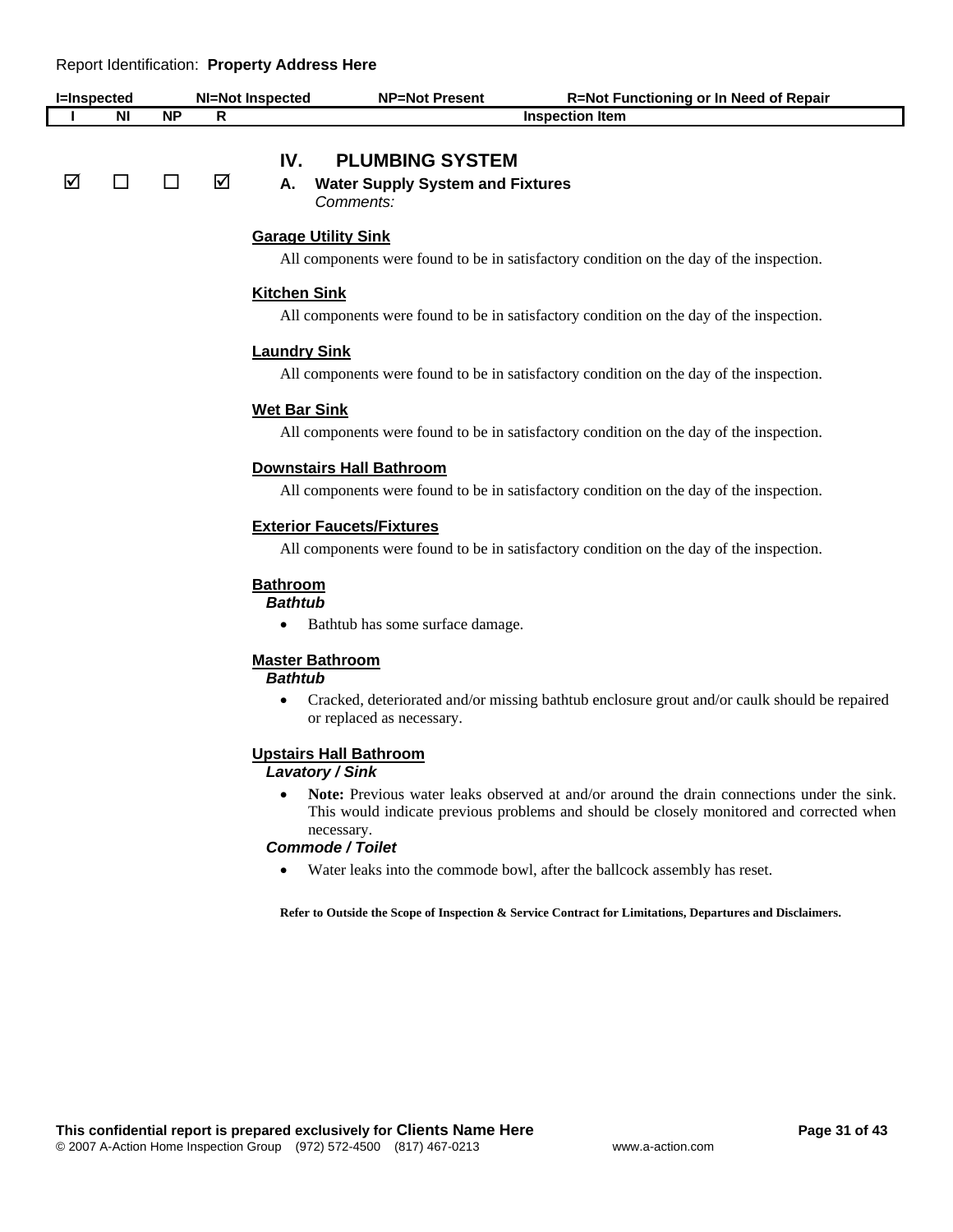| l=Inspected |           | NI=Not Inspected |  |    | <b>NP=Not Present</b>                             | <b>R=Not Functioning or In Need of Repair</b> |
|-------------|-----------|------------------|--|----|---------------------------------------------------|-----------------------------------------------|
|             | <b>NI</b> | <b>NP</b>        |  |    |                                                   | <b>Inspection Item</b>                        |
|             |           |                  |  | В. | <b>Drains, Wastes, Vents</b><br>$\gamma$ ammanto: |                                               |

*Comments:*

The masonry mortar covering the exterior wall cleanout cover on the north exterior wall should be removed.

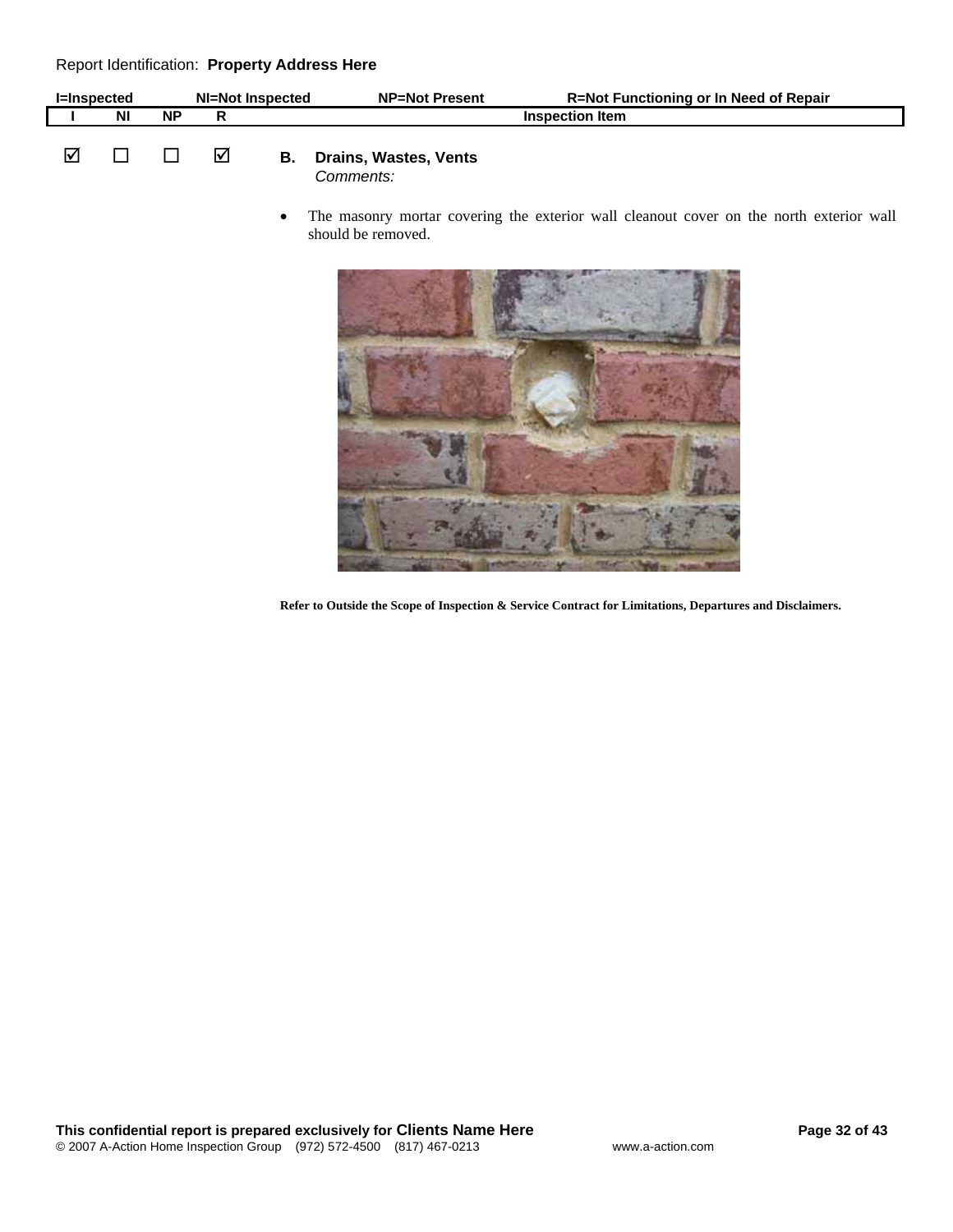| <b>I=Inspected</b> |           |           |   | <b>NI=Not Inspected</b> | <b>NP=Not Present</b>                                                                    | R=Not Functioning or In Need of Repair                                                                                                                                                                                                                                                                                                                                                         |
|--------------------|-----------|-----------|---|-------------------------|------------------------------------------------------------------------------------------|------------------------------------------------------------------------------------------------------------------------------------------------------------------------------------------------------------------------------------------------------------------------------------------------------------------------------------------------------------------------------------------------|
|                    | <b>NI</b> | <b>NP</b> | R |                         |                                                                                          | <b>Inspection Item</b>                                                                                                                                                                                                                                                                                                                                                                         |
| ⋈                  |           |           | ☑ | C.                      | listed as recognized hazards by TREC rules.)<br><b>Energy Source:</b>                    | Water Heating Equipment (Report as in need of repair those conditions specifically                                                                                                                                                                                                                                                                                                             |
|                    |           |           |   |                         | Comments:                                                                                |                                                                                                                                                                                                                                                                                                                                                                                                |
|                    |           |           |   | Unit #1                 | Water Heater - Energy Source: Gas<br>Location: Attic<br>Approximate Capacity: 50 Gallons |                                                                                                                                                                                                                                                                                                                                                                                                |
|                    |           |           |   |                         | leak detector to locate the leak.                                                        | There was a gas leak detected at the gas pilot assembly. The inspector used a TIFF 8800 gas                                                                                                                                                                                                                                                                                                    |
|                    |           |           |   | ٠                       | from being clogged.                                                                      | The debris in the water heater pan should be cleaned out to help prevent the pan drain line                                                                                                                                                                                                                                                                                                    |
|                    |           |           |   | $\bullet$               | metals to prevent electrolysis from occurring.                                           | The fittings at the top of the water heater are made of dissimilar metals (galvanized steel<br>connected to copper and/or brass). This condition is known to cause electrolysis and possibly<br>shorten the lifespan of the water heater. It is recommended to replace the galvanized steel<br>fitting with a brass or copper fitting or install a dielectric union between the two dissimilar |
|                    |           |           |   |                         |                                                                                          |                                                                                                                                                                                                                                                                                                                                                                                                |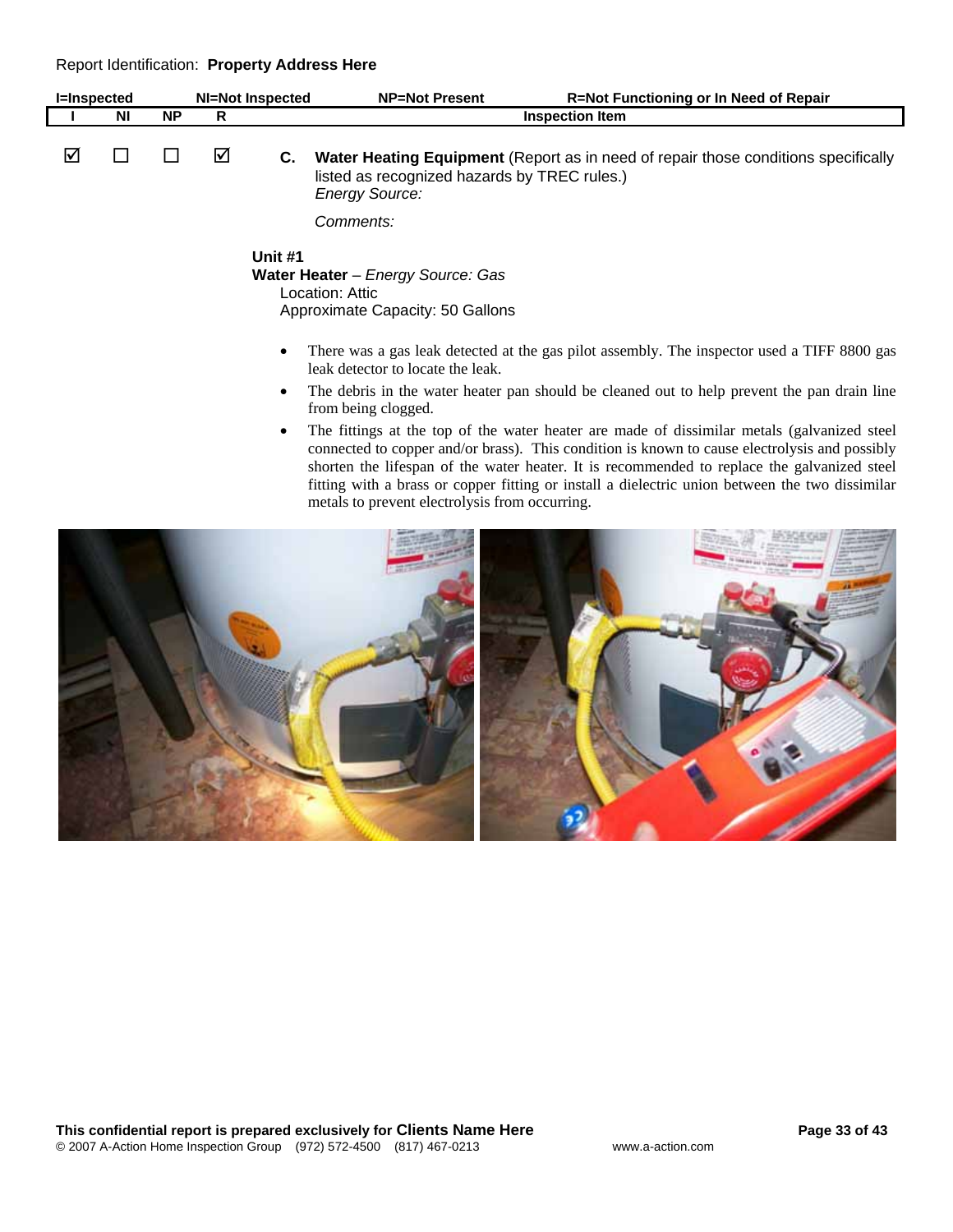| l=Inspected |           |    | NI=Not Inspected | <b>NP=Not Present</b>  | R=Not Functioning or In Need of Repair |
|-------------|-----------|----|------------------|------------------------|----------------------------------------|
|             | <b>NI</b> | ΝP |                  | <b>Inspection Item</b> |                                        |
|             |           |    |                  |                        |                                        |

## **Unit #2 Water Heater** – *Energy Source: Gas* Location: Attic Approximate Capacity: 50 Gallons

- There is a small water leak at the lower drain bib were the recirculation line is connected.
- Corrosion was observed at the water supply connections at the top of the water heater.
- The fittings at the top of the water heater are made of dissimilar metals (galvanized steel connected to copper and/or brass). This condition is known to cause electrolysis and possibly shorten the lifespan of the water heater. It is recommended to replace the galvanized steel fitting with a brass or copper fitting or install a dielectric union between the two dissimilar metals to prevent electrolysis from occurring.
- The debris in the water heater pan should be cleaned out to help prevent the pan drain line from being clogged.



**Refer to Outside the Scope of Inspection & Service Contract for Limitations, Departures and Disclaimers.** 

**Special Notice:** Manufacturers of all Temperature and Pressure Relief (TPR) Valves state that the Temperature and Pressure Relief (TPR) Valve should be replaced every two years. If the date code on the TPR is over two years old, you are strongly recommended to replace the TPR for reasons of safety.

**Notice:** Water heater closets should not be used for any additional storage of any kind.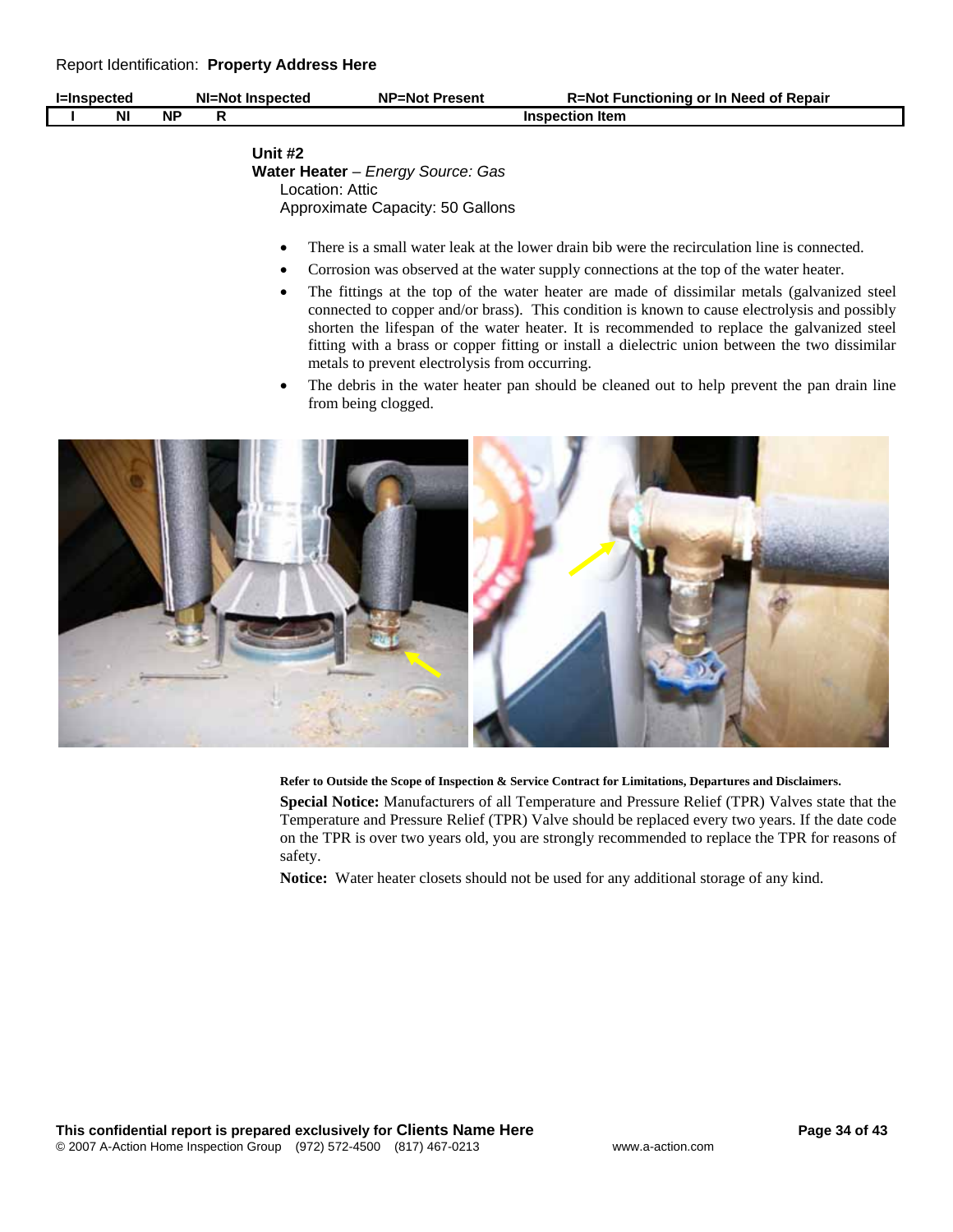| l=Inspected |           | NI=Not Inspected |   |  | <b>NP=Not Present</b>                   | R=Not Functioning or In Need of Repair |
|-------------|-----------|------------------|---|--|-----------------------------------------|----------------------------------------|
|             | <b>NI</b> | <b>NP</b>        |   |  |                                         | <b>Inspection Item</b>                 |
|             |           |                  | ⋈ |  | D. Hydro-Therapy Equipment<br>Comments: |                                        |

All components were found to be in satisfactory condition on the day of the inspection.

**Note:** The access to the hydrotherapy equipment motor is not readily accessible and inspection of the equipment lines and motor could not be performed.



**International Residential Code for One & Two Family Dwellings SECTION E4109 HYDROMASSAGE BATHTUBS** 

**E4109.1 Ground-fault circuit-interrupters.** Hydromassage bathtubs and their associated electrical components shall be protected in accordance with Section E4109.

**E4109.2 Other electric equipment.** Lighting fixtures, switches, receptacles, and other electrical equipment located in the same room, and not directly associated with a Hydromassage bathtub, shall be installed in accordance with the requirements of this code relative to the installation of electrical equipment in bathrooms.

**E4109.3 Accessibility.** Hydromassage bathtub electrical equipment shall be accessible without damaging the building structure or building finish.

**E4109.4 Bonding.** All metal piping systems, metal parts of electrical equipment, and pump motors associated with the hydromassage tub shall be bonded together using a copper bonding jumper, insulated, covered, or bare, not smaller than No. 8 solid.

Metal parts of listed equipment incorporating an approved system of double insulation and providing a means for grounding internal non-accessible, noncurrent-carrying metal parts shall not be bonded.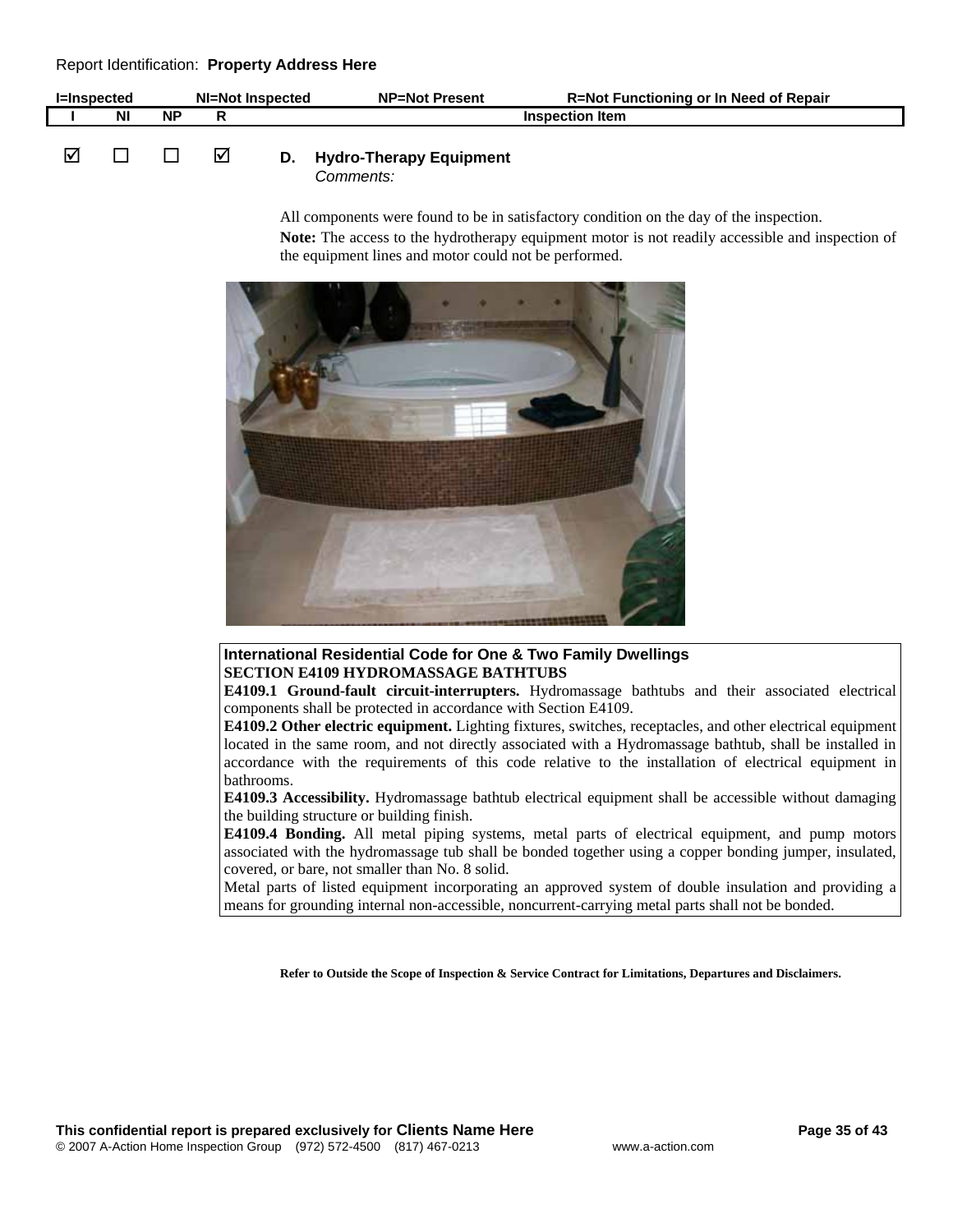| <b>I</b> =Inspected |              |           | <b>NI=Not Inspected</b> |    | <b>NP=Not Present</b><br>R=Not Functioning or In Need of Repair                                                                                                                                                                                                                                                                                          |
|---------------------|--------------|-----------|-------------------------|----|----------------------------------------------------------------------------------------------------------------------------------------------------------------------------------------------------------------------------------------------------------------------------------------------------------------------------------------------------------|
|                     | ΝI           | <b>NP</b> | R                       |    | <b>Inspection Item</b>                                                                                                                                                                                                                                                                                                                                   |
| ☑                   | $\sim$       |           |                         | A  | <b>APPLIANCES</b><br>۷.<br><b>Dishwasher</b><br>Comments: Checked In Normal Wash Cycle Only                                                                                                                                                                                                                                                              |
| ☑                   | ΙI           | ΙI        |                         | В. | All components were found to be in satisfactory condition on the day of the inspection.<br>Refer to Outside the Scope of Inspection & Service Contract for Limitations, Departures and Disclaimers.<br><b>Food Waste Disposer</b><br>Comments:<br>All components were found to be in satisfactory condition on the day of the inspection.                |
| ☑                   | $\mathsf{L}$ | $\Box$    |                         | C. | Refer to Outside the Scope of Inspection & Service Contract for Limitations, Departures and Disclaimers.<br><b>Range Hood</b><br>Comments:<br>All components were found to be in satisfactory condition on the day of the inspection.                                                                                                                    |
| ☑                   | $\mathbf{I}$ |           |                         | D. | Refer to Outside the Scope of Inspection & Service Contract for Limitations, Departures and Disclaimers.<br><b>Ranges/Ovens/Cooktops</b><br>Comments:                                                                                                                                                                                                    |
| ☑                   |              |           |                         | Е. | All components were found to be in satisfactory condition on the day of the inspection.<br>Refer to Outside the Scope of Inspection & Service Contract for Limitations, Departures and Disclaimers.<br><b>Microwave Cooking Equipment</b><br><i>Comments:</i><br>All components were found to be in satisfactory condition on the day of the inspection. |
|                     | $\Box$       | ☑         | $\mathsf{L}$            | F. | Refer to Outside the Scope of Inspection & Service Contract for Limitations, Departures and Disclaimers.<br><b>Trash Compactor</b><br>Comments:<br>Refer to Outside the Scope of Inspection & Service Contract for Limitations, Departures and Disclaimers.                                                                                              |
|                     | П            | ΙI        |                         | G. | <b>Bathroom Exhaust Fans and/or Heaters</b><br>Comments:<br>All components were found to be in satisfactory condition on the day of the inspection.                                                                                                                                                                                                      |
|                     |              |           |                         |    | Refer to Outside the Scope of Inspection & Service Contract for Limitations, Departures and Disclaimers.                                                                                                                                                                                                                                                 |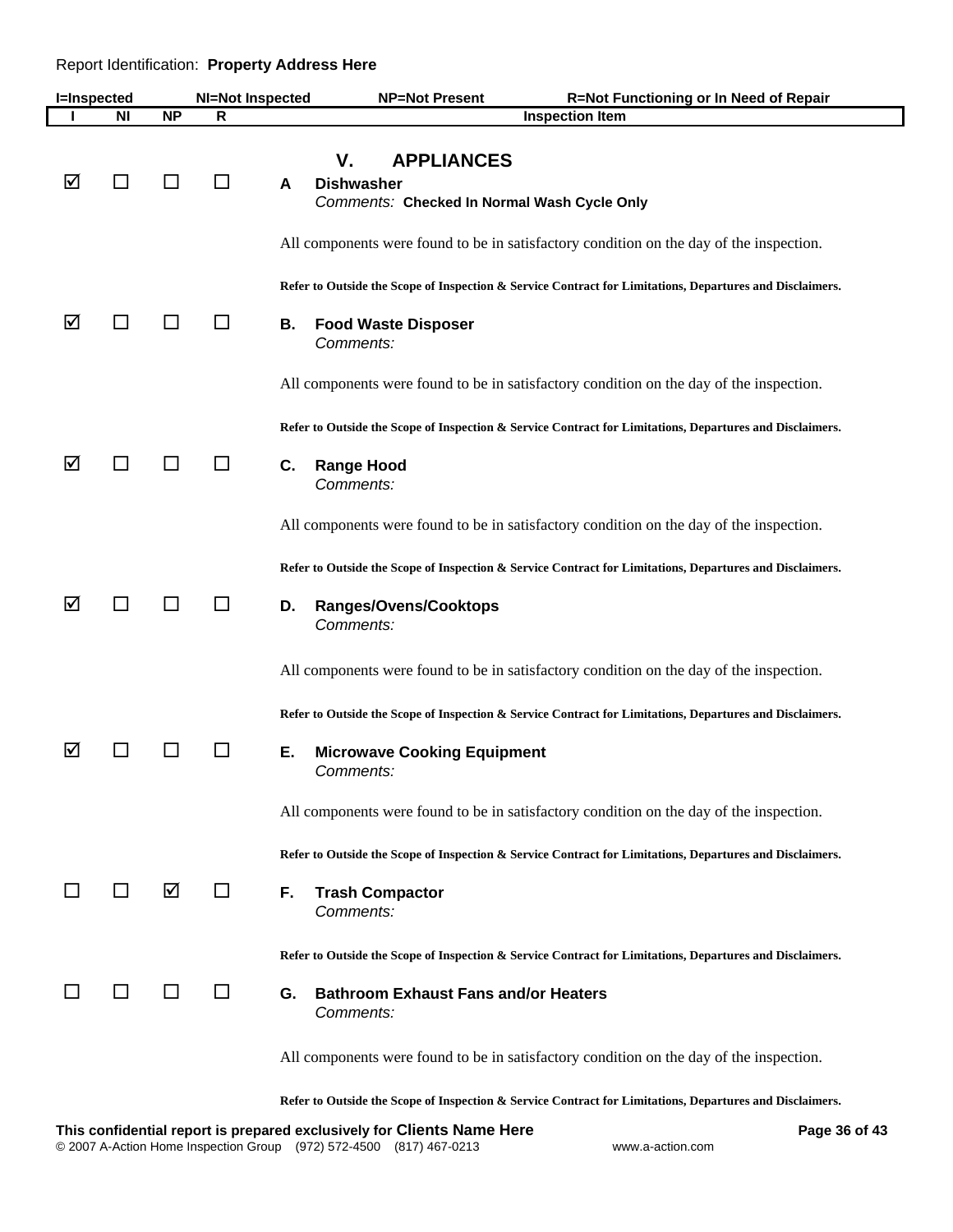| <b>I</b> =Inspected |    |           | NI=Not Inspected |    | <b>NP=Not Present</b>                                                                       | <b>R=Not Functioning or In Need of Repair</b>                                                            |
|---------------------|----|-----------|------------------|----|---------------------------------------------------------------------------------------------|----------------------------------------------------------------------------------------------------------|
|                     | ΝI | <b>NP</b> | R                |    |                                                                                             | <b>Inspection Item</b>                                                                                   |
|                     | ☑  |           |                  | Н. | <b>Whole House Vacuum Systems</b><br>Comments: (This item is excluded from all inspections) |                                                                                                          |
| ☑                   |    |           |                  | L. | <b>Garage Door Operators</b><br>Comments:                                                   |                                                                                                          |
|                     |    |           |                  | J. | <b>Door Bell and Chimes</b><br>Comments:                                                    | Refer to Outside the Scope of Inspection & Service Contract for Limitations, Departures and Disclaimers. |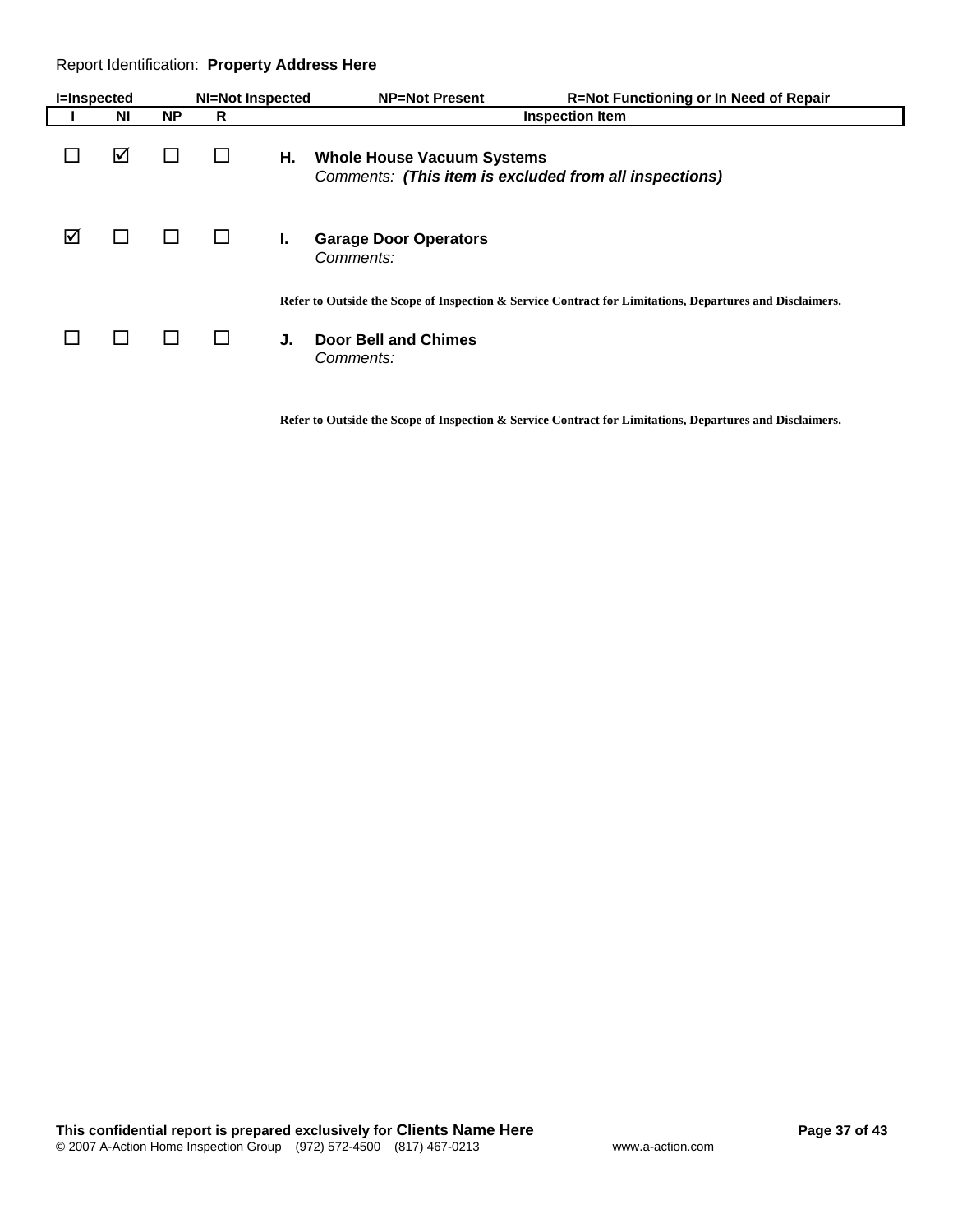| <b>I=Inspected</b> |    |           |   | <b>NI=Not Inspected</b>                          | <b>NP=Not Present</b>                                                      | <b>R=Not Functioning or In Need of Repair</b>                                                                                                                                                                                                                                                                                                                                                                                                                                    |
|--------------------|----|-----------|---|--------------------------------------------------|----------------------------------------------------------------------------|----------------------------------------------------------------------------------------------------------------------------------------------------------------------------------------------------------------------------------------------------------------------------------------------------------------------------------------------------------------------------------------------------------------------------------------------------------------------------------|
|                    | ΝI | <b>NP</b> | R |                                                  |                                                                            | <b>Inspection Item</b>                                                                                                                                                                                                                                                                                                                                                                                                                                                           |
| ☑                  |    |           | ☑ | Κ.                                               | <b>Dryer Vents</b><br>Comments:                                            |                                                                                                                                                                                                                                                                                                                                                                                                                                                                                  |
|                    |    |           |   | $\bullet$<br>$\bullet$<br>$\bullet$<br>$\bullet$ | time of this inspection.<br>termination will cause the dryer duct to clog. | The length of the clothes dryer flue is to long under current building standards.<br>The dryer vent termination is not properly sealed on the attic side of the roof penetration.<br>This is allowing dryer lint to fall back into the attic area and should be corrected as necessary.<br>The dryer exhaust duct termination is not properly equipped with a backdraft damper at the<br>The dryer exhaust termination should not be screened. Note: Screening the dryer exhaust |
|                    |    |           |   |                                                  |                                                                            |                                                                                                                                                                                                                                                                                                                                                                                                                                                                                  |

**International Residential Code M1501.1 General.** Dryer exhaust systems shall be independent of all other systems, shall convey the moisture to the outdoors and shall terminate on the outside of the building. Exhaust duct termination's shall be in accordance with the dryer manufacturer's installation instructions. Screens shall not be installed at the duct termination. Exhaust ducts shall not be connected with sheet-metal screws or fastening means which extend into the duct. Exhaust ducts shall be equipped with a backdraft damper. Exhaust ducts shall be constructed of minimum 0.016-inch-thick (0.406 mm) rigid metal ducts, having smooth interior surfaces with joints running in the direction of air flow. Flexible transition ducts used to connect the dryer to the exhaust duct system shall be limited to single lengths, not to exceed 8 feet (2438 mm) in length and shall be listed and labeled in accordance with UL 2158A. Transition ducts shall not be concealed within construction.

**International Residential Code M1501.3 Length limitation.** The maximum length of a clothes dryer exhaust duct shall not exceed 25 feet (7620 mm)from the dryer location to the wall or roof termination. The maximum length of the duct shall be reduced 2.5 feet (762 mm) for each 45 degree (0.79 rad) bend and 5 feet (1524 mm) for each 90-degree (1.6 rad) bend. The maximum length of the exhaust duct does not include the transition duct.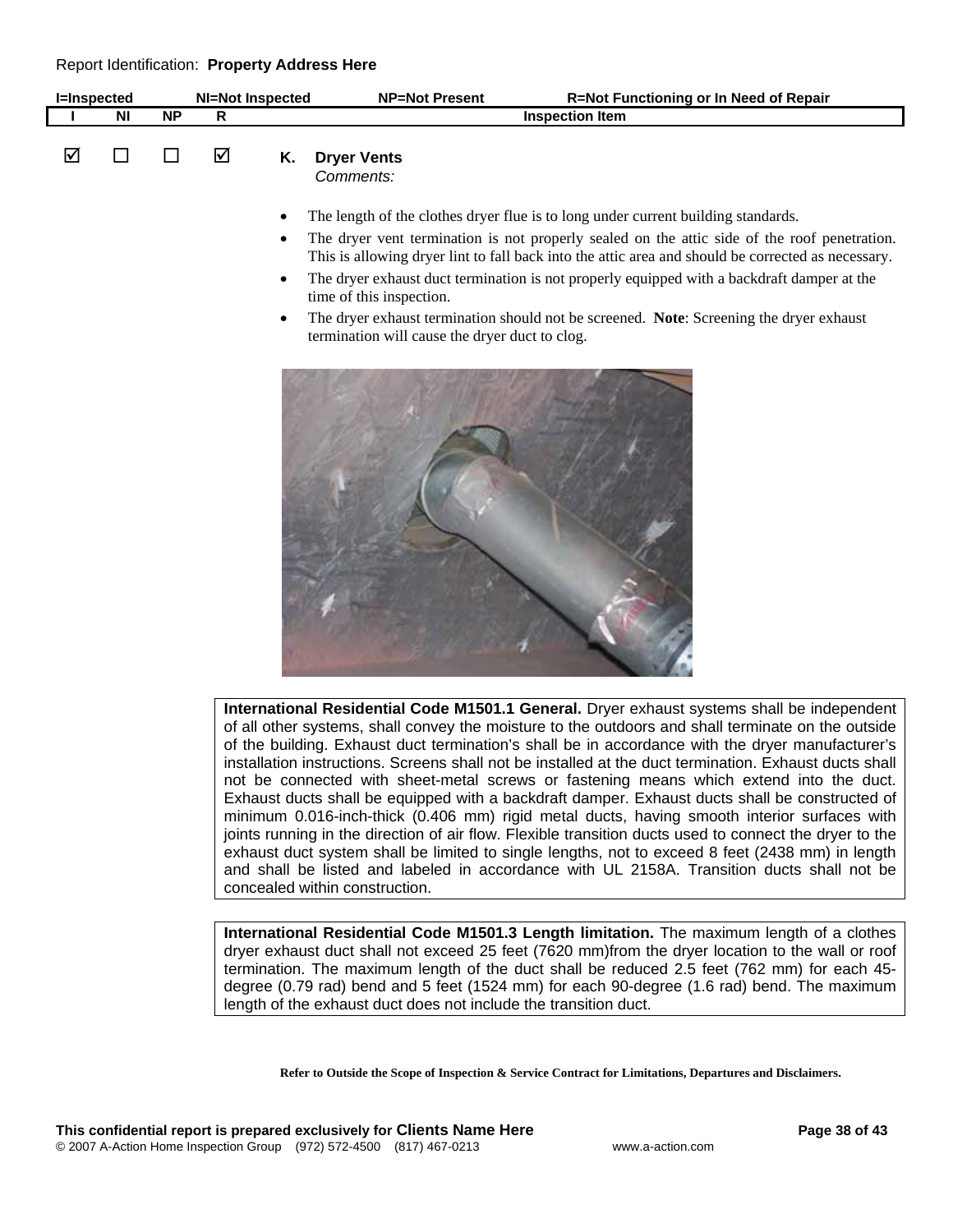| <b>I=Inspected</b> |           |           | <b>NI=Not Inspected</b> |           | <b>NP=Not Present</b>                                          | R=Not Functioning or In Need of Repair                                                                   |
|--------------------|-----------|-----------|-------------------------|-----------|----------------------------------------------------------------|----------------------------------------------------------------------------------------------------------|
|                    | <b>NI</b> | <b>NP</b> | R                       |           |                                                                | <b>Inspection Item</b>                                                                                   |
|                    | ☑         | $\perp$   | $\Box$                  | VI.<br>А. | <b>OPTIONAL SYSTEMS</b><br><b>Lawn Sprinklers</b><br>Comments: |                                                                                                          |
| ΙI                 | ☑         | ΙI        | $\perp$                 | В.        | <b>Swimming Pools and Equipment</b><br>Comments:               | Refer to Outside the Scope of Inspection & Service Contract for Limitations, Departures and Disclaimers. |
|                    | П         | ☑         | ΙI                      | C.        | <b>Outbuildings</b><br>Comments:                               | Refer to Outside the Scope of Inspection & Service Contract for Limitations, Departures and Disclaimers. |
| l.                 | ΙI        | ☑         | ΙI                      | D.        | <b>Outdoor Cooking Equipment</b><br>Comments:                  | Refer to Outside the Scope of Inspection & Service Contract for Limitations, Departures and Disclaimers. |
| ☑                  | П         | ΙI        | ☑                       | Е.        | <b>Gas Lines</b><br>Comments:                                  | Refer to Outside the Scope of Inspection & Service Contract for Limitations, Departures and Disclaimers. |

#### **Gas Supply Lines and Related Components**

Movement was detected in the gas gauge at the time of the gas check. This indicates a gas leak is present and needs to be investigated and repaired as necessary by a Qualified Licensed Plumber. The observation made to support the rendering of this opinion are listed but not limited to the following:

#### **Gas Water Heater**

• There was a gas leak detected at the gas pilot assembly. The inspector used a TIFF 8800 gas leak detector to locate the leak.

#### **Refer to Outside the Scope of Inspection & Service Contract for Limitations, Departures and Disclaimers.**

**Scope:** The Inspector shall inspect and report as in need of repair, deficiencies in the condition of all accessible and visible gas pipes and test the gas lines using a local and/or industry accepted procedure. The Inspector will use a combustible gas leak detector on all the accessible gas lines, joints, unions and connectors and report as in need of repair, any deficiencies found at the time and date of the inspection.

**Specific Limitations for gas lines:** The inspector is not required to inspect sacrificial anode bonding or for its existence. The Inspector does not and will not perform a pressure test on the gas lines. The Inspector cannot detect gas leaks below the finished grade (underground) or between the walls or behind fireplace hearths. Propane tanks will not be inspected. If any further concerns exist about possible gas line failure and/or deficiencies, we recommend the buyer have the gas system further evaluated by the local controlling gas supplier and/or a qualified licensed master plumber.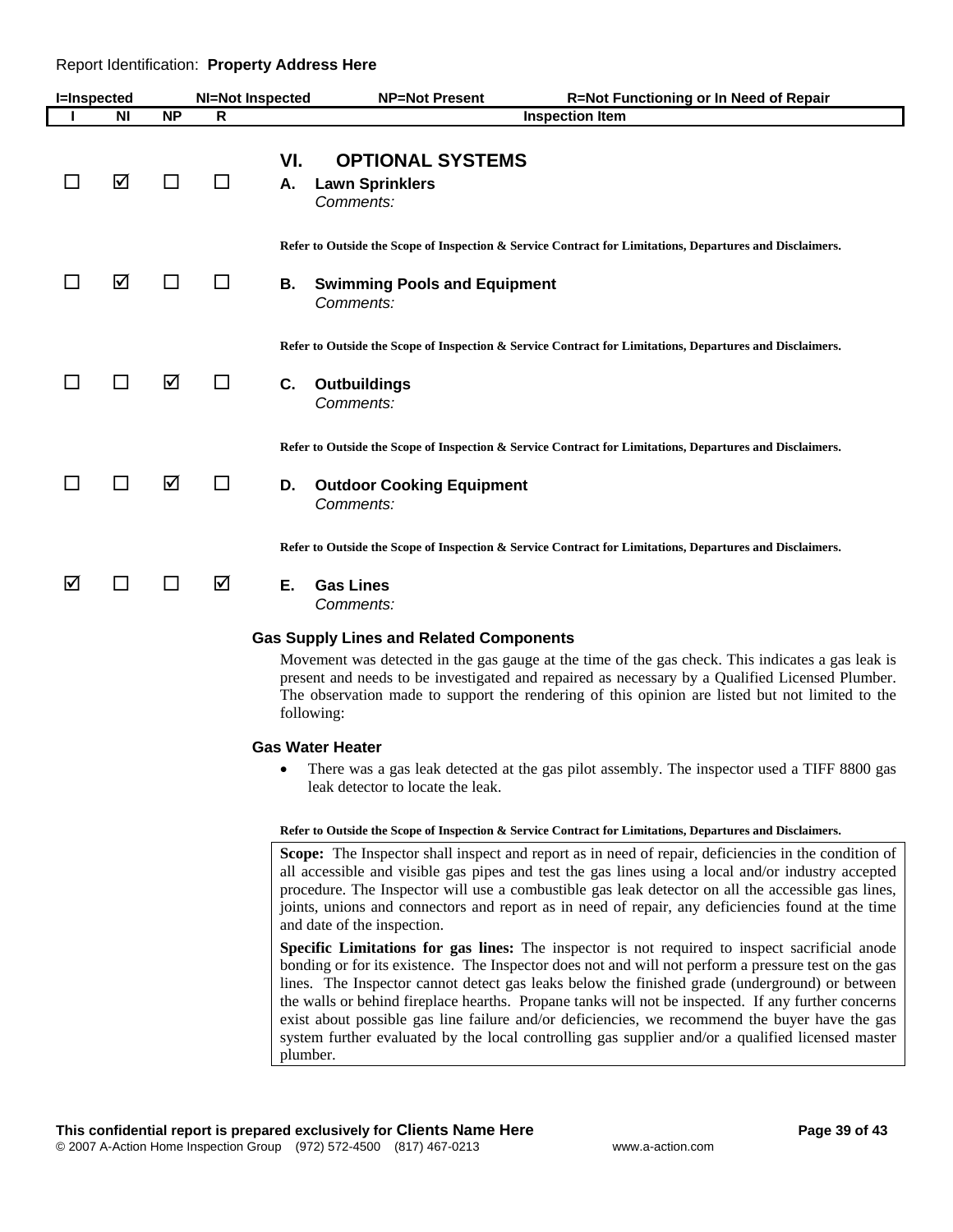| <b>I=Inspected</b> |           |           | <b>NI=Not Inspected</b> |    | <b>NP=Not Present</b>                                                                      | R=Not Functioning or In Need of Repair                                                                                                                                                                                                                                                                                |
|--------------------|-----------|-----------|-------------------------|----|--------------------------------------------------------------------------------------------|-----------------------------------------------------------------------------------------------------------------------------------------------------------------------------------------------------------------------------------------------------------------------------------------------------------------------|
|                    | <b>NI</b> | <b>NP</b> | R                       |    |                                                                                            | <b>Inspection Item</b>                                                                                                                                                                                                                                                                                                |
|                    |           | ☑         | $\mathsf{L}$            | F. | <b>Water Wells</b> (A coliform analysis is recommended.)<br>before the well water is used. | Comments: This item is excluded from all inspections. If there is a usable water well<br>on the property, it is recommended that a water well specialist perform a coliform test                                                                                                                                      |
|                    |           |           |                         |    |                                                                                            | Refer to Outside the Scope of Inspection & Service Contract for Limitations, Departures and Disclaimers.                                                                                                                                                                                                              |
|                    |           | ☑         |                         | G. | <b>Septic Systems</b><br>Comments:                                                         |                                                                                                                                                                                                                                                                                                                       |
|                    |           |           |                         |    |                                                                                            | Refer to Outside the Scope of Inspection & Service Contract for Limitations, Departures and Disclaimers.<br><b>Notice:</b> Most septic systems are registered with the county. It is strongly recommended to check<br>with the county on the type of system that is in place and to get a diagram of the drain field. |
|                    | ☑         |           |                         | Η. | <b>Security Systems</b><br>Comments:                                                       |                                                                                                                                                                                                                                                                                                                       |
|                    |           | ☑         | $\mathsf{L}$            | L. | <b>Pier(s) and Boathouse</b><br>Comments:                                                  | Refer to Outside the Scope of Inspection & Service Contract for Limitations, Departures and Disclaimers.                                                                                                                                                                                                              |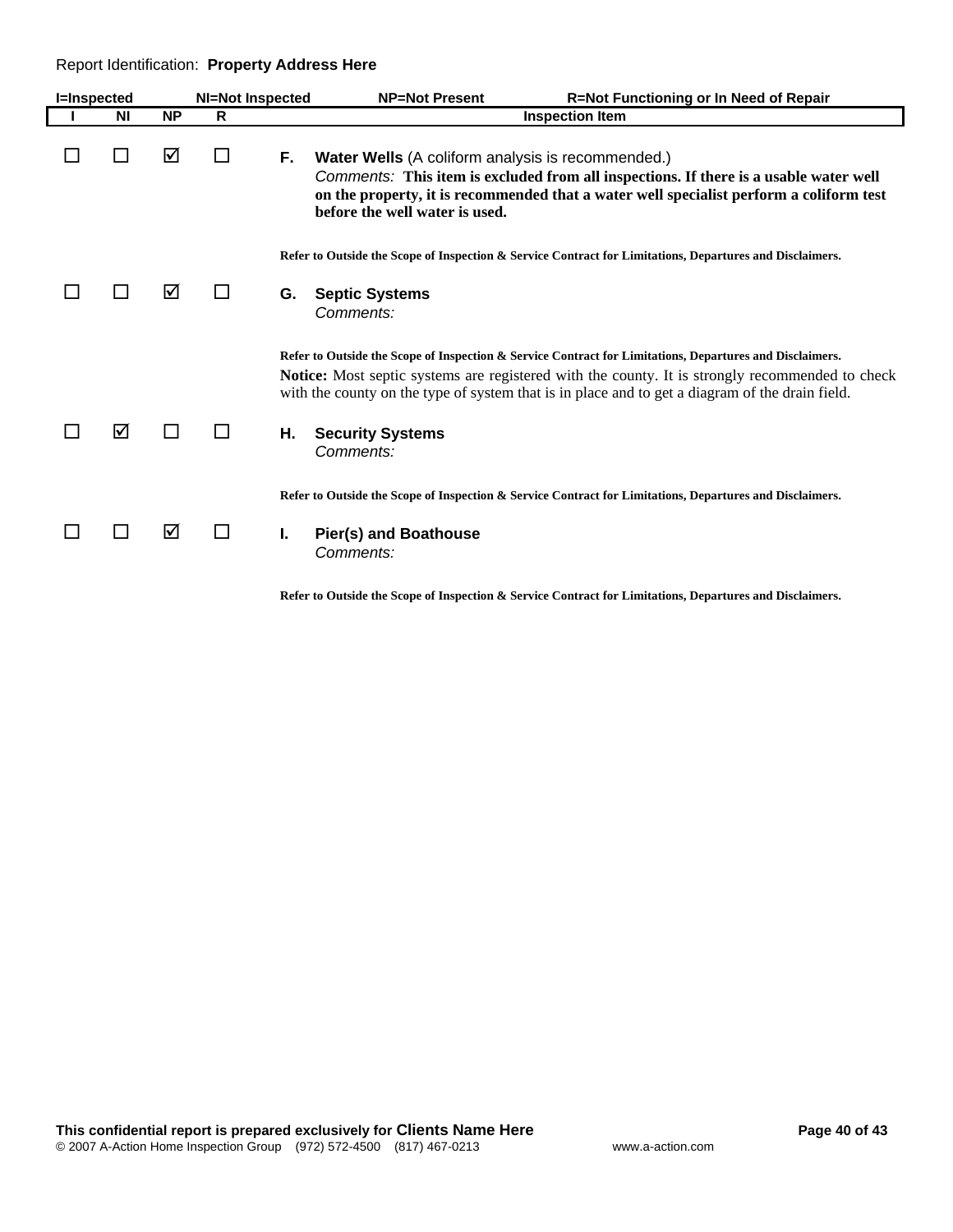| <b>I</b> =Inspected |          | NI=Not Inspected |  | <b>NP=Not Present</b> | <b>R=Not Functioning or In Need of Repair</b> |  |
|---------------------|----------|------------------|--|-----------------------|-----------------------------------------------|--|
|                     | <b>N</b> | ΝP               |  |                       | <b>Inspection Item</b>                        |  |
|                     |          |                  |  |                       |                                               |  |

#### **ADDITIONAL INFORMATION PROVIDED BY INSPECTOR**

(Continuation of information from page two.)

Inspection Time In:  $2 \text{ pm}$  Time Out:  $5 \text{ pm}$  Property was:  $\overline{M}$  Occupied /  $\Box$  Vacant House Orientation (For Purpose Of This Report Front Faces): **West**  Weather Conditions During Inspection: **Cloudy Overcast**  Outside temperature during inspection: **80 to 90** DEGREES

Parties present at inspection: Owner

## **INSPECTION AGREEMENT PLEASE READ THIS AGREEMENT CAREFULLY BEFORE SIGNING**

## **I. Scope of Services**

- A. In exchange for the Inspection Fee paid by Client, the Inspector agrees to provide the Client with an Inspection Report setting out the Inspector's professional opinions concerning the condition of the Property further described in the report. The inspection will be performed in accordance with the Standards of Practice promulgated by the Texas Real Estate Commission. Inspector will attempt to identify major defects and problems with the Property. However, Client acknowledges that the Inspection Report may not identify all defects or problems.
- B. The inspection is limited to those items which can be seen, easily accessed and/or operated by the Inspector at the time of the inspection as set out in the Inspection Report. Inspector will not remove walls, floors, wall coverings, floor coverings and other obstructions in order to inspect concealed items. Systems and conditions which are not specifically addressed in the Inspection Report are excluded.
- C. The Inspector may indicate one of the following opinions of the Inspector regarding a particular item:
	- 1. The item is performing its intended function at the time of the inspection;
		- 2. The item is in need of replacement or repair; or
		- 3. Further evaluation by an expert is recommended.

#### **II. Inspection Report**

- A. The Inspection Report provided by the Inspector will contain the Inspector's professional, good-faith opinions concerning the need for repair or replacement of certain observable items. All statements in the report are the Inspector's opinions and should not be construed as statements of fact or factual representations concerning the Property. By signing this Agreement, the Client understands that the services provided by the Inspector fall within the Professional Services Exemption of the Texas Deceptive Trade Practices Act ("DTPA") and agrees that no cause of action exists under the DTPA related to the services provided. Unless specifically stated, the report will not include and should not be read to indicate opinions as to the environmental conditions, presence of toxic or hazardous waste or substances, presence of termites or other wood-destroying organisms, or compliance with codes, ordinances, statutes or restrictions or the insurability, efficiency, quality, durability, future life or future performance of any item inspected.
- B. The Inspection Report is not a substitute for disclosures by sellers and real estate agents. Said disclosure statements should be carefully read for any material facts that may influence or effect the desirability and/or market value of the Property.
- C. As noted above, the Inspection Report may state that further evaluation of certain items is needed by an expert in the field of the item inspected. By signing this Agreement, Client acknowledges that qualified experts may be needed to further evaluate such items as structural systems, foundations, grading, drainage, roofing, plumbing, electrical systems, HVAC, appliances, sprinkler systems pool system and components, fire/smoke detection systems, septic systems and other observable items as noted in the report.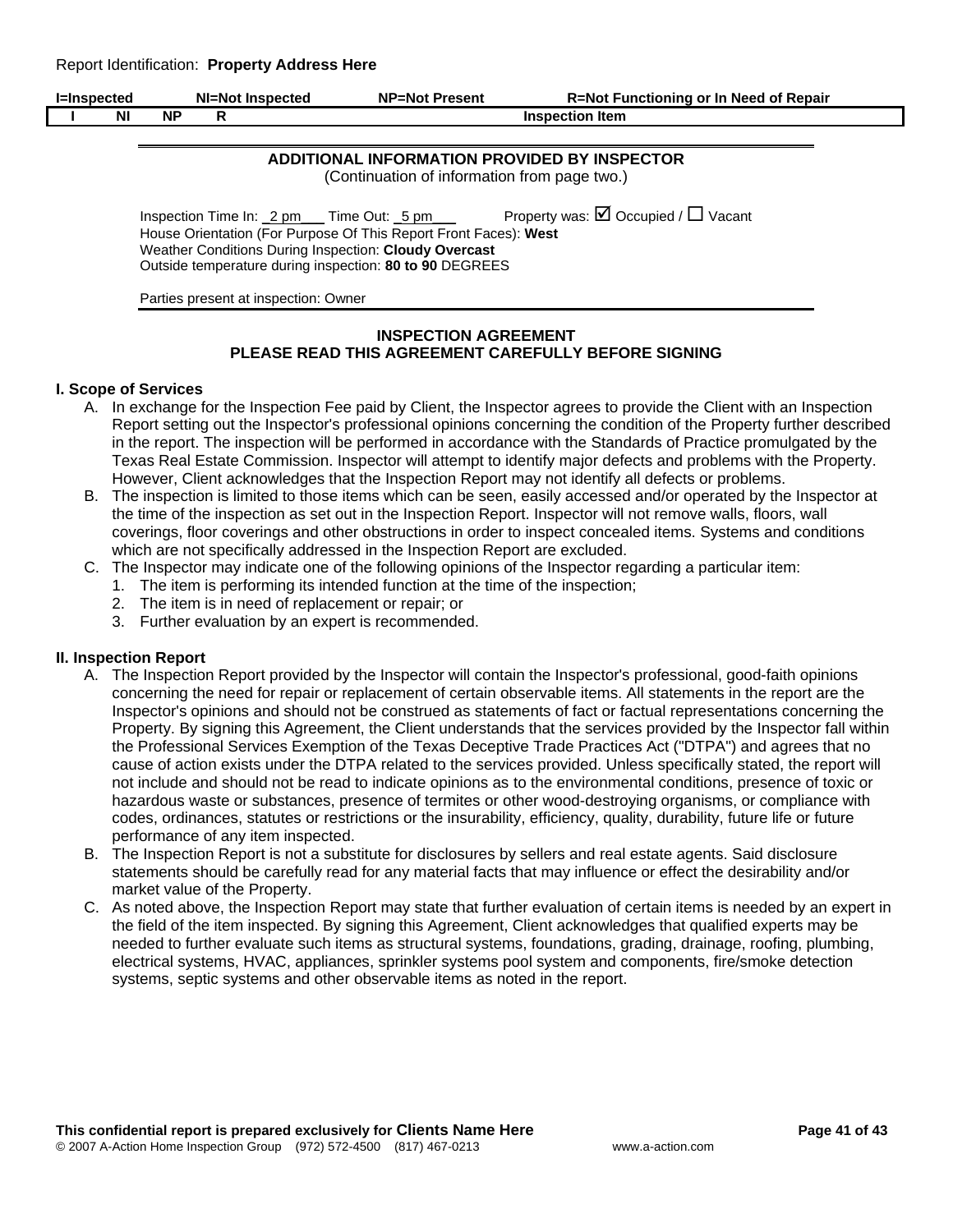| l=Inspected |    | NI=Not Inspected |  | <b>NP=Not Present</b>  | R=Not Functioning or In Need of Repair |  |
|-------------|----|------------------|--|------------------------|----------------------------------------|--|
|             | ΝI | <b>NP</b>        |  | <b>Inspection Item</b> |                                        |  |

## **III. Disclaimer of Warranties**

**The inspector makes no guarantee or warranty, express or implied, as to any of the following:** 

- 1. That all defects have been found or that the Inspector will pay for repair of undisclosed defects;
- 2. That any of the items inspected are designed or constructed in a good and workmanlike manner;
- 3. That any of the items inspected will continue to perform in the future as they are performing at time of the inspection; and
- 4. That any of the items inspected are merchantable or fit for any particular purpose.

#### **IV. LIMITATION OF LIABILITY**

By signing this Agreement, Client acknowledges that the Inspection Fee paid to the Inspector is nominal given the risk of liability associated with performing home inspections if liability could not be limited. Client acknowledges that without the ability to limit liability, the Inspector would be forced to charge Client much more than the Inspection Fee for the Inspector's services. Client acknowledges being given the opportunity to have this Agreement reviewed by counsel of his or her own choosing and further acknowledges the opportunity of hiring a different Inspector to perform the Inspection. By signing this Agreement, Client agrees to liability being limited to the amount of the Inspection Fee paid by the Client.

#### **V. Dispute Resolution**

In the event a dispute arises regarding an inspection that has been performed under this agreement, the Client agrees to notify the Inspector within ten (10) days of the date the Client discovers the basis for the dispute so as to give the Inspector a reasonable opportunity to reinspect the property. Client agrees to allow re-inspection before any corrective action is taken. Client agrees not to disturb or repair or have repaired anything which might constitute evidence relating to a complaint against the Inspector. Client further agrees that the Inspector can either conduct the reinspection himself or can employ others (at Inspector's expense) to reinspect the property, or both. In the event a dispute cannot be resolved by the Client and the Inspector, the parties agree that any dispute or controversy shall be resolved by mandatory and binding arbitration administered by the American Arbitration Association ("AAA") pursuant to Chapter 171 of the Texas Civil Practice & Remedies Code and in accordance with this arbitration agreement and the commercial arbitration rules of the AAA.

#### **VI. Attorney's Fees**

The Inspector and the Client agree that in the event any dispute or controversy arises as a result of this Agreement, and the services provided hereunder, the prevailing party in that dispute shall be entitled to recover all of the prevailing party's reasonable and necessary attorneys' fees and costs incurred by that party.

#### **VII. Exclusivity**

The Inspection Report is to be prepared exclusively for the Client named and is not transferable to anyone in any form. Client gives permission for the Inspector to discuss report findings with real estate agents, specialists, or repair persons for the sake of clarification. A copy of the Inspection Report may be released to the selling Real Estate Agent.

## **BY MY SIGNATURE BELOW, I ACKNOWLEDGE THAT I HAVE READ THIS CONTRACT AND THE ATTACHED DOCUMENTS, IF ANY; THAT I UNDERSTAND THE TERMS AND CONDITIONS AND THAT I AGREE TO BE BOUND BY THESE TERMS AND CONDITIONS. IF CLIENT IS MARRIED, CLIENT REPRESENTS THAT THIS OBLIGATION IS A FAMILY OBLIGATION INCURRED IN THE INTEREST OF THE FAMILY.**

| Signature: $\_$ | Date: | Day: |
|-----------------|-------|------|
|                 |       |      |
| Inspector:      | Date: | Dav: |